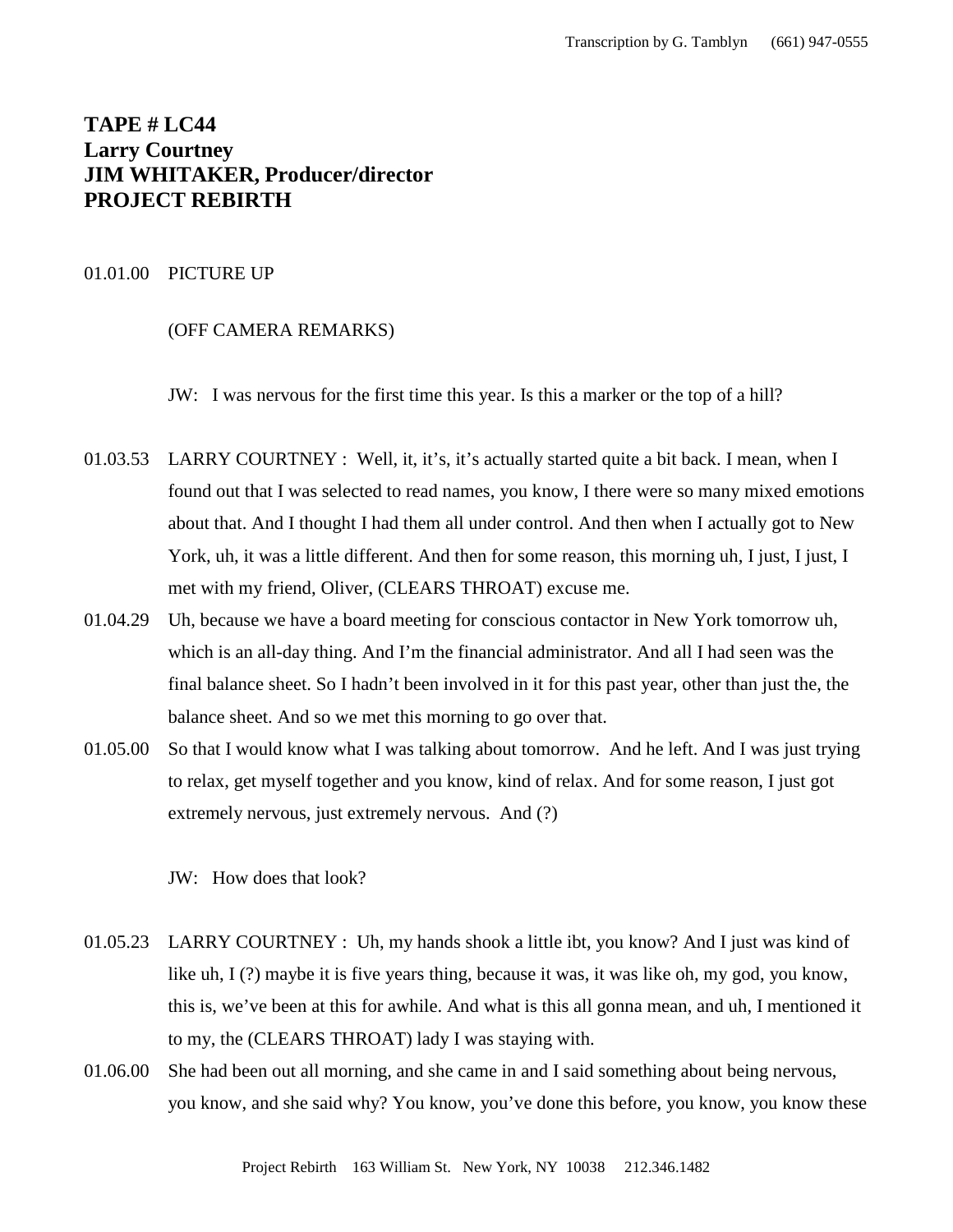people. And uh, I realized that I wasn't nervous about coming here today. Uh, that's not what the nerves were about. They are really about Monday. Uh.

- 01.06.29 It's always a very emotional day anyway. And for it to be five years already uh, and I have a lot of frustration about what has not been done down there, you know. All the (?) political bickering and the money things and all of this stuff that keep it from actually happening down there, you know.
- 01.06.59 Five years is a lot time for that place to just stay a pit. You know. I understand that they started doing some foundation work in march, but uh.

JW: What does that mean for you?

- 01.07.20 LARRY COURTNEY : Well, I, I just think that there were so many promises made, you know, the first year about what was going to happen down there. And that it would be done as quickly as possible. Particularly the memorial. Uh, I, I think it's an absolute uh, shame. It's just unconscionable that there is not a memorial even started yet. And uh, so I had all of that going on in the back of my mind.
- 01.07.58 And then of course, yesterday they announced plans for the building, the three other buildings, which I saw in the Times this morning. And I thought. You know, I uh, it was just to me political timing that they would announce it you know, a couple of days before the ceremony and when they've had five years to decide. You know? But uh.

JW:

- 01.08.59 LARRY COURTNEY : Uh. Frustration I think is, is the biggest thing. Uh, we've talked before about I don't have much anger any more, you know? I don't know whether that's age or whether it's just that after 9-11, I realized that it was just wasted energy to have anger and to carry grudges. It takes a lot of energy to be angry and to uh, even to be frustrated it takes a lot of energy.
- 01.09.33 And I would rather not spend my energy there. But getting all caught up in the planning for 9-11, for this particular ceremony, in the way that I, I have become involved in this year's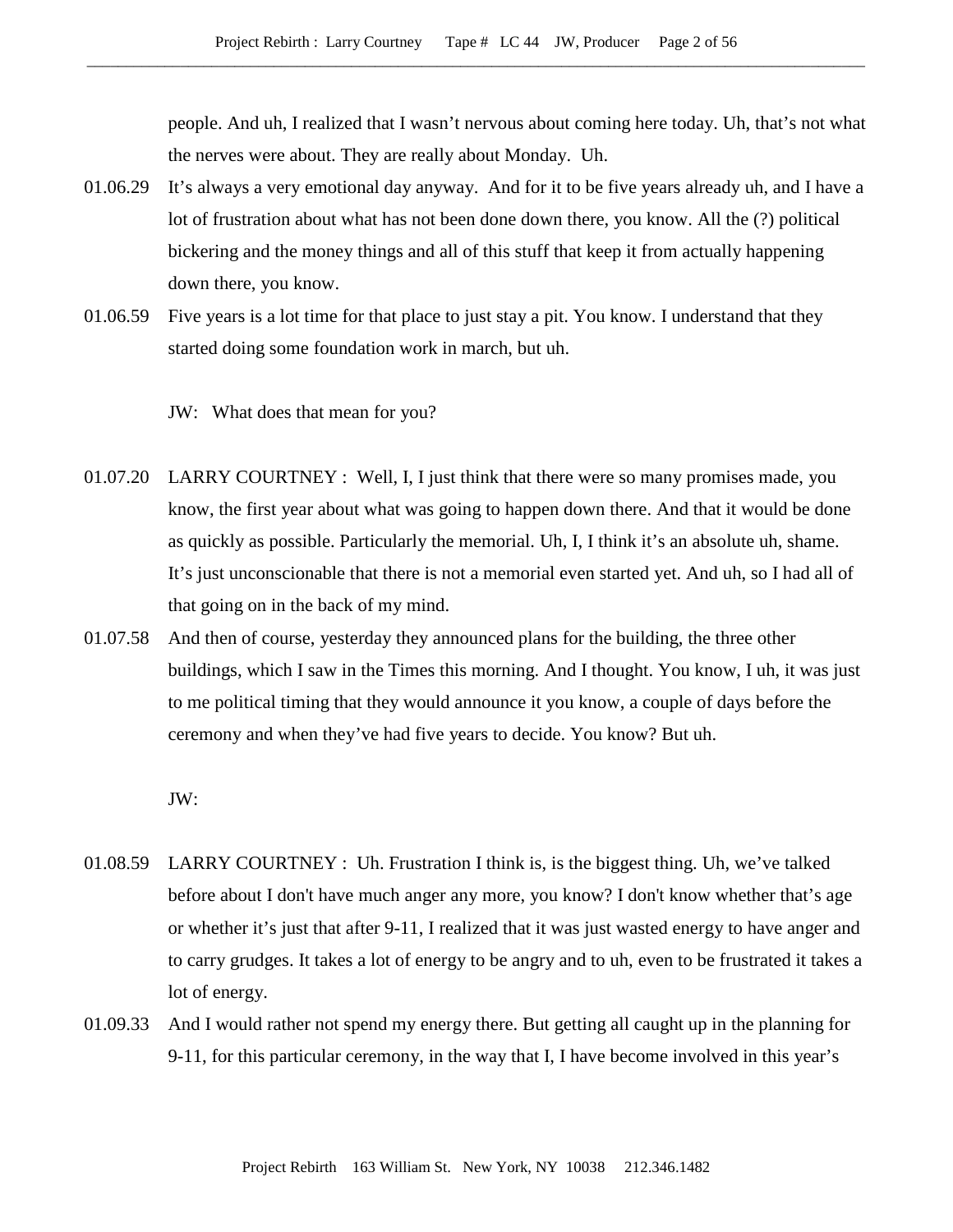ceremony uh, all of those things kind of bubbled to the top. Uh, there are things, those things I had kind of consciously set aside because I didn't want to spend that energy, uh.

- 01.10.03 Not that I was pushing them down or repressing them. I just made a conscious decision that that's not where I wanted to spend my energy. And then getting this altogether for uh, Monday uh, it really kind of, they step back in front of me and I had to face them again.
- 01.10.33 But uh. (~JW~) To face those frustrations and those, and those anxieties about the things that I wasn't, didn't want to spend the energy on to begin with. And so once again I have to make a conscious effort to set those aside. It's not worth uh, it's not worth the emotional drain to dwell on them.
- 01.11.01 Just, just let them go. They'll get there. Uh, I, I told my, the uh, Evelyn, the girl I'm staying with, I said you know, I wish that they had maybe even just planted a tree there, you know, and, and just, just a temp, even a temporary something. Uh, I understand that they've opened a temporary museum or something like that close to the site.
- 01.11.32 I haven't seen it uh, I haven't been down there at all since I gto here. Which is you know, a good first step at least. 'Cos I was really sad when uh, so many places took down the missing posters and all of those things that had you know, I thought really meant something.
- 01.11.59 But I also know that you know, that space is precious and like they had one in, in Grand Central Station, I remember it was just a temporary one. And uh, Eugene was right on the front panel. I mean, you walked into there and you, that's one of the first faces you saw. So I was sad when, when they took it down. But I also realized you know, it was, it was a, a big space that they needed to utilize. But uh, so I'm glad that at least this temporary museum is open.
- 01.12.21 And uh, I, I don't know whether it's open to the public yet.. it is? But so I'll try to see it then while I'm here. And uh, that would be nice. But I, I just don't. you know, I don't want to become involved in a blame game or any of the politics of the families who don't want this particular memorial.
- 01.13.06 They want something else. They you know, I mean, I've never been consulted by any group whatsoever about what's going on down there. So I've sort of been out of it. And to me, I don't really care as long as it's something tasteful and uh, will evoke peace and calm and memories, you know, as much as there could be peace and calm with those kind of memories.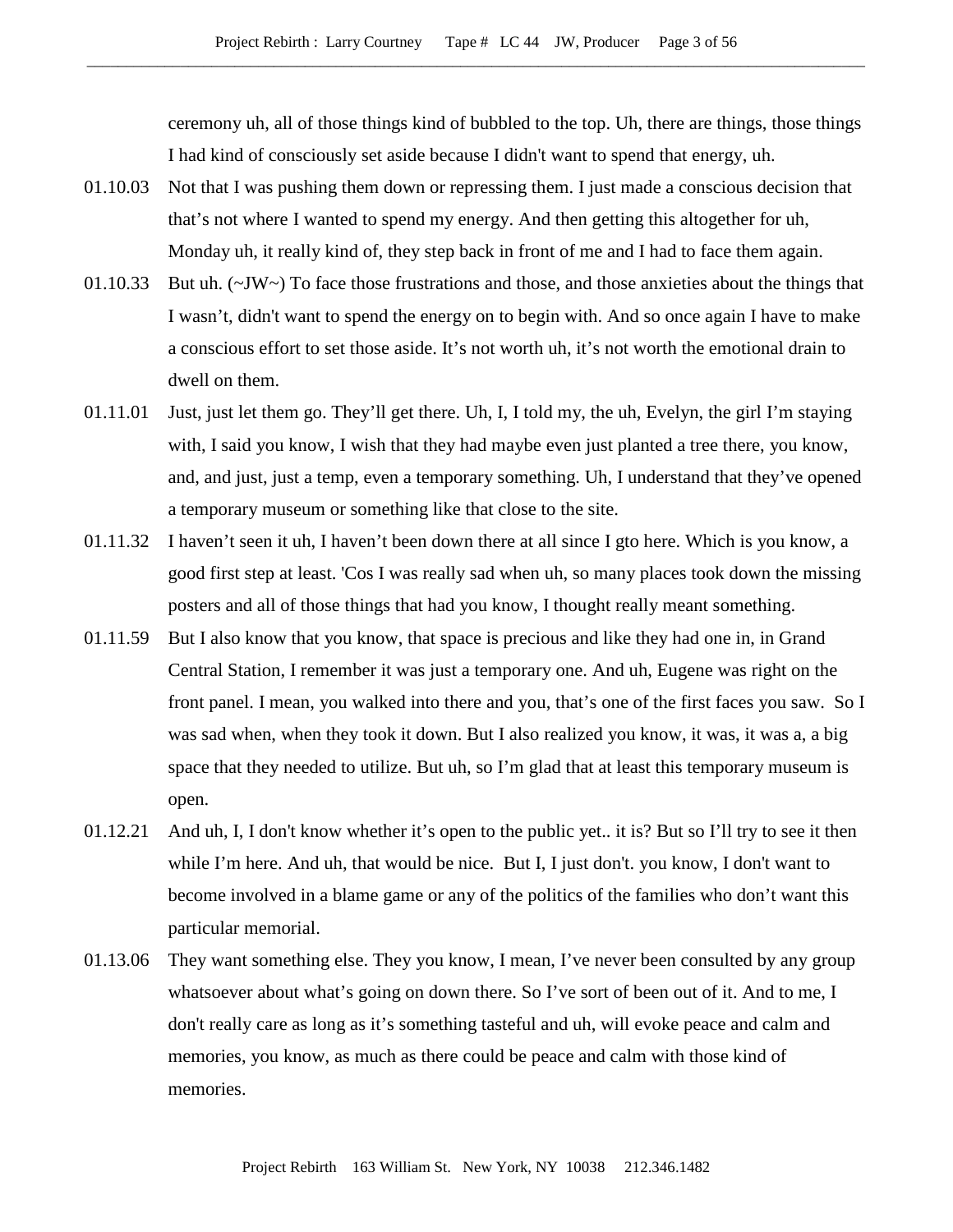01.13.33 But uh, so I, I just want to not hold on to those things that I've already once set aside, you know, and uh, and move forward with what's ever happening.

JW: What about the conscious effort to take anger and put it aside?

- 01.14.50 LARRY COURTNEY : Now, I, I can't say that I (CLEARS THROAT) have a visual image of you know, like a little box or, or a big box. Uh, I just know that uh, I (?) can make that conscious effort. And I think that one thing we have never talked about uh, I don't know why it hasn't ever come up, but I grew up in a very uh, faith-oriented family. Uh, I grew up in church and uh, I, I always uh, I, I don't like the, the word religious.
- 01.15.35 (STUTTER) Somebody is a religious person or whatever. I think that somebody can be a spiritual person and not be labeled a religious person. Uh, and I think since 9-11, I've relied on that basis. Uh, from my childhood and, and through my adulthood.
- 01.15.59 Uh, and I'm able to uh, not always use prayer to do it, but very often be able to bring that peace about in, in myself through prayer and through trust, I guess. That uh, it's going to happen. With something, you know, it's going to happen, whatever is going to happen is going to happen and I don't have any control over it.
- 01.16.34 So why get all tied in knots about it, you know? So I think that's, that's if I look deep down, I think that's the basis for being able to let it go, you know? It's not my problem. I can't you know, this is like even when I get somebody offends me or uh, does something that would normally I would just be angry about.
- 01.17.05 Well, it's, it's not my problem, I can't do anything about it. Uh, and if I can do something about it, then, then I will try to do something about it. But if I can't, why am I going to stew about it? Why am I going to hold on to it? I just let it go. Uh, but there used to be a saying let go and let God or something like that.
- 01.17.30 And uh, even though that's not my conscious thought (?) at the time, but that's really the basis of it, you know, if, I can't handle it, so I trust that somebody else can. You know, whatever anybody wants to call it. But uh, so, so I think that that's, and (?) I hadn't actually labeled it that way before (CLEARS THROAT) excuse me.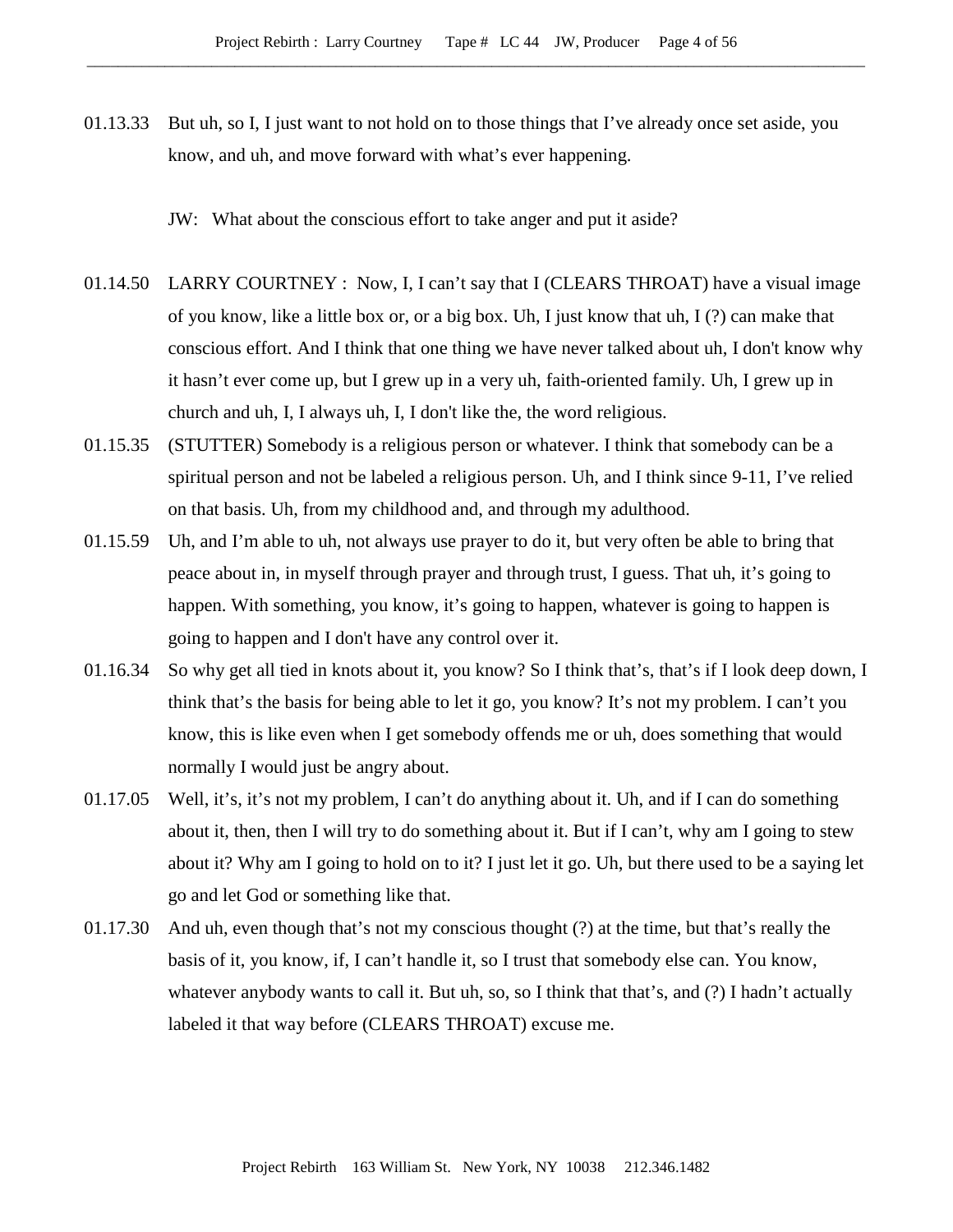01.18.01 (STUTTER) I think my box, I would say, is my faith and my trust in God and so I can put it in his hands instead of mine. You know. And just, and just leave it there. Sometimes I take it back, but you know, I try, I try to leave it there.

JW: Do you think that before 9-11 you would have said the same thing?

- 01.18.46 LARRY COURTNEY : I didn't act on it in the same way. I didn't. I mean, that's, that's been something all my life that ingrained with my parents and, and with church and whatever.
- 01.19.02 Uh, but I didn't act on it as much as I do now. Uh, I used, used to have a really bad temper. And uh,  $I(?)$  found that uh, since 9-11 I don't. I, if  $(?)$  I do, I, I know how to control it and I know how to let it go.
- 01.19.32 Uh, and before 9-11 I knew that's what I was supposed to do, I just didn't always act on it, you know? I tried. But I wasn't always successful. And I won't say (?) I'm successful all the time now. But I am better about it. And part of that, I think, is the horrific things that have happened.
- 01.20.03 You know, to this country. Uh, and to me personally. Uh. Have changed my perception uh, have made me realize that I wasn't always doing that. I wasn't always putting it in God's hands, or you know, whatever.
- 01.20.28 Uh, I was trying to, I was trying to do it all on my own, you know. And I, I uh, I don't have to do that now. I don't. so I think that that's uh, for some reason 9-11 was that, that turning point, and then all the things that happened after that uh, have made me realize even more.
- 01.21.00 I don't have that control. So if I don't have control, that's like when (?) the difference between driving and being a passenger. When you're driving, you are responsible, you have control, or you're supposed to have control of, of the automobile or whatever. When you're a passenger, hopefully (LAUGHS) hopefully you can trust that driver so that it's not in your control and you can let it go.
- 01.21.36 You can let that, that responsibility be that the driver's. So I just have to trust that God is the driver, and I'm just a passenger, so I can, I can uh, kind of analyze it in that way.

JW: There could be an inflection point of 9-11 to help change you?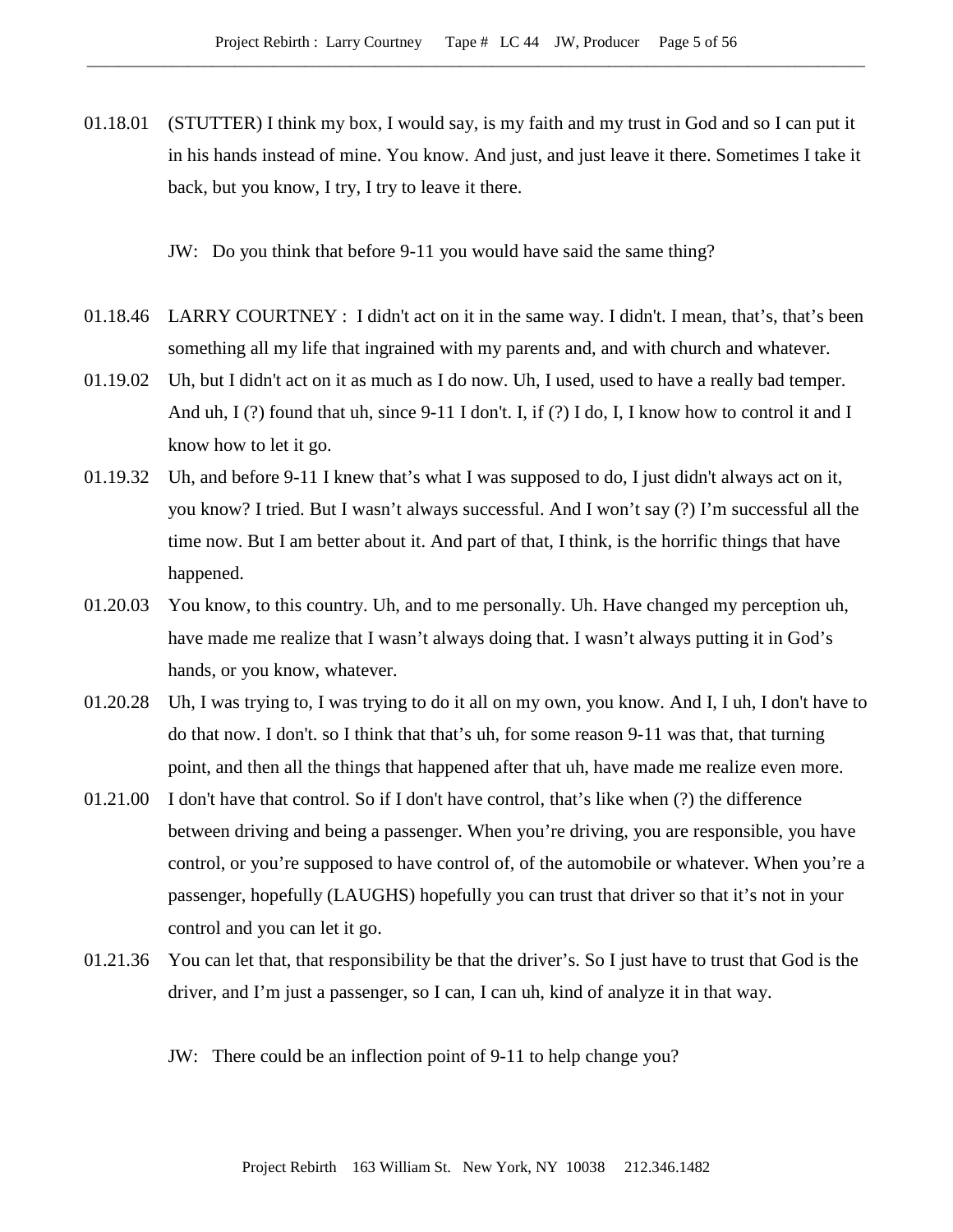- 01.22.27 LARRY COURTNEY : Well, I wouldn't say that I didn't at all. I (?) had anger about it for a little while and then I thought, you know, I, I wasn't in control of it. And I don't know what the, what the purpose of that could possibly be. But uh, it happened, so uh, I, I was not in control of it, you know? I can't, I certainly can't say that I didn't have anger after that.
- 01.22.58 Uh, but uh, it was only about, about a month after that that I was interviewed for a German documentary. And uh, that's one of the first questions they asked me, are you angry? Do you hate the Arabs? Do, you know?
- 01.23.30 And I think that's the first time I put it into words, is that uh, I don't have that kind of energy. And no, I don't hate anybody. I hate uh, again, is another emotion that just saps your energy. Uh, holding a grudge saps your energy. I don't, I'm not, you know. I uh, the, the people responsible uh, I would like to see brought to justice, but I can't say that I actually hate them.
- 01.24.01 You know? They have, they have an agenda that I don't understand. Uh, will never understand. Uh, and I don't like what I do understand about it. But I don't hate them. I don't, I, I.
- 01.24.28 If I was brought face-to-face with Osama bin Laden uh, if he were to be captured and I, I wouldn't want to hit him, I wouldn't want to spit in his face. I would want to ask him why, but I, I, I couldn't, I can't say that I hate the man, you know? I hate what happened. But I don't, I can't say that I hate the man or that you know, or the idea of, ideology.
- 01.25.00 I just don't understand it. I don't understand how what seems to me the motivation of hate, you know? This is uh, how can you hate somebody so badly that you want to kill them, you want to destroy them, you want to annihilate their culture. How can you hate that badly? I don't understand that.
- 01.25.30 Uh. So I, I can't say that I you know, that I hate anybody or, or, or have that kind of resentment about it.

#### (OFF CAMERA REMARKS)

JW: Bad things happen all the time and spirituality is important in coping with them; how does that sit in life and faith?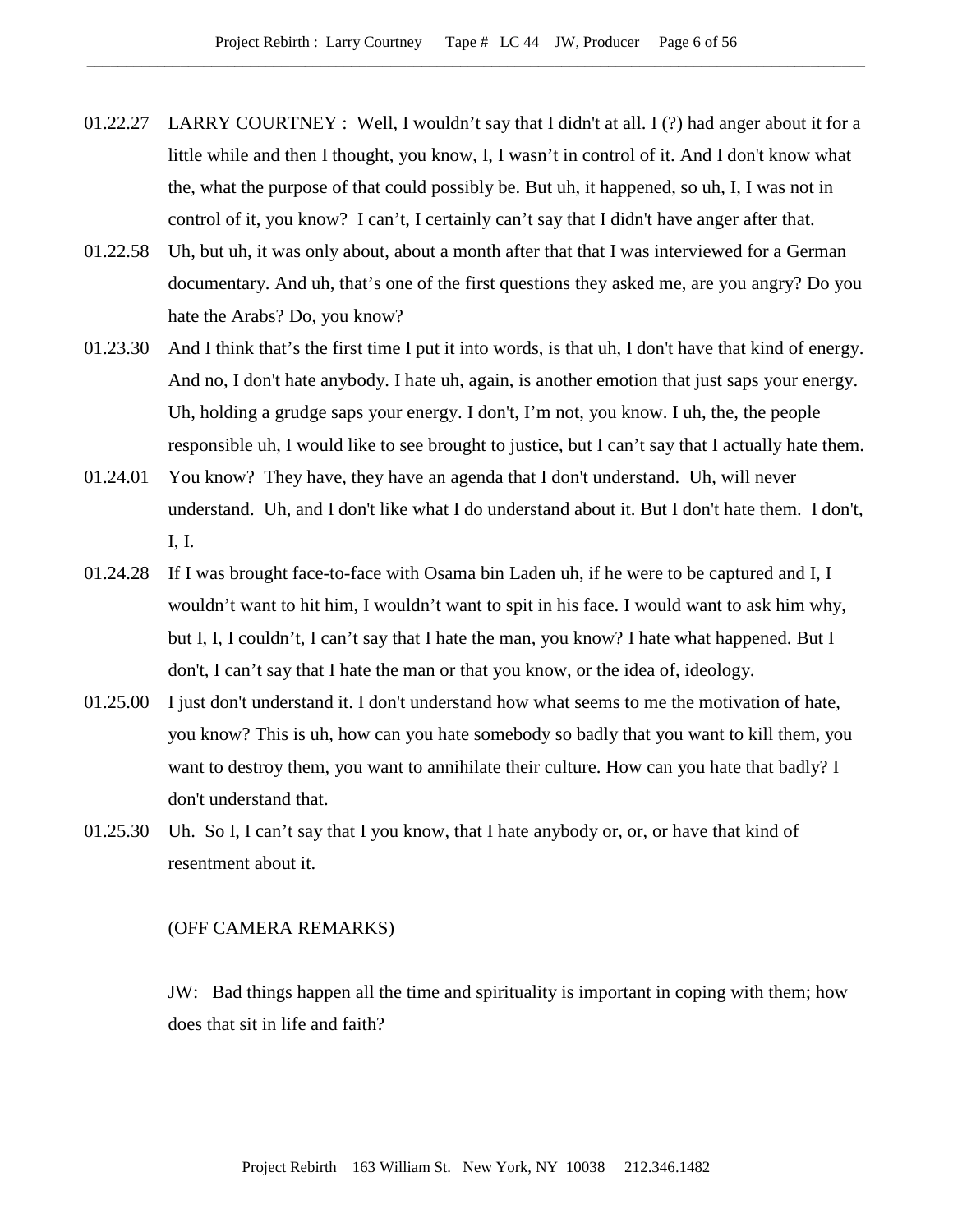01.28.09 LARRY COURTNEY : I mean, you know, I, I could have gone out and bought a gun and gone out looking for somebody, you know? And a lot of people did. They you know. Uh, but.

JW: What's the thing that happens there?

- 01.28.37 LARRY COURTNEY : I'm not really sure that I can, that I can pinpoint it or put a you know, but now that you have children uh, you look at a relationship differently. I mean, when children are little, particularly when they're very little, you know, they depend upon you 100%.
- 01.29.06 You are their life. I mean, you are the one who is protecting them. You are the one who is teaching them, you are the one who is uh, responsible for them. In all ways. And the way I grew up, I had this very loving family. And still do.
- 01.29.29 My parents re gone, but you know, my brothers and sisters and my family are very loving. But I grew up associating and being taught that the relationship we have with our parents is the relationship we should have with our, our god. Our spiritual being, whatever anybody wants to call it.
- 01.30.01 He's responsible for us. He's, he protects us, and yes, bad things happen. Yes. Bad things happen. Uh, and you can, and you can certainly go the other way. But just for me and for what I, I've learned, you know, over the years, going the other way is not just not uh, it's not possible for me.
- 01.30.36 It is just not within my nature to be able to go the other way. Uh, some uh, I, I don't remember whether it was when I was in the Air Force or whatever, and somebody said against guns, you know, and I hated going to the rfile range and having to handle the M-16 and all of that.
- 01.31.05 And uh, somebody said something about, yeah, but if somebody came at you with a gun, wouldn't you want to shoot them? And I had a really hard time with that, with that question. Uh, to protect my family and, and whatever uh, would I do that? I don't know that I'd do that, but I don't know that I wouldn't.
- 01.31.29 I mean, but 'cos the circumstances would merit things. But uh, I think that's kind of uh, all of this, if you, if you don't have any trust in someone other or something other than yourself, then my god, the responsibility is enormous. You are responsible for your own world.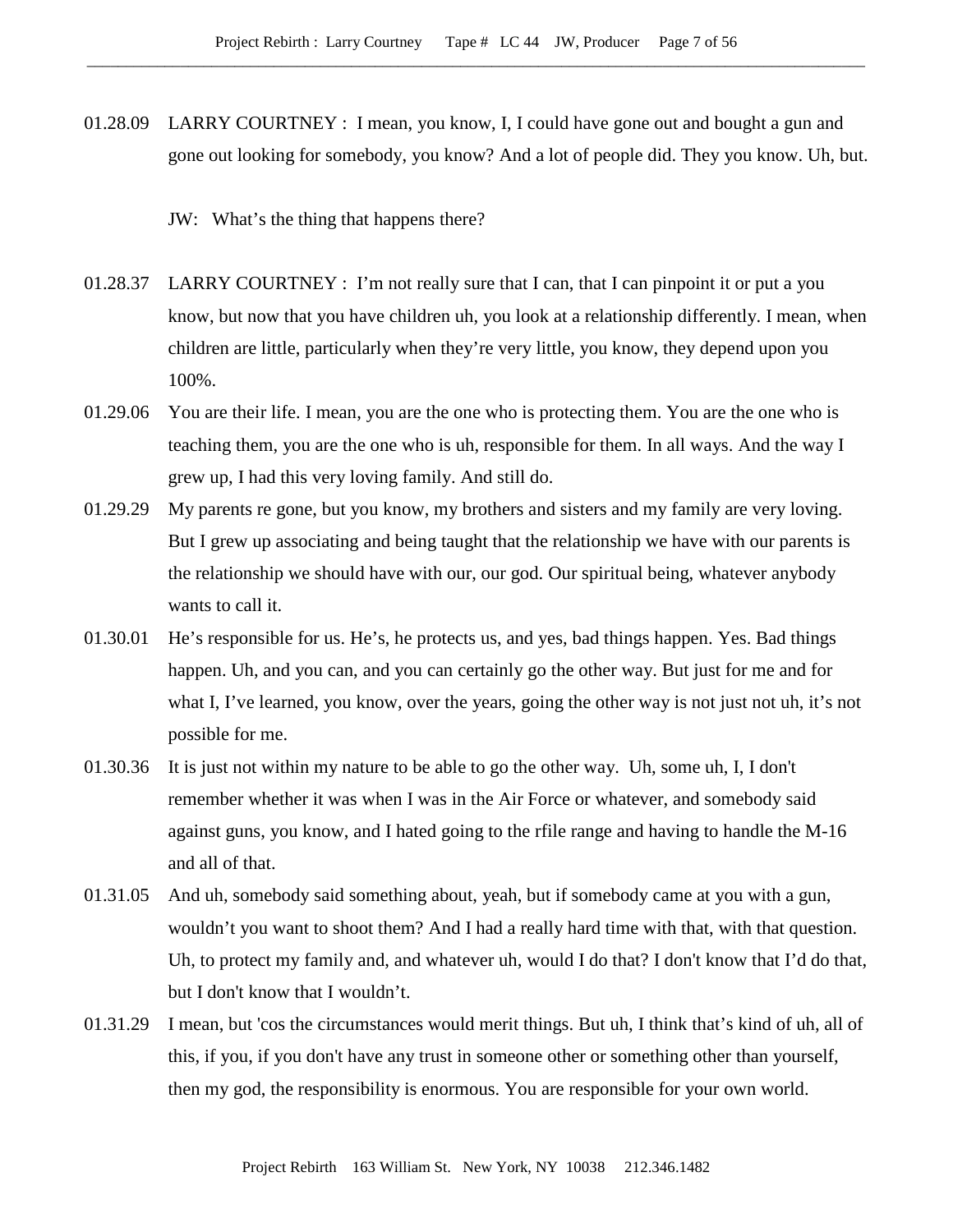- 01.32.02 And I'm not saying that you don't have to work at, at achieving what you want to achieve. But you are not responsible for the world. But if you don't have any trust in anything else, you take on that responsibility. And uh, I don't want that on my shoulders. You know, I want to be responsible in ways that I can be and ways that I should be.
- 01.32.31 But I don't have to be responsible for the world. I don't have to be responsible that 9-11 happens. It happened. It will, it was not my doing, it was not anything that I did to cause it. It happened, and I couldn't, I couldn't do anything about it. So I'm not gonna take on the responsibility of uh, all of the, you know hatred and anger and all of that.
- 01.33.02 That's, that's just taking on a role that I don't have to play. I just don't have to do that. So I'm able to for the most part, uh, not always successfully, but for the most part I'm able to say I, I'm not responsible for that. You know?

#### (OFF CAMERA REMARKS)

JW: Did you ever have a moment after 9-11 of feeling guilt or responsibility?

- 01.33.50 LARRY COURTNEY : No. I well, right after 9-11 I didn't feel anything for, for awhile. Uh, I didn't even uh, well, first of all, I, I didn't admit to myself that Gene was gone for at least two weeks. Uh, then when I finally you know, came to the realization that he was gone, then I was, I was kind of numb for awhile.
- 01.34.27 But as for guilt or responsibility, no, no. that's never crossed my mind that I was.

JW: You had maybe felt something?

- 01.34.53 LARRY COURTNEY : And I know that uh, certain very right-wing conservatives and religious right-wing people have said that bad things are happening to America because we've turned away from God and (?) I can't remember what it was that this, this happened because we're allowing homosexuality in, into the (?) you know into the American culture.
- 01.35.28 And I can't remember who said it and what the context was, but it dealt particularly with, oh, I think it was Phelps come to think of it, that this bad thing oh, it was Hurricane Katrina. It was that, that happened because we had turned away from god and we were allowing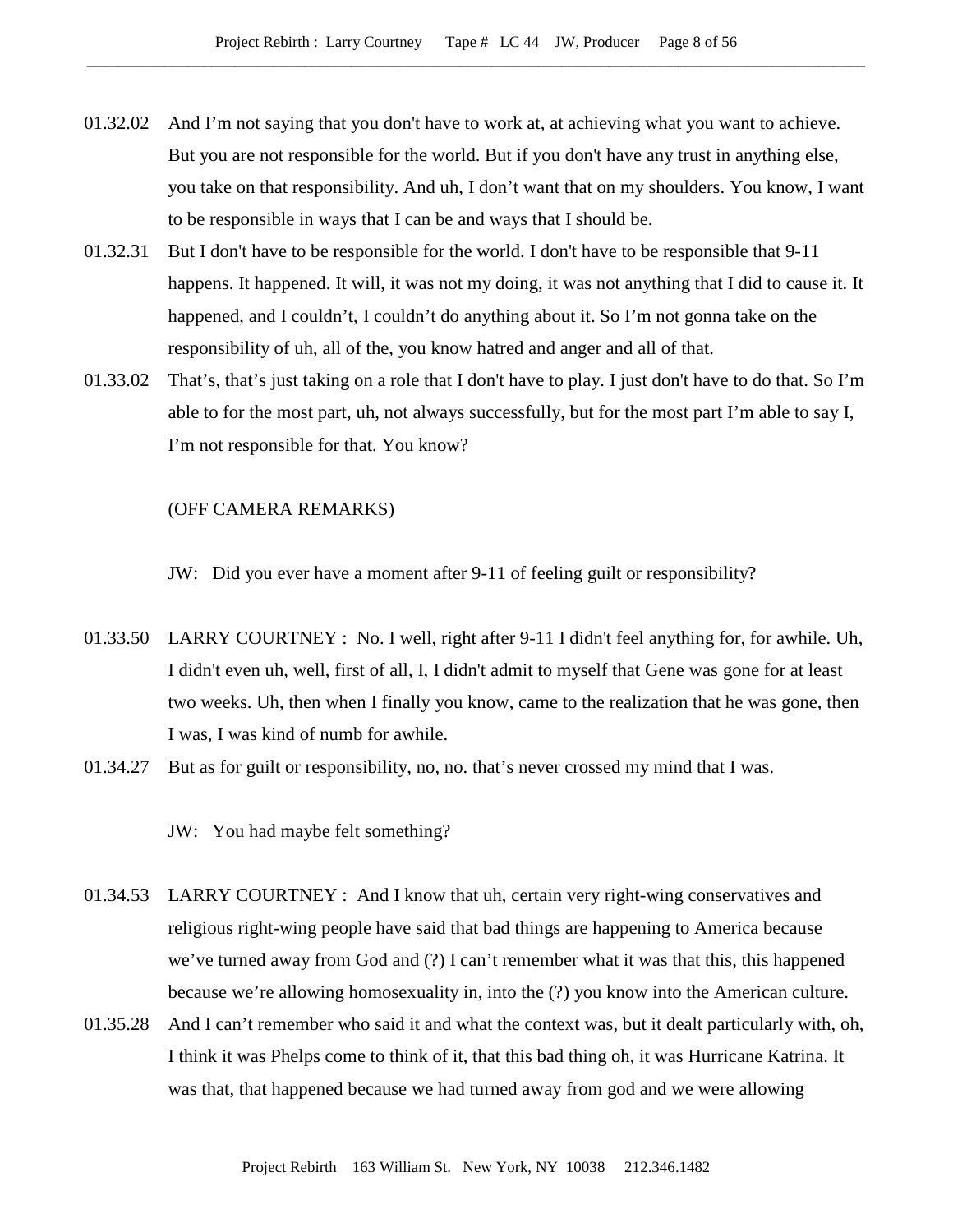homosexuality to rule our politics and all of this stuff, and we were being punished because of that. And I thought, (?). I don't' get that.

- 01.36.01 I don't get that, where that came from. You know. (CLEARS THROAT) I've read scriptures all my life and I never found that in there, you know? Uh, I used to be able to quote scriptures and proverbs and psalms. And now that I'm older and whatever (LAUGHS) I have my senior moments and I can't remember things like that.
- 01.36.29 But uh, I know that that's not, not it, anything that you know, you can, you can blame a tragedy on something that we've done, and so I don't think (?) that's why I don't feel responsible or guilty for a terrible act like that, even that somebody else perpetrated. You know, a natural disaster is a natural disaster.
- 01.37.01 And whether, whether we're being punished, I just don't think that, that the Creator I know about works that way. I just don't, don't believe that. Uh, I'm sure that the, you know, other people have other opinions, so. But uh, that's certainly not mine, and so why, why shoulder guilt and responsibility for something that you can't control or you can't do.
- 01.37.32 So. You know, I don't feel any of that. I never have.

# (OFF CAMERA REMARKS)

JW: Religion and faith have not been encompassed by our interviews; do you feel this year has been different?

- 01.38.44 LARRY COURTNEY : Well, I've come to a couple of realizations this year about myself. That kind of reinforced some things that I knew. (?) I already knew but I just had kind of not thought about them for a long time.
- 01.39.04 And uh, one of the points was uh, what, what brought to mind the fact that we hadn't really talked about faith is uh, I was talking to Croi on the phone, preparing to come here and everything. And uh, we were talking about (LAUGHS) we were talking about men and, and you know, had I met anybody etc, etc.
- 01.39.33 And I said something about I was praying, and she said, oh, are, are you just, you know, how do you mean that? You know, is that a, just a, a general prayer or is that a spiritual prayer?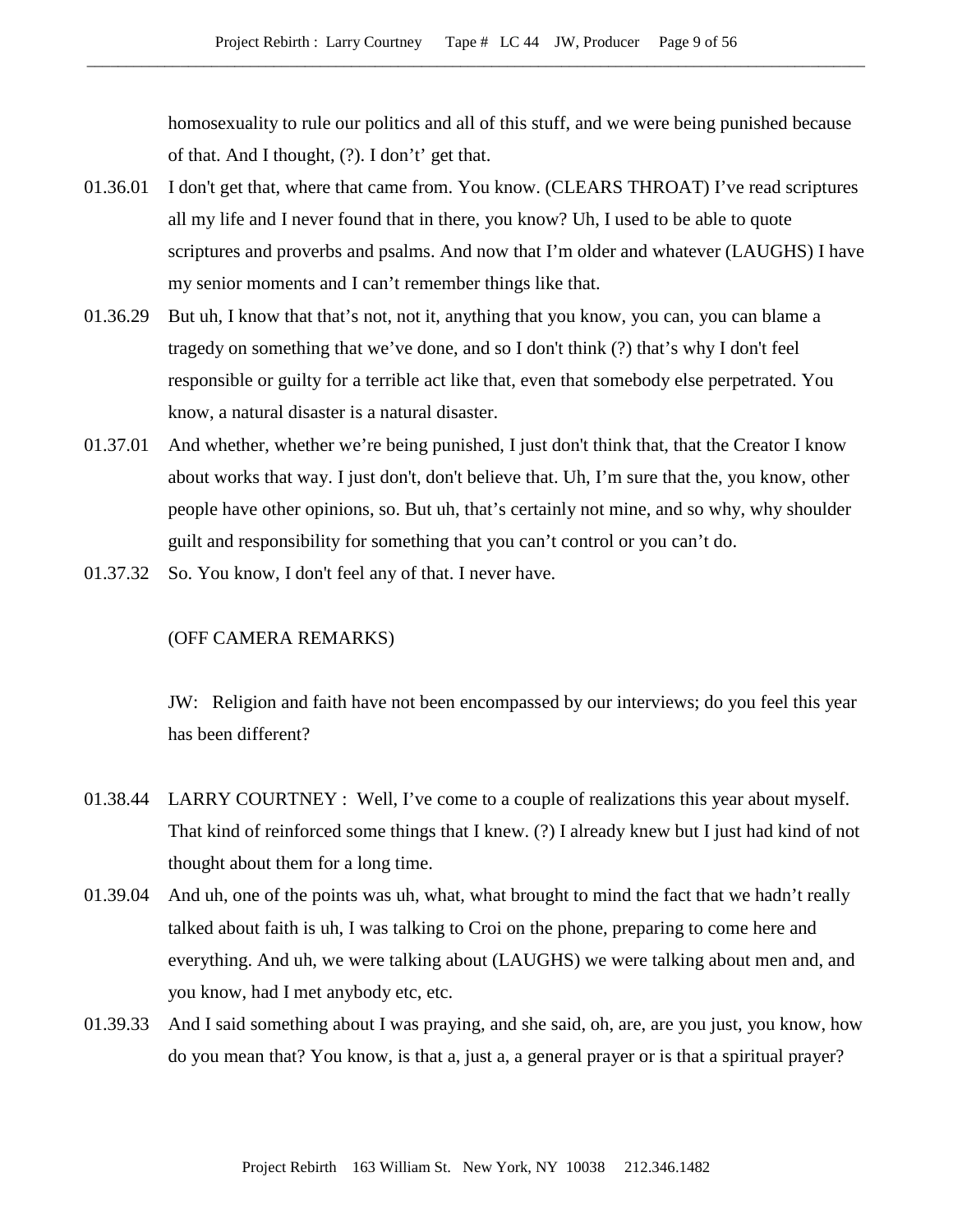And I said, yeah, it's a very spiritual prayer. It's you know, I mean, it's, and she said oh, 'cos we've never really gotten into that, and, and I, I don't know why.

- 01.40.03 Uh, but because I've come to, one of the realizations uh, the biggest one for me, you know. I've been alone for 5 years. I've made two terrible mistakes in that five years with rushing into something that I should not have done, with people I should not have done it with.
- 01.40.30 And it cost me tremendously in both emotion uh, self-esteem, and money. And uh, I realized that I made some really bad choices. And uh, one of those was shortly after 9-11.
- 01.40.57 Uh, it, well, it was actually in December. And it was right after my mother died. And I just was, I was totally unable to make a decision at that point. I was just nothing. Uh, and this person stepped in and started making decisions in my life.
- 01.41.29 And uh, I just went with it and just. And when I finally was kind of got my bearings and I realized, hey, wait a minute, I'm not being helped, I'm being controlled. You know. And the when I finally realized that, I, I cut that loose, I got away from that.
- 01.41.59 And then I made another stupid mistake which was my own doing. And then this year, uh, because I'm single still, and have no you know, I haven't met anybody that interests me. And uh.

JW: Why do you think that is?

- 01.42.23 LARRY COURTNEY : Well, part of it is I'm not out looking. You know. When I was younger, the way to meet gay men was to go to gay bars. You know, that's the, that was the culture, when I came out everybody, that's where you met people. And that's actually where I met Gene. I met him in a gay bar. But it was a, that, that worked out very well. And but I'm not into, at my age, going to gay bars and hanging out. It's a young, very young culture, you know, in that kind of scene.
- 01.43.02 That's not what I'm interested in. And so I'm not really sure where and so I'm not out there and I came to the point where I realized how lonely I was, because uh, here I am now living in California. And I have my daughter in town. And her best friend who is now my housemate.
- 01.43.31 And basically those are the only two people I can talk to, you know? I don't have any other friends that I, I can't even, I don't know anybody to invite over for dinner, you know, or to go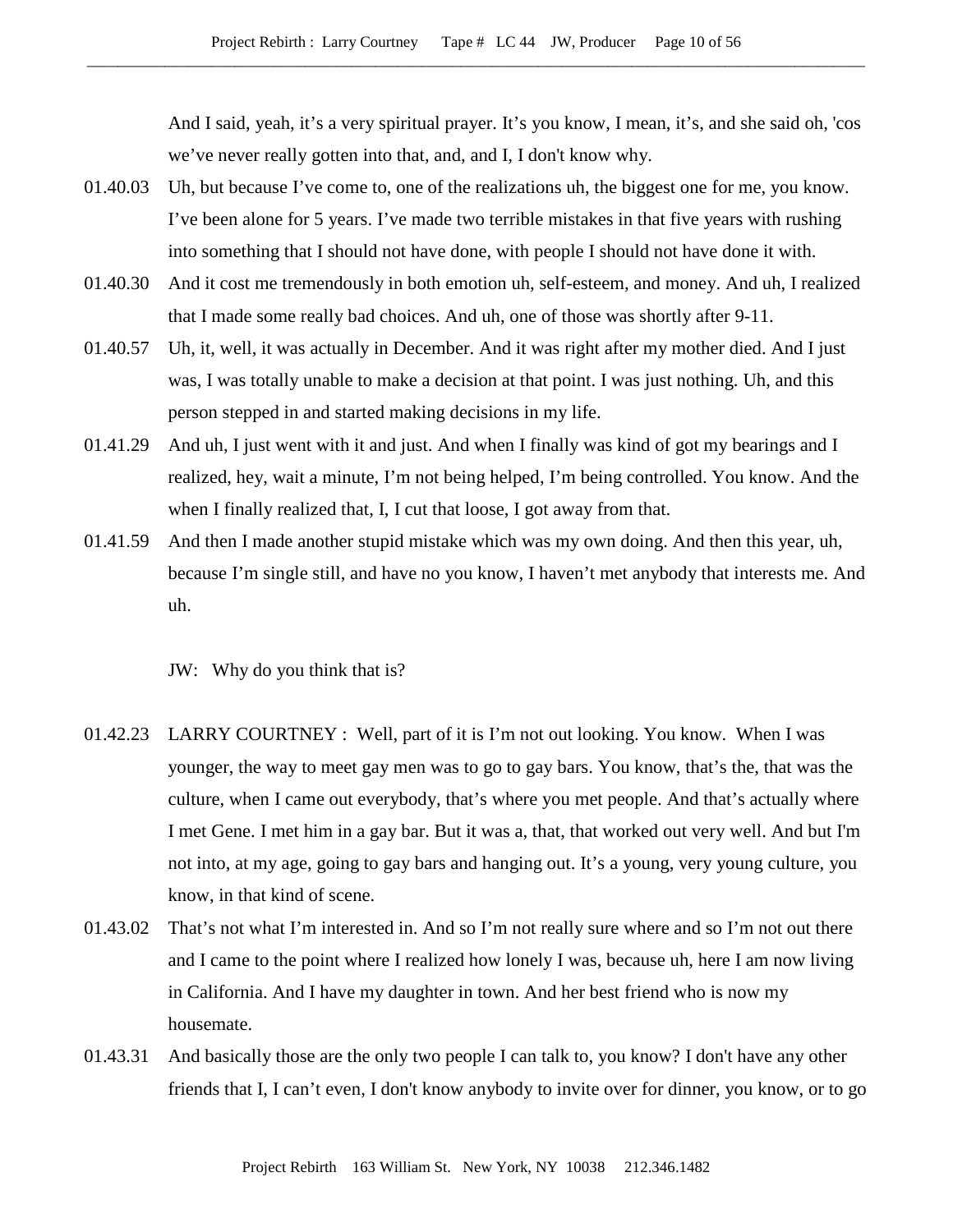out for a drink or whatever. And I saw, I was feeling bad about this, you know, why, why don't, what, what's wrong with me that I don't attract somebody. And I was feeling bad about that.

- 01.44.00 And my housemate uh, has a new boyfriend. And they brought home uh, a DVD of Tyler Perry I think is his name. He does, he did the Mama's Reunion. And he did, he's written a couple of other plays that haven't been made into movies, but they tape them, and they put them on DVD.
- 01.44.31 And so there was one called Mama's Class Reunion. And it's funny, you know, very funny. But it's also very gospel-based. A lot of gospel music. And there was this one particular thing about it uh, there was a woman who had, who was quite wealthy. And she was lonely and she went out and really found a man. And he was younger.
- 01.45.02 And he's been cheating on her. Well, her best friend who is at, who is in this hotel, was talking about you know, we haven't seen you in church for a long time, where have you been? And she said, well, my marriage has been keeping me busy and but anyway, so then this woman sings this song, which is a gospel song, and it's about what it said was you went out and found somebody.
- 01.45.35 Instead of praying for God to provide you with the right person. You just went out and found somebody. You didn't wait for the right person to come along. And I realized that that's,t hat was a real turning point for me, in that I had been almost desperately looking.
- 01.46.00 And what I needed to do was just wait. And be content in the state I was in, if, if I'm to remain single the rest of my life, ok. I can, I can now do that. I can now come, I can, I can give that, that other baggage up of having to have somebody else to make me a whole person. I'm a whole person all by myself.
- 01.46.31 And I would like if, if it's, if it's the right thing, I would like to meet another whole person. So that we can be two whole people together. But if I don't, I'm still a whole person. You know, I don't, I don't have to rely on somebody else to make me a whole person. Uh, I can, I can live the next 20 or 30 years if I'm granted that much time, all by myself. I can do that, you know? Uh.
	- JW: You seem to grasp onto the idea of being a whole person?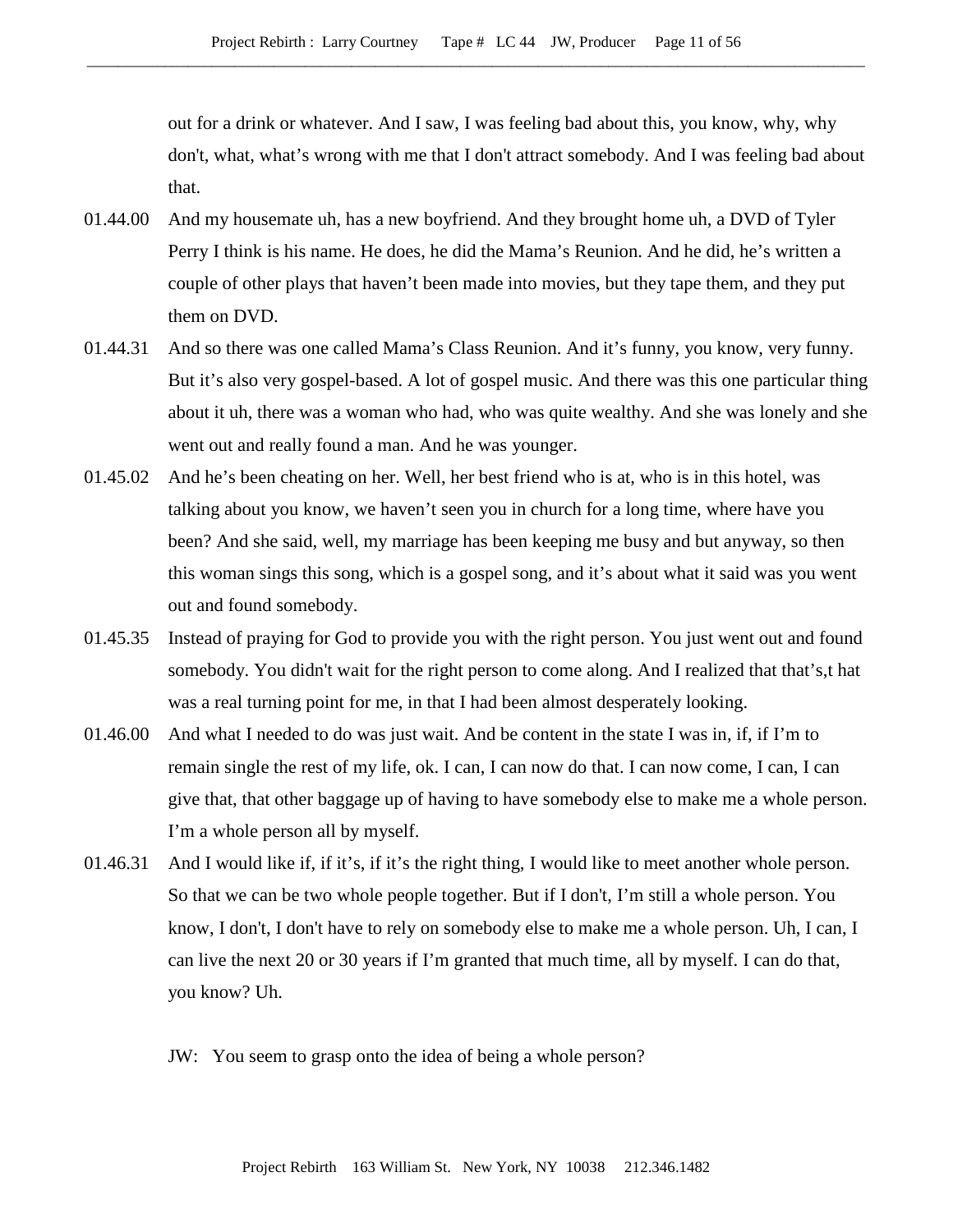- 01.47.14 LARRY COURTNEY : Well, because I'd lost sight of that. Uh. 'Cos all of our years together, Gene and mine, you know, uh, it never occurred to me that we were both really whole people complementing each other.
- 01.47.28 Uh, we always kind of looked as though we were each other's halves, you know, and then, you know, conversation uh, somebody says, and this is my better half or you know, whatever that. Uh, you're not halves. You know, and, and you don't go into a relationship to give 50%. You go into a relationship to give 100%. And what made me realize is that I was a whole person when, in the relationship with Gene for those 14 years.
- 01.48.01 I was really a whole person, and he was a whole person, and we complemented each other beautifully. I lost sight of that after he died, and I felt less than whole. I felt that I wasn't, I wasn't whole because I didn't have him with me. I lost sight of the fact that uh, I was still 100%. I had lost 100% of him, but I, I was still 100% of me.
- 01.48.31 And when I (CLEARS THROAT) that, that particular gospel piece just struck me as (?) and made me realize that uh, made me remember that I'm still a whole person. I'm still you know, I'm still uh, everything I need to be, well, nobody's everything they need to be. But as much as possible, I'm everything I need to be.
- 01.49.02 And if I meet somebody else who is everything they need to be uh, then, and we'll complement each other. That's, that's wonderful. But (?) I'm not gonna lose sight again of the fact that I, I am a whole person just by myself. You know? Uh, I have uh, everything I need to be me.
- 01.49.35 It doesn't, it doesn't depend on somebody else. I don't have to depend on somebody else to be me. And I (?) just had lost sight of that. And it was nice to be able to come back to that. You know? And I think that when you can really say, well, (?)
- 01.50.00 I can't speak for anybody else, I really can't speak for anybody else. But for me, being able to say, you know what? I'm, I'm a whole person, I'm a good person. I'm a decent person, and I have you know, so much. I have so much to offer and I receive so much from others that uh, I, I can be just me for the rest of my life if that's the way it's supposed to be.
- 01.50.32 And it's, it's, it was a real, a real release for me. Uh, one of the, one of the best things that's happened to me in this five years' period is to have actually heard that and faced the fact that I had lost, lost sight of that part of me. There was, it's like when Gene died, I thought, part of me died, too. It didn't. It morns, but he didn't die.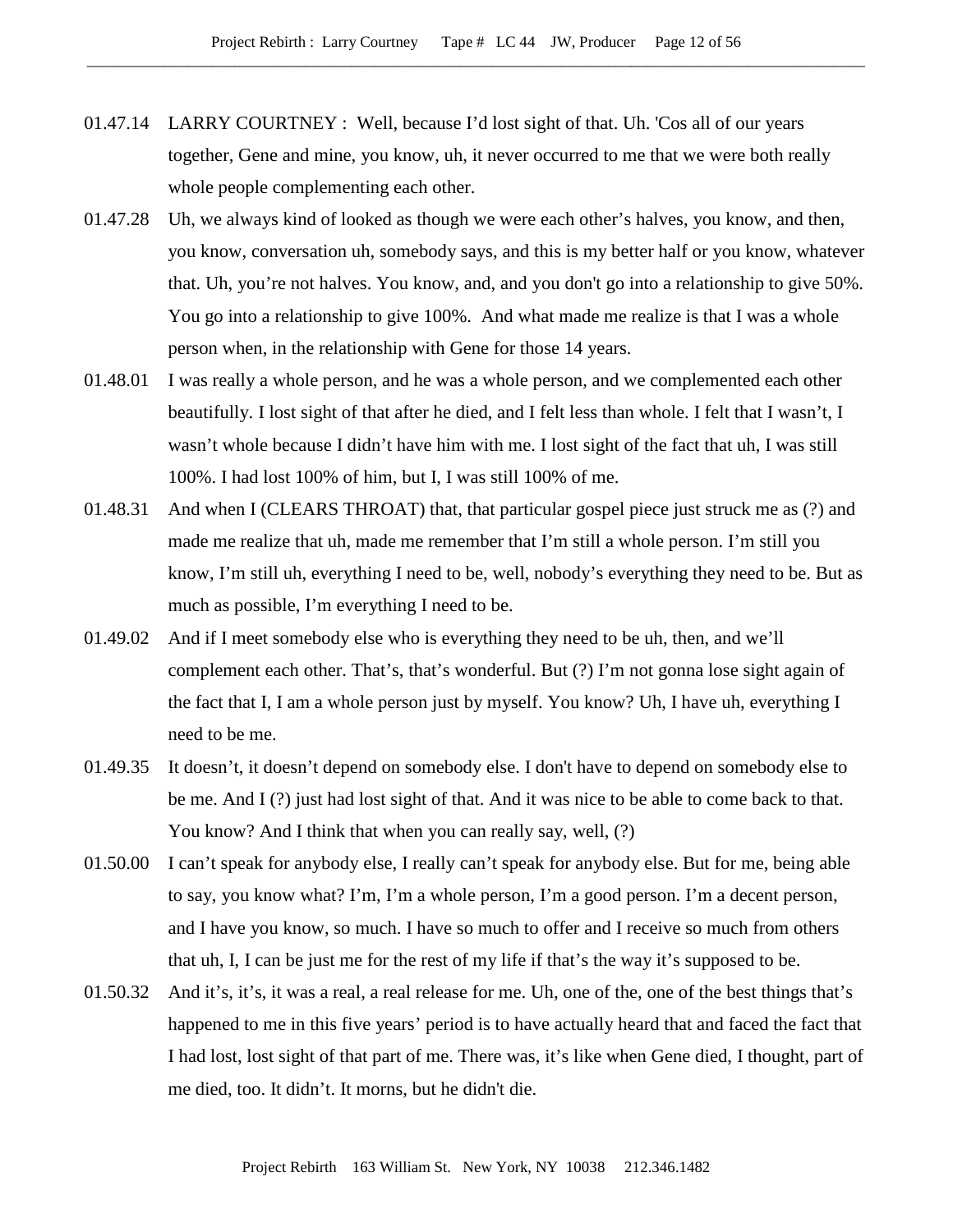- 01.51.03 And so now that I, now that I can say to myself, you're whole. You're whole. You're hurting, you're grieving still, you're mourning still, but you're whole. (PAUSE) So. That's where I am with that.
	- JW: That's a profound distinction.
- 02.02.11 END OF TAPE # LC44
- 02.01.00 PICTURE UP
	- JW : What does the mourning process take away?
- 02.01.30 LARRY COURTNEY: For me, I can only speak for me. In reality, it doesn't take away, but I thought that it did. Uh.

JW: But if you though it?

- 02.02.00 LARRY COURTNEY: Yeah, uh, yeah. Uh, it, it was a reality, you know, at the time, that uh, I was not acting as a whole person.
	- JW: What does that look like?
- 02.02.13 LARRY COURTNEY: Uh, what does that look like? (LAUGHS) I was letting other people fill that gap that I thought was there, that I should not have.
- 02.02.33 But I was not capable of making that distinction at the time. Uh, I think that for me the (?) mourning process uh, became a depression that I was not able to make, decisions that I would have been able to make prior to 9-11.

JW: Such as?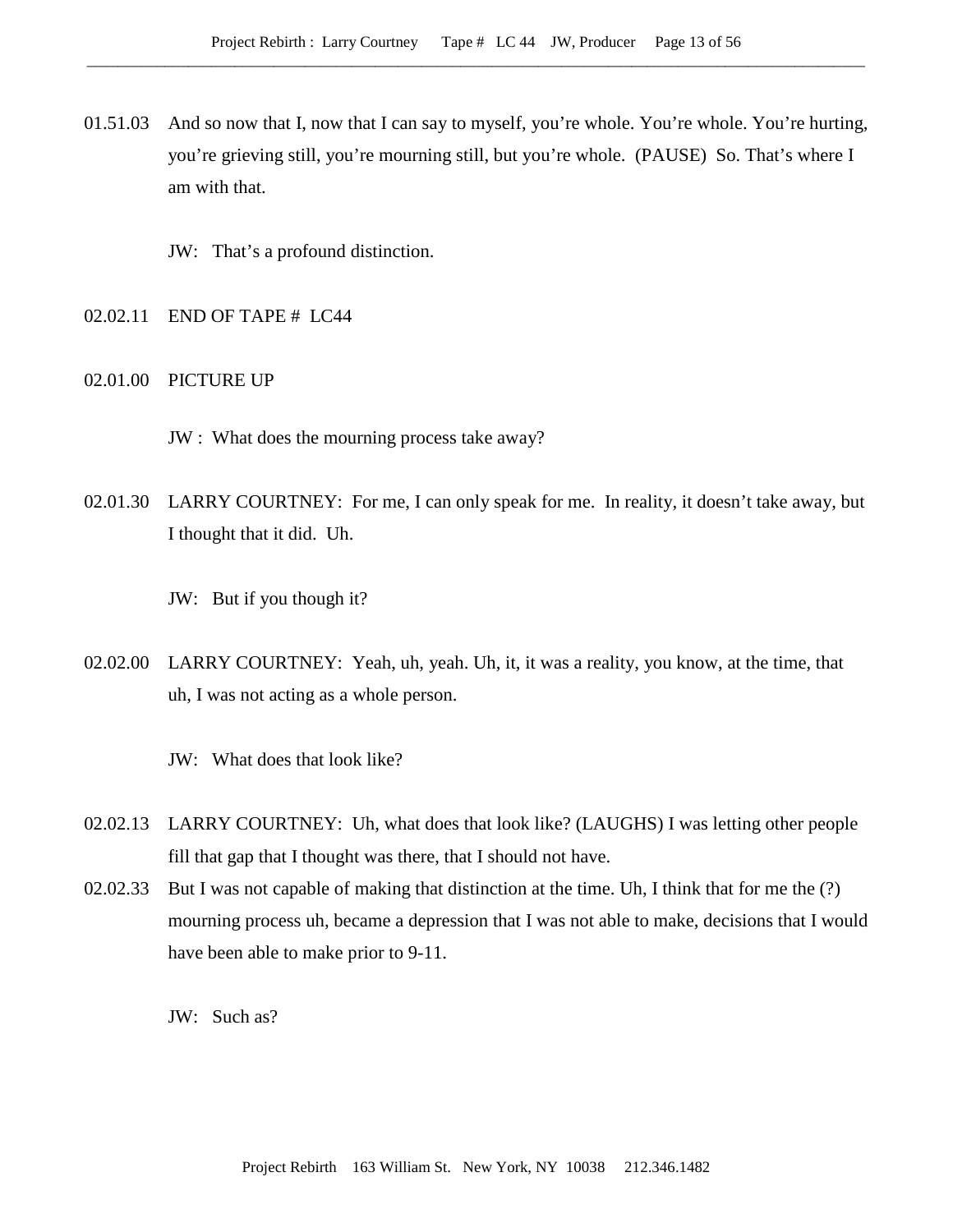- 02.03.06 LARRY COURTNEY: Well, one uh, I, I couldn't, I could no longer decide on what tie to wear to work, I just would, I would look at the ties and I would just go I don't know. I don't know. And somebody would come along and (LAUGHS) say wear that one, it goes with the shirt. I mean, it, just that simple a thing.
- 02.03.29 Uh, I got through my days at work making the decisions that were work-related, but decisions involving myself uh. I guess I just didn't feel at that point worthy of making those decisions. I didn't uh, why, part of that and part of that mourning process for me is why am I still here and he's not?
- 02.03.59 You know? Which I think is anybody who goes through a traumatic experience, or even, even if it's a lingering uh, uh, you know, my brother's wife lingered for a year in terrible pain and misery with lung cancer. And at some point, he said why her and not me? So I, it's not just traumatic but I think the trauma uh, kind of sharpens it.
- 02.04.29 Kind of uh, it compresses it. I mean, uh, some people have time to realize that this is going to happen. But when you kiss somebody goodbye in the morning and they don't come home that night uh, it's like that. You know? And suddenly (CLEARS THROAT) you're faced with all of those insecurities that you might have been able to get through over a period of time or to get in, at least get really good and into.
- 02.05.05 And uh, facing it that way (?) I mean, just being hit head-on with it that way uh, it, it was, it's just so devastating that to me, for, for me, it just like dulled, dulled my psyche or whatever. Uh, to the point that I, I really, I wasn't, I wasn't whole at that point.
- 02.05.40 Uh, to myself. I didn't think I was. You know? And we've spoken about my, I call my angel uh, my cousin in Connecticut, and she's you know, she has just washed over me uh, (?) and was right there and, and.
- 02.05.59 And I asked her after this well, first particular bad decision I made with this person. Uh, I said, she said something about uh, I knew this wasn't, wasn't right. I just, I just knew it wasn't right. And I said, well, why didn't you tell me? And she said, because you couldn't have heard me (?). I knew you had to let this happen, and you would come to it.
- 02.06.29 You know, and uh, it, it just, but it took me a long time to uh, put myself together again. I'm still doing it. I mean, I, in, in many ways I'm still doing it. There are still a lot of things that I'm dealing with. But the, the main focus, the, the main uh, my main being, now I can trust.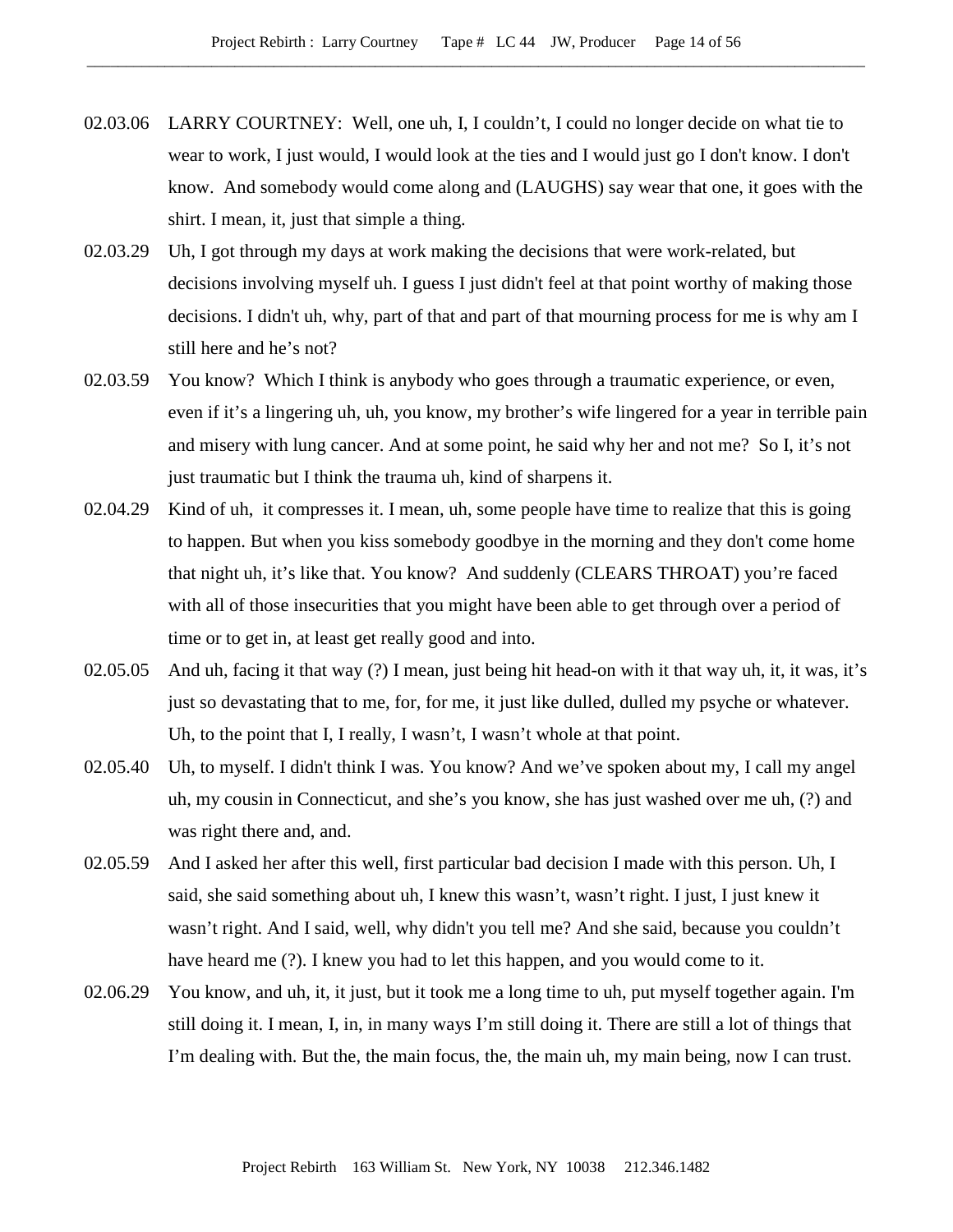- 02.07.07 I, I am like I say I (?) realize that like I lost sight of the fact, of that fact. Because I was so desperately uh, missing this person who had been in my life for 14 years.
- 02.07.33 Uh. Not comprehending you know, why he wasn't there any more. Uh, and, and I just, I simply lost sight of that, and it took me a long time to put it back together. That uh, this uh, I guess is kind of like a puzzle that gets messed up at some point.
- 02.08.02 And but you get it back together, you know, and it become that whole picture of whatever it is. Uh, and I'm certainly, I, I certainly don't mean to sound arrogant or uh, better than anybody else 'cos I'm not. But I, I have just come, come to realize that the person I always was, I lost sight of with, through the mourning process.
- 02.08.37 Uh, and let other people kind of tell me who I was. And when I, when I finally realized that I was doing that, and that I wasn't remembering who I was and how grounded I was, then uh, I, I could, can I can finally say that I (?) can get back to that.
- 02.09.06 I can claim it again, I can be it again. And I have become that again. And I pray that I never lose, lose that again. You know? I, I think that uh, as (?) this has been a real epiphany for me this, this past year.
- 02.09.30 In uh, in becoming, in becoming that, that whole again. You know, to, to know that I'm that whole. Uh, which is certainly not to say that I am over what has happened, you know? It's the, the, the pain is still there, the hurt is still there. But I'm not, I'm not missing a part of me, you know?
- 02.10.01 I'm missing a whole person that isn't there anymore, but I'm not missing a part of me. Uh.

JW: Did you see the cartoon about the shark in the water?

- 02.10.20 LARRY COURTNEY: And then they come back together? (~JW~) And I think that kind of, that's a good analogy for what, how I felt is that you know, I, I was, I was going through life and it became Gene and I as, as an entity and then that was cut in half. You know? But then I realized that it really, it really wasn't that. Uh, it was just two whole entities pulled apart. But one whole (?) entity was left standing, you know, and that's me.
- 02.11.02 And so I, I, I can. I can just hold onto that. I, I know that to be a fact now. I, I know that in my very inner being, that that is a fact. Uh. I'm not, I don't, I can't say that I say that 24-7,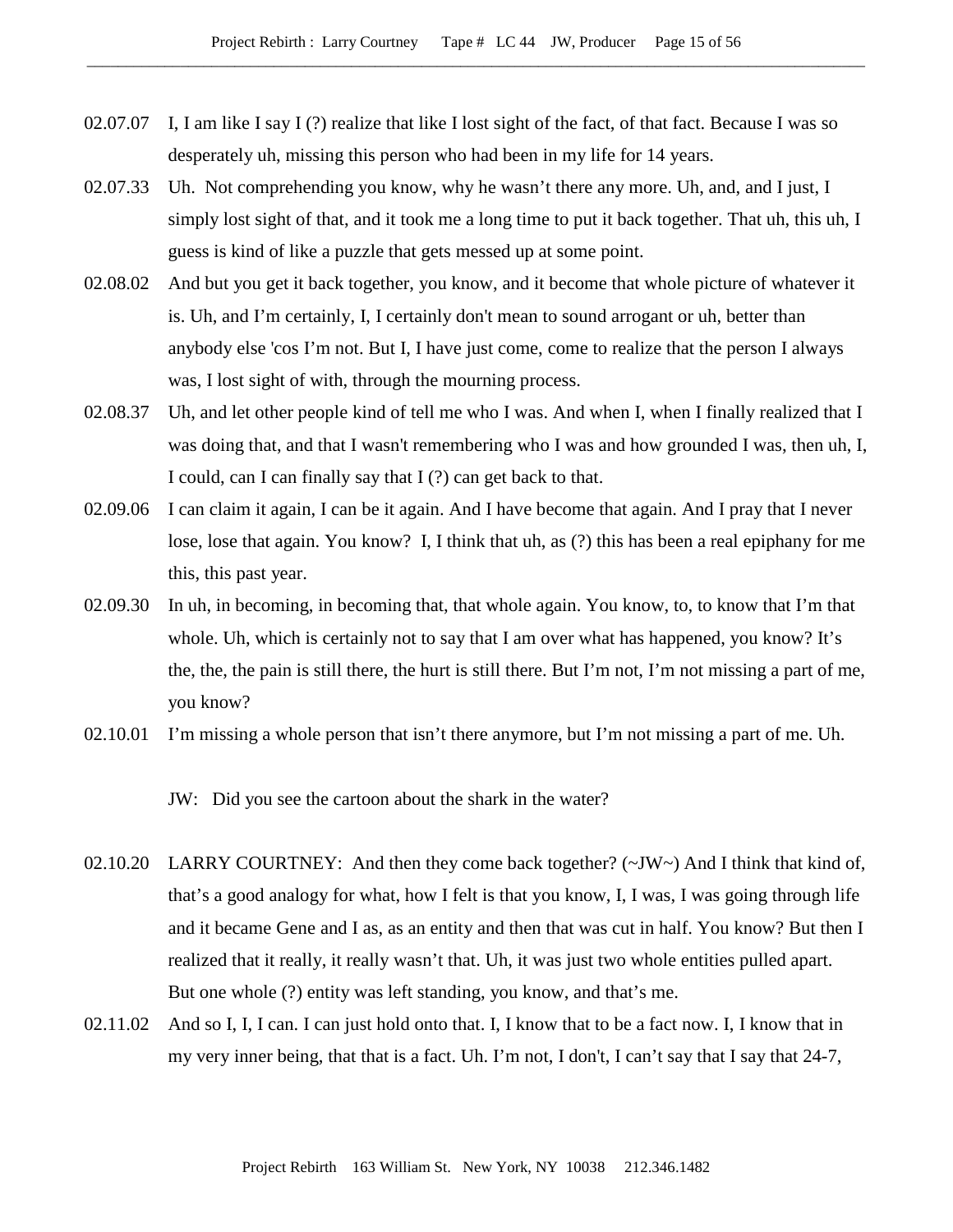because I certainly have my moments when that's, that doesn't when I forget that, you know? But uh.

JW: What's that like?

02.11.44 LARRY COURTNEY: That's like being lost again. Uh. When I, and it, it happens when I least expect it. You know, uh.

JW: Sometimes I feel small when I wake up?

- 02.12.13 LARRY COURTNEY: Yeah. I, I have those kind of things. But that's, that doesn't, that doesn't tear me apart as much as the unexpected uh. An example was there was a, a thing uh, Gene's birthday is May  $18<sup>th</sup>$ .
- 02.12.32 And my housemate and a friend decided to, and I (?) it wasn't even a conscious thing on my part, I didn't even kind of realize what was going on at the time, but they decided to take me to San Francisco for the day. And (?) and distract me from what day it was. 'Cos it, his birthday is still a hard day for me.
- 02.12.57 And uh, so we were at San Francisco and we were having a wonderful time. Well, uh, they, they ended up in a terrible fight, and it was a horrible scene, and I tried to patch it up and do things, and, and it didn't work. And I went to bed, and suddenly everything just crashed in on me. And I literally sobbed for two hours, at least two hours.
- 02.13.33 And it was just. It was external things happening, you know, and happening suddenly, that kind of, they pinpoint that what I think is that missing half. You know?
- 02.13.58 And, and when, when I, when I (?) only think of a missing half, then that, that makes me a half again. And that's, that's when it, it gets to me. And when I'm able to get, you know, after I get through it, and then I come back to myself, and I, I say ok, that was an incident that you know, it happened and, and it's, it's OK.
- 02.14.29 They're gonna happen. Uh, you know, be torn apart several times, many times, before you die. And you'll come back together again, you know? You'll you know it' just a momentary or maybe it's a day, you know? Maybe you have a really bad day, like you say, you wake up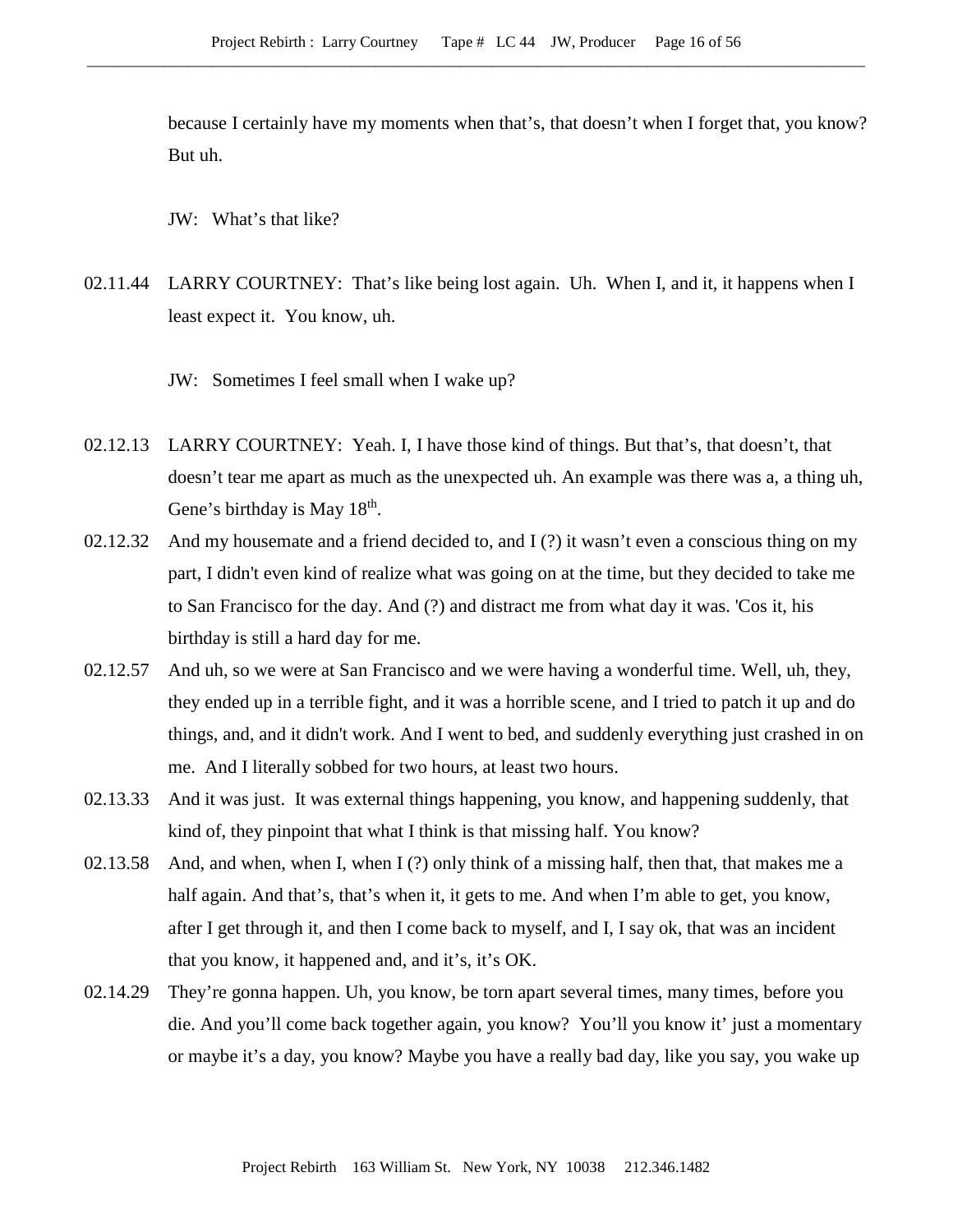feeing small and, and you're, nothing's going right and uh, you stub your toe when you get out of bed and, you know it just, it's just a bad day.

- 02.15.04 And uh, then you know, you (?) I try to put it in perspective. You know, I, I pray every night before I go to sleep and I try to put it in perspective as to what has happened that day, you know, why did I feel so bad about whatever? If and maybe nothing, maybe nothing. Uh, but why wasn't I feeling good about myself that day?
- 02.15.31 And I try, I try consciously every night to release it. Uh. Be thankful for the good things that have happened, and to try to understand or, or give over control of the bad things that have happened. Uh. And I have to, I (?) have to do that every day but that's just a, you know, the, the bad days are certainly much, much less than the good days.
- 02.16.05 So I uh. You know, I (?) feel (CLEARS THROAT) so blessed in many ways. Uh, and this is from a gay perspective, but so many gay men uh, were never married, they, they don't have children, you know, they don't have grandchildren.
- 02.16.32 I have those things, I have kind of the best of two worlds, if you want to say that. Uh. I have children who love me. Uh, uh, grand, a grandson that I absolutely adore. A granddaughter who I don't know as well because we've, we've not been together as much. But uh, she certainly loves me and I love her. Uh.
- 02.17.01 And knowing that, and, and having that kind of support uh, helps me look at the, the good days in a much better light and the bad days in a, in a much lesser light, you know? It doesn't uh, go through a bad day, ok, that, that's fine. You know, you're still uh.
- 02.17.28 Another example of that is that uh, I have peripheral neuropathy which is a, a nerve disease that affects your extremities. It (?) affects my fingertips a little but it particularly affects my feet. And my feet hurt all the time. All the time. No matter what. And it affects how I walk. Uh, there've been times when I know people think I'm drunk on the street.
- 02.17.58 Because I shift and I'm not walking in a straight line. And uh, sometimes I think, oh, man. I am so tire of this, and, and this hurts and I'm just really tired of it. And it happened just today when I was waiting to come up here. I was outside and my feet were just killing me and I, I thought I'm just really sick of this. And then this woman came out of the hotel to get on the bus.
- 02.18.32 And she was hardly able to walk across the street. That her legs were obviously uh, the cartilage or something in her knees had deteriorated, or her, her feet or whatever, but she was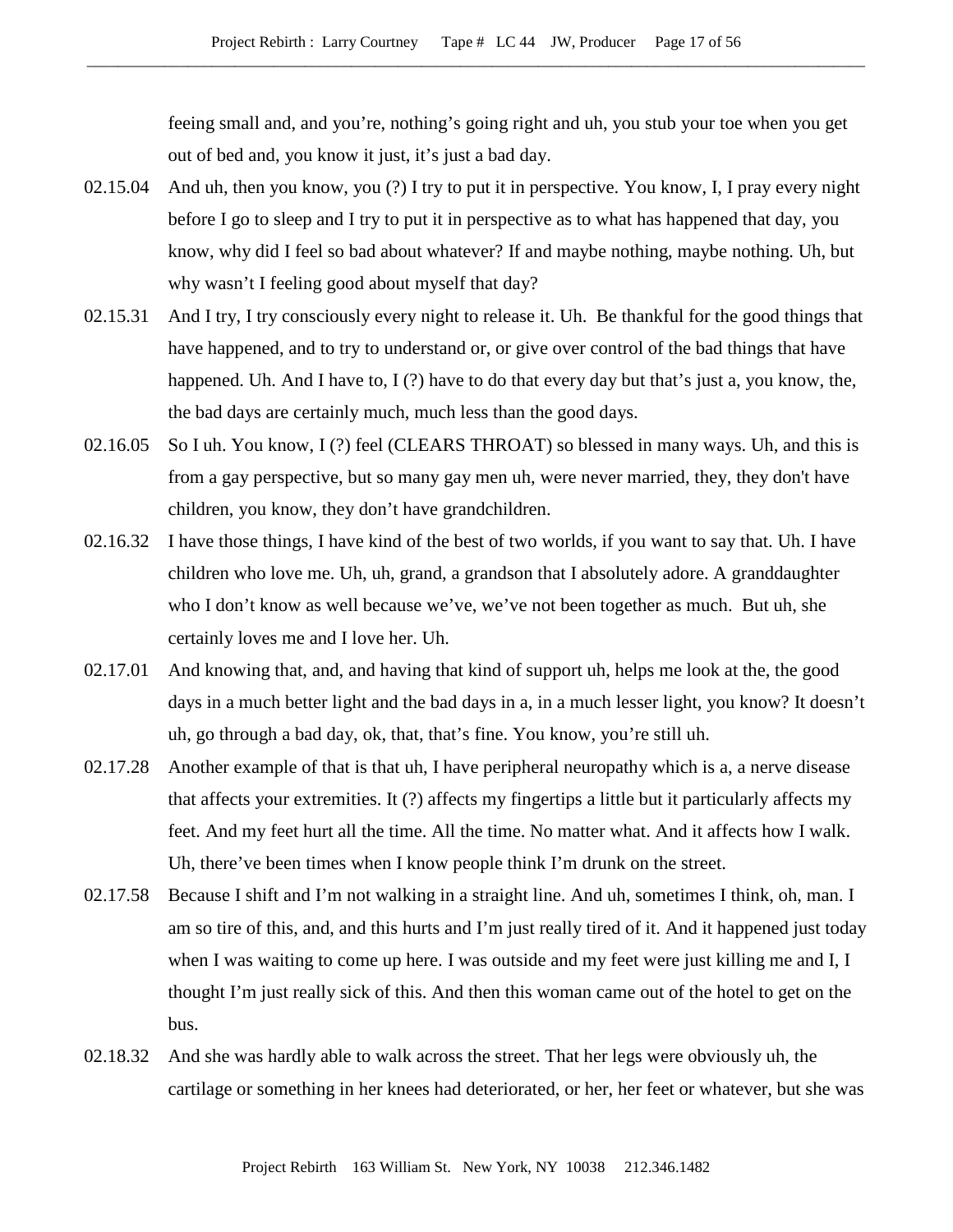hardly able to move, and I thought, what am I complaining about? What do I have to complain about? I'm fully ambulatory. I'm you know, so I've got a little pain, so what? You know?

- 02.19.00 It's things like that that bring you back to the center. And you know, make you, make you realize, yeah, you got aches and pains. You're not 20 years old anymore. And but that doesn't make you less a person. You know? And you're certainly luckier than a lot of people, or uh, whatever luck is, I don't know.
- 02.19.27 But uh. It's things like that that bring me back to that, that same uh, in different ways, but that same sense of you're, you're a person, you're a whole person, you know?

JW: Did that wholeness idea just come out of the blue? What has it been like for the last five years?

#### (OFF CAMERA REMARKS)

- 02.22.04 LARRY COURTNEY: Well, yeah, and uh, I had, I have an analogy but I, I want to go to the  $(\sim JW \sim)$  grabbing you by the scruff of the neck.  $(\sim JW \sim)$  That's, that's kind of what God has done to me in this year. Uh, first of all, even before I came, saw this movie or this DVD.
- 02.22.33 Uh, I realized how much I missed being a part of a religious community or a spiritual community uh, (?) going to church, you know, and worshiping with, within a community. Because a church is not a building, it's (?) a community of people. And I had always had that.
- 02.22.59 Uh, sporadically when I was in New York, always before that. And then  $(\sim JW)$

JW: Did Gene take the place of church?

LARRY COURTNEY: In, in many ways. Yeah, I (?) I allowed that to happen.

JW: What about that?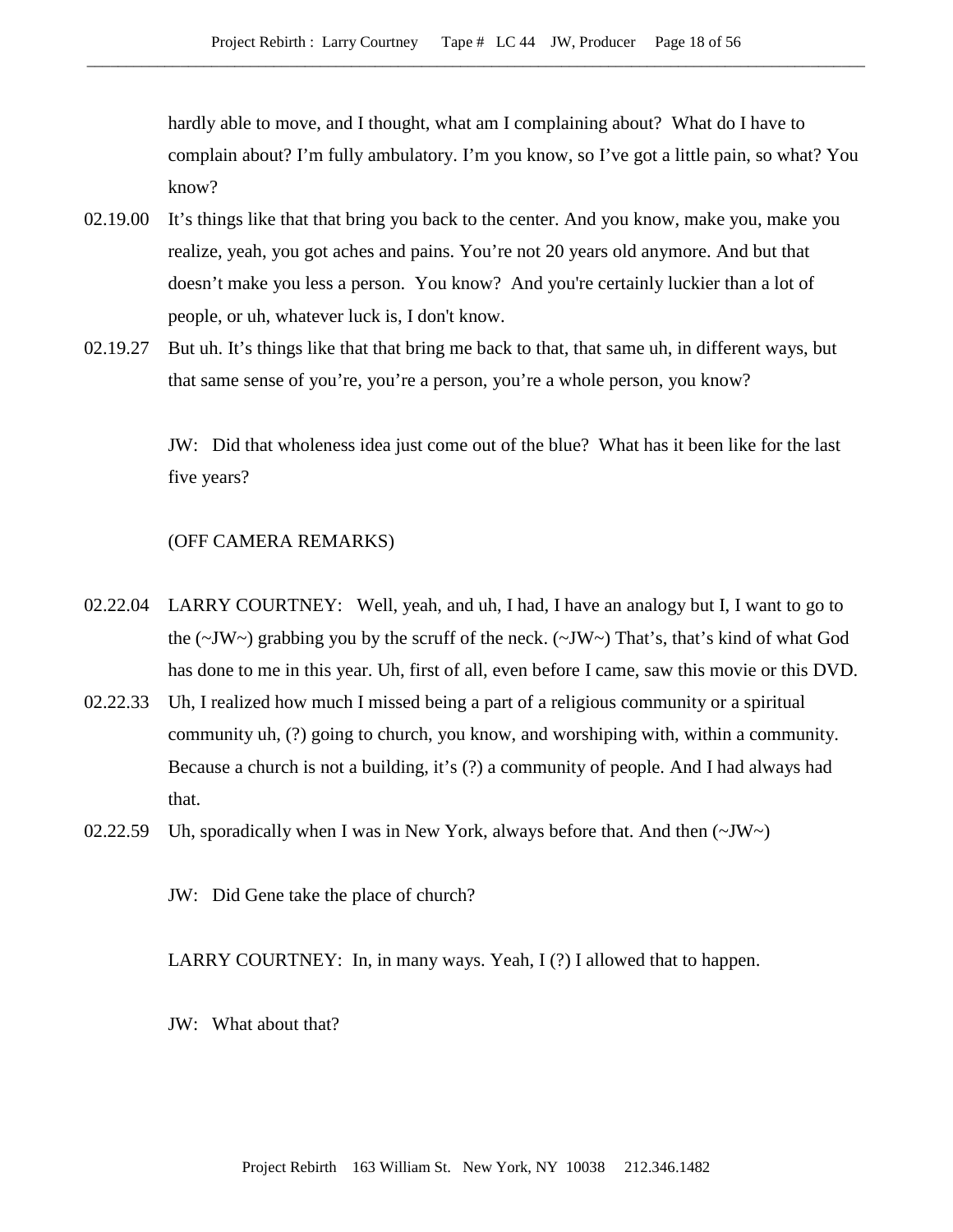- 02.23.16 LARRY COURTNEY: Ok, I'll come back to that.  $(\sim JW \sim)$  But I started going to, well, I started searching for what I felt would be a comfortable family home a, a community home, you know?
- 02.23.30 Uh, people who believed the same way I did, and, and uh, so I (?) came into this uh, church, it's the United Church of Christ, and their uh, stated mission, or mission statement I guess is what it really is, is that we are an encouraging and accepting congregation. Which is a, in totality. I mean, it's not just that they accept different races, they accept different whatever.
- 02.24.03 But uh, different genders are important, different uh, homosexual, straight uh, you know, whatever. And so I felt that this was something that I could maybe be comfortable in. Well, I, I've been going, been attending for about not quite a year. Uh. Not ever Sunday because I, I still have been doing a lot of traveling for one reason or another.
- 02.24.38 But uh, it was nice to find, to, to, it's nice to be back sitting in a pew on Sunday morning and worshiping and, and in fellowship with others, you know, of a like mind. And uh, I think that that was the beginning of God picking me up by the scruff of my neck.
- 02.25.03 And then looking at this video was the shaking part and saying, this is what I've been trying to tell you. You know? This is what I've been trying to prepare you for this year, this is, this is what you're to get now. Understand that you are a whole person, and stop, you know, being this kind of half a person that, that you've let yourself become.
- 02.25.31 And the other, the analogy that, that I was thinking of before is like, before 9-11, I felt like I was walking in, in full light, you know? The, the switch was shut off on 9-11. And I was in, plunged into darkness in, in a sense. And then it was like the dimmer was kind of brought up a little bit, notches at a time.
- 02.26.00 And at this point, it's, it's pretty much full, full power again. And it's not just uh, I think it's the spiritual uh. Spiritual searching and uh, remembering that has brought that, that back..
- 02.26.33 And it started, like I say, started very dim and, and has come to this almost full power. And uh. I, I don't know that it's ever, it's ever ended task, you know? It's, it's something you have, you work on all your life. But uh, but I feel, you know, like a full, like I'm on full power now, I'm, I'm under full power light instead of being in the dim whatever.
- 02.27.10 And now I've forgotten the other ting we talked about (LAUGHS). But uh,  $(\sim JW \sim)$

JW: That was a good way of explaining. Gene was like your church in a lot of ways?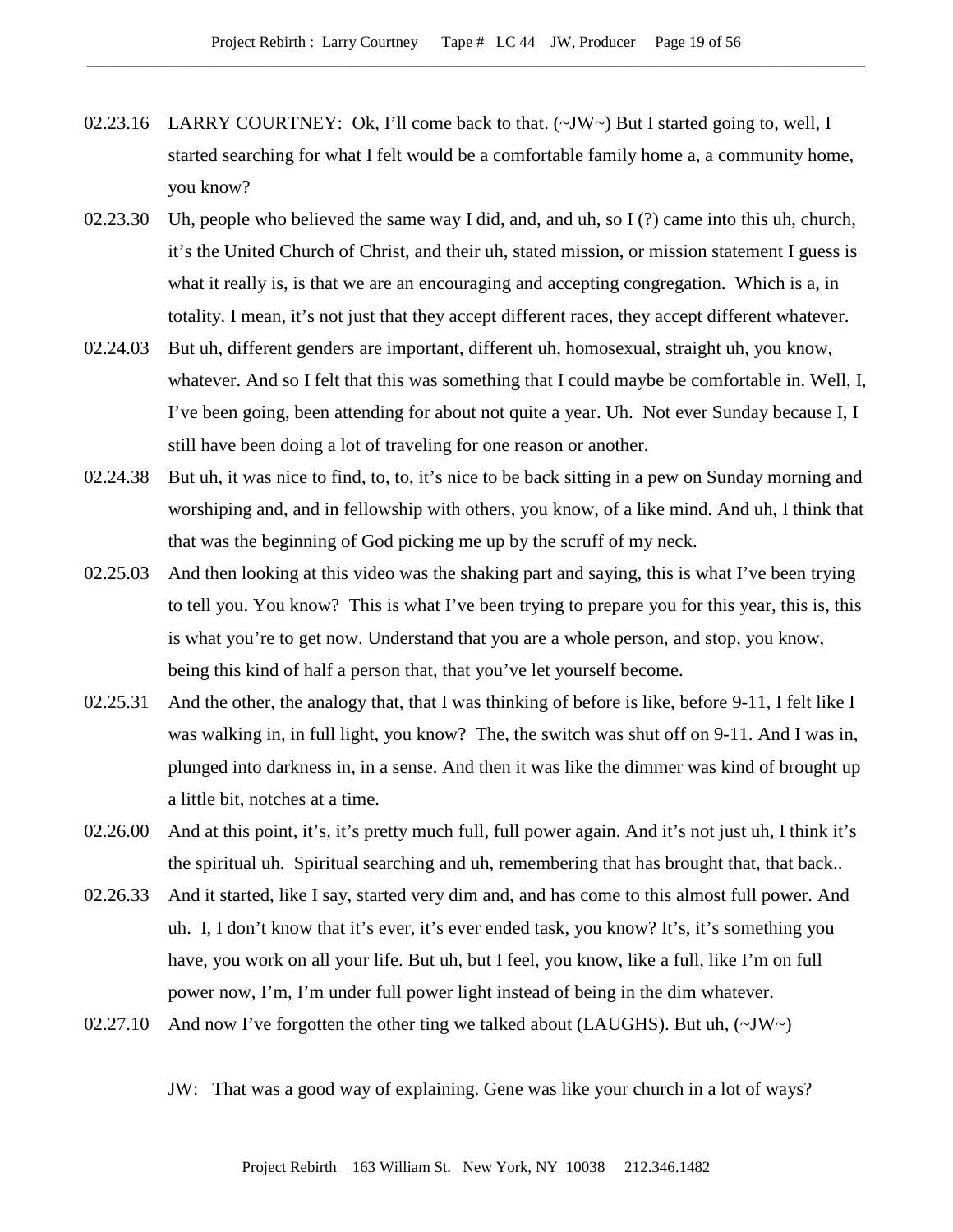- 02.28.18 LARRY COURTNEY: Well, no, it, it is, and I didn't realize until we were just now talking about it, but I uh, prior to meeting Gene uh, I was very involved in a church.
- 02.28.32 Uh, in Maryland for 7 years. Uh, and it gotten to the point that I was way over-involved. I mean, I was there like 6 nights a week, plus Sunday services and what not. And I was on every committee there was, there was. And sang in the choir and I rang hand bells. And I did all of these things. And my life was consumed, basically.
- 02.28.57 And this was, and, and it (?) was consuming my children as well, because they were there and, and uh, and then after the separation even my ex-wife stayed in that, in that same community. (CLEARS THROAT) And then when I moved to New York, I met Gene in October, and we moved to New York in April of the next year. Uh, and when I moved in April uh, I decided I was, I was exhausted with church activities.
- 02.29.35 Not the spiritual side of it, but the activities of it. And so I sought out a church in New York and there just happened to be one about 3 blocks up the street from me. And it was the same denomination that I had been involved in, in Maryland.
- 02.29.57 And so I started going there. And then I decided that I, I felt very comfortable and at home. Now Gene was not a church-going person. Which is not to say he wasn't a spiritual either. I mean, he grew up in a black family in North Carolina wit the gospel and music and all of that. But uh. I felt that, I felt a nice community sense there. And so I decided to join that church.
- 02.30.32 But I, I talked, I sat and talked to the pastor beforehand, and I said this has been my experience for the last 7 years, and I, although I want to be a part of the community, I really need to kind of rest and basically I just want to sit in the back pew. And just participate in the service you know, fine. There was no problem with that, you can do that if you want. That's no problem.
- 02.30.58 So I decided, I, I joined the (?) on, on a Sunday, and the following Wednesday I got a letter from the worship committee that on this particular Sunday I was gonna be an acolyte, on this particular Sunday I was gonna be a reader. And there was a whole schedule for the next month. And what committee did I want to serve on, you know? And I went back and talked to the pastor and he said, well, I don't know, that was, that was a mistake, that shouldn't have happened.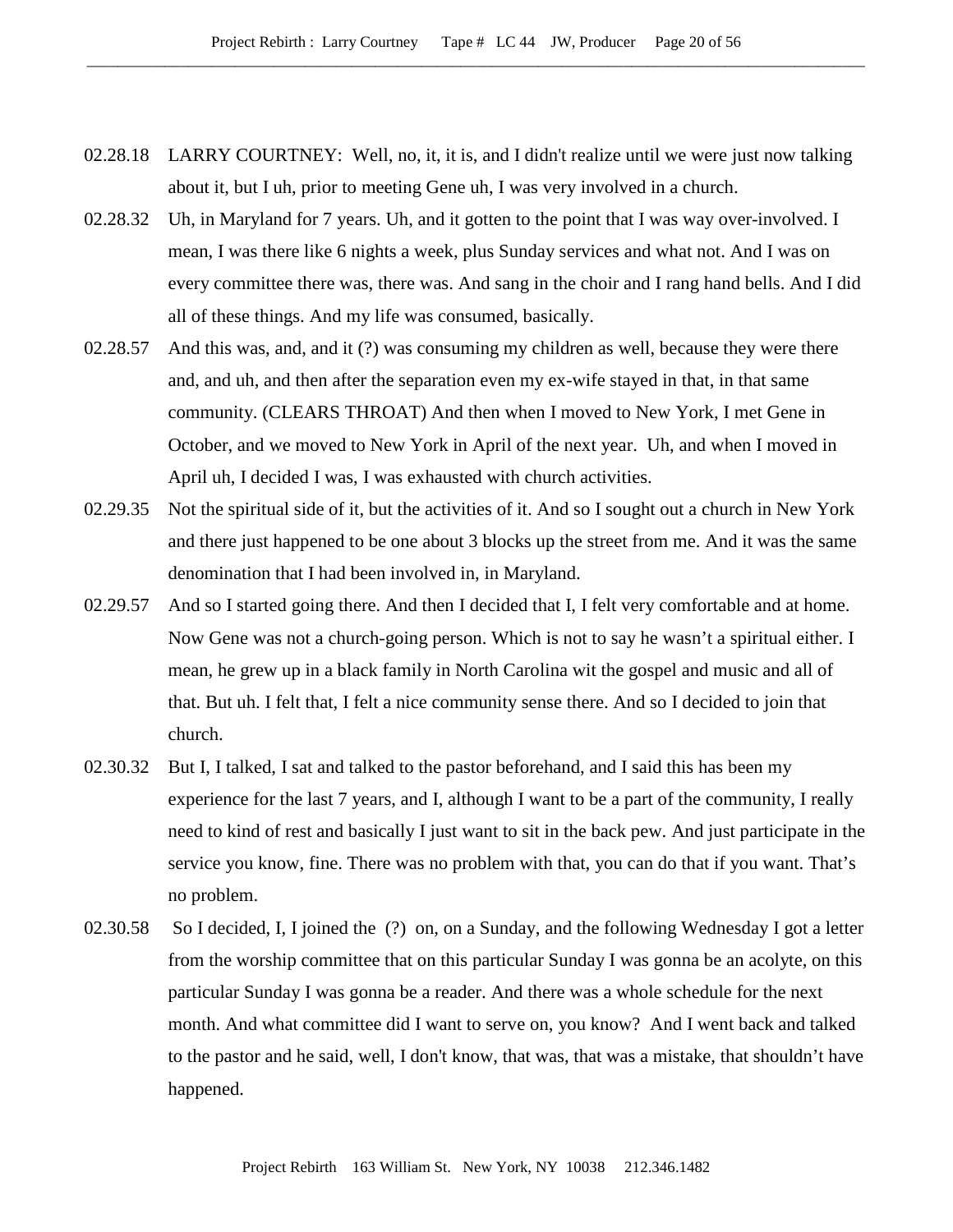- 02.31.27 But I got another letter the next week. And so I drifted away from that. And that's when I think, I think you're right. That Gene kind of became my church, and the, and the friends that we made in New York, we kind of became that community that I had, that uh, it was not a, you know, a community of faith as, as such. But it was, it provided that kind of structure in, in a sense. In a sense.
- 02.32.00 And then when Gene died, uh, and I continued to live in New York for 2 more years, 3 more years, even though the friends were there, it wasn't as much, you know, it wasn't, I mean, we didn't, I didn't see them all as much as I used to and (?) then my kids, you know, convinced me that I really should (?) come to California and be with them and with my grandchildren, and I agreed that that's, that's where I needed to be.
- 02.32.39 Uh, so then I lost even that community, after losing Gene I lost that community and, and had to start over again. And I think maybe in a sense, looking back at it, that what, now this is gonna sound really preachy.
- 02.33.05 But what God was trying to say to me was that you've made people, you've made friends and, and your loved ones uh, your god basically, your, that's your spiritual community, and that's not where it should be. You know, I mean, they uh, they have to be, you know, very important to you, they are very important to you.
- 02.33.34 But there's also this other, other dimension that you've lost track of, you've lost sight of, you know? And that's when I started coming back around and saying, that's, you know, that's, that's like I say that's when I say he started grabbing me, and, and gently, very gently shaking.
- 02.33.57 Until I saw that video and that was like, almost like having you by the back of the neck and being thrown against the wall, and do you get it now? You know? Do you get what I'm trying to say? You know, it's like uh, I mean, there's so many, many points in Scripture when God as so patient with his people. And they, they would be doing fine and then all of a sudden they'd kind of, and he'd have to smack them.
- 02.34.28 You know? To get them to listen again. And I think that's kind of what, what this was all about. Uh, this year was all about, bringing me back to the point that Ok, I've let you do your thing, now, for these years. And it's time to come, come back and realize that you're not uh, you're not a whole person without me. Yeah.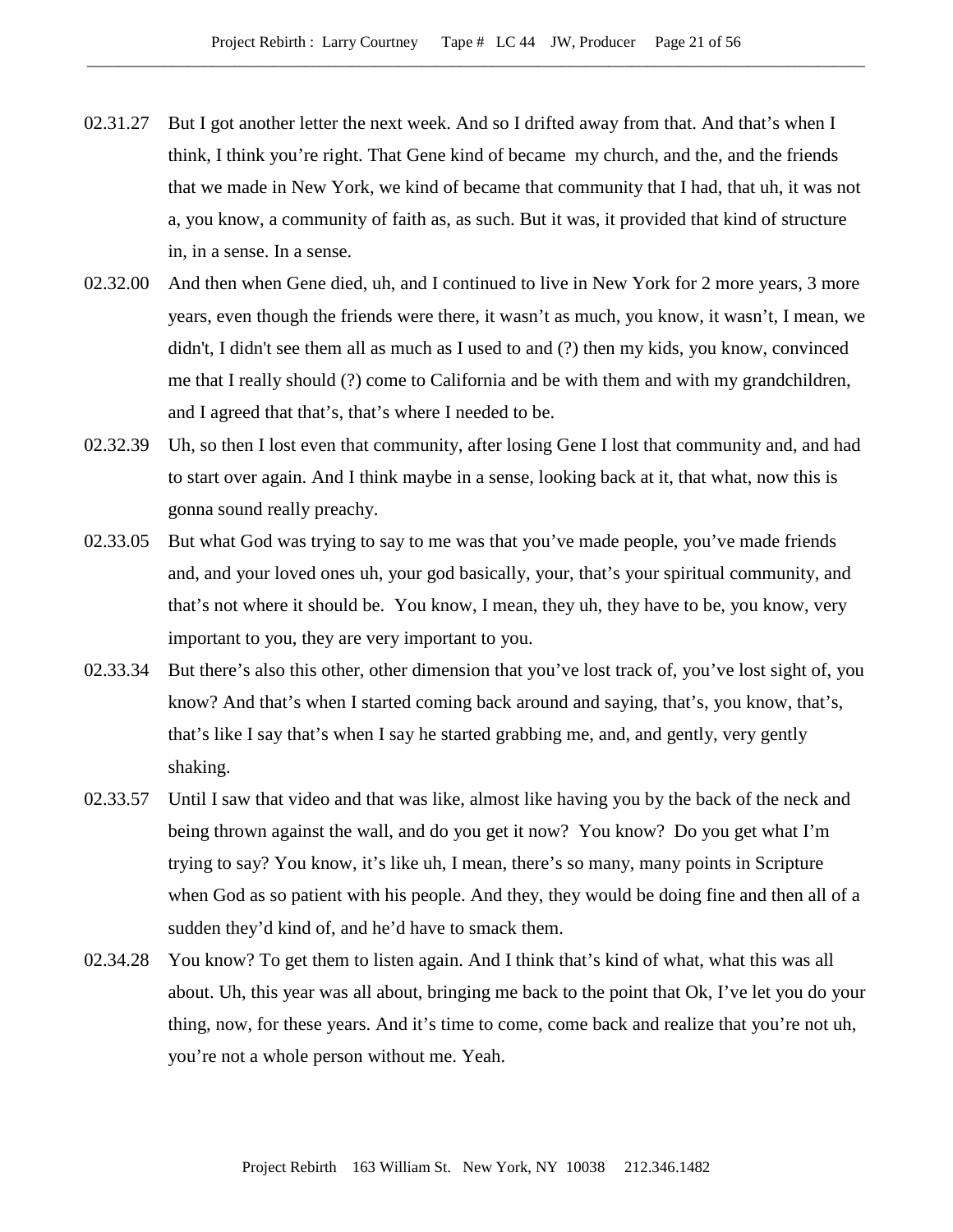- 02.34.58 I just, I just happened (LAUGHS). I, you know, I, I know that I'm a whole person, but I just realized that, that's what he was trying to tell me, is you're not a whole person without me. Because I've always, I've always been a whole person with him prior to, you know, leave, kind of leaving that aside. And uh, not that I'm gonna, you know, I'm not going to seminary, I'm not going to become a preacher. I'm not going to stand on the street corner with a Bible thumping and whatever.
- 02.35.31 But I know, but I will know in my own self that that's true. You know? And uh, yeah, I think that that's, that's kind of that's what, what that process was this year.

JW: Why are you nervous about the names?

- 02.36.04 LARRY COURTNEY: Number one, I'm nervous in front of crowds. I've never been a good, I mean, I can talk one-on-one a blue streak and people can't shut me up. But- put me up in front of a crowd and I just freeze. Uh, I remember when I was in high school. And I was in the choir. And every year we had to do two solos, as part of our grade.
- 02.36.36 I just was so petrified. Had such stage fright. People were actually gonna be looking at me and you know, (?) realizing that I wasn't any good. You know, I was very insecure about, I was very insecure about myself. In, in total, in those years, particularly in those years.
- 02.37.00 And uh, and I never took debate or anything like that in high school because I was just too afraid to. I'd have trouble getting up in front of the class and, and reading a paper or whatever. So. There's that part about being in front of, you know, number one, this crowd that's there. And it's a very reverent crowd, you know, uh, it's not like they're gonna jeer you if you, but it's still, it's still you're in front of people and then on top of that it's a national television event.
- 02.37.38 You know? And the emotions it evokes just of 9-11. You know, of the ceremonies to me have always been extremely emotional anyway. Uh, just standing in the crowd. You know, and uh, last year just broke my heart uh, when those children read the names, you know, it just, it just broke my heart.
- 02.38.06 And the thought of spouses and partners reading names this year uh, these were people who meant everything to them. And to me. Uh, and so there, it's just a, all that emotional anxiety uh.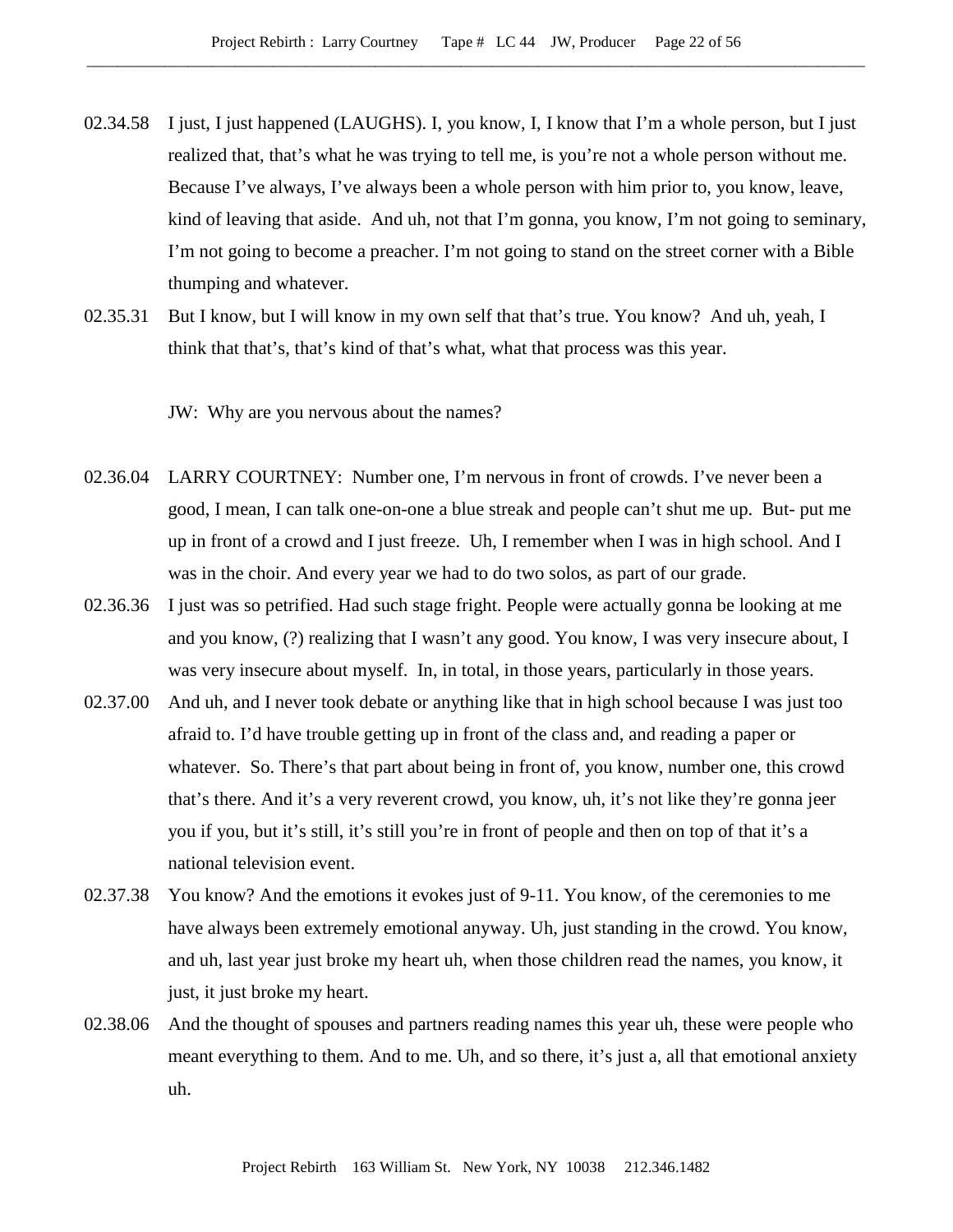- 02.38.32 I (?) really think I have, I've come to terms with the, the fact of being in front of people because it's a very set (?) you know, it's very well, well-scripted and, and very well done and very well organized. And so I'm not, I think I've, I've kind of put that part aside. Uh, it's the emotional side of it that it's kind of heightened this year by actually being a participant.
- 02.39.05 I mean, I've always been a participant, but it, it's different being you know, in, on that side. And uh, and I feel a responsibility, a real responsibility (CLEARS THROAT). I have been given 12 names to read. I normally I don't project well.
- 02.39.32 And even though it's (?) gonna be miked, you know, so that'll be done. But I want to make sure that the families of the people I'm supposed to read hear it, and, and know that their loved one has been remembered at that particular second in time.
- 02.40.00 You know, that I don't mumble anybody. I don't do any of those things. Very uh, luckily I have been given 12 names that are very easy (LAUGHS). Duffy. And Egan, those, I don't, I'm not reading any Polish names that I'm gonna have problem with pronunciation or uh, you know, difficult Spanish names that I might have trouble with.
- 02.40.28 I've been given some very that kind of thing. So I feel better about that. But still I feel uh, a responsibility and at the same time, that emotional tug at my heart that this you know, Gene's name is although he's not on my list, he's one of the names that's gonna be read as well. You know, and I will hear that name. And I am allowed at the end to add his name uh, from you know, as, I can't remember, something, and my beloved spouse, or my beloved partner, Gene, Eugene Clark.
- 02.41.08 So that's an add-on to the 12 names. Even though his name will be read in the regular sequence. But uh, I remember last year when the children uh, would get to the end of their list, and they would say something about uh, and my daddy. (PAUSE)
- 02.41.43 To hear, you know, hear that, it really, it so personalizes it, you know, this person really is, you know, really did lose somebody, it's not just a, they're not just names, you know? And so I, I.
- 02.42.06 I want to honor these people. And still know that that emotion is in, you know, in my heart, you know, also this is, you know, uh, a ceremony that, that (?) Eugene is a part of. You know? It's, it's so.
- 02.42.33 I've (?) come to grips with it a lot better since they first told me that I was gonna do this.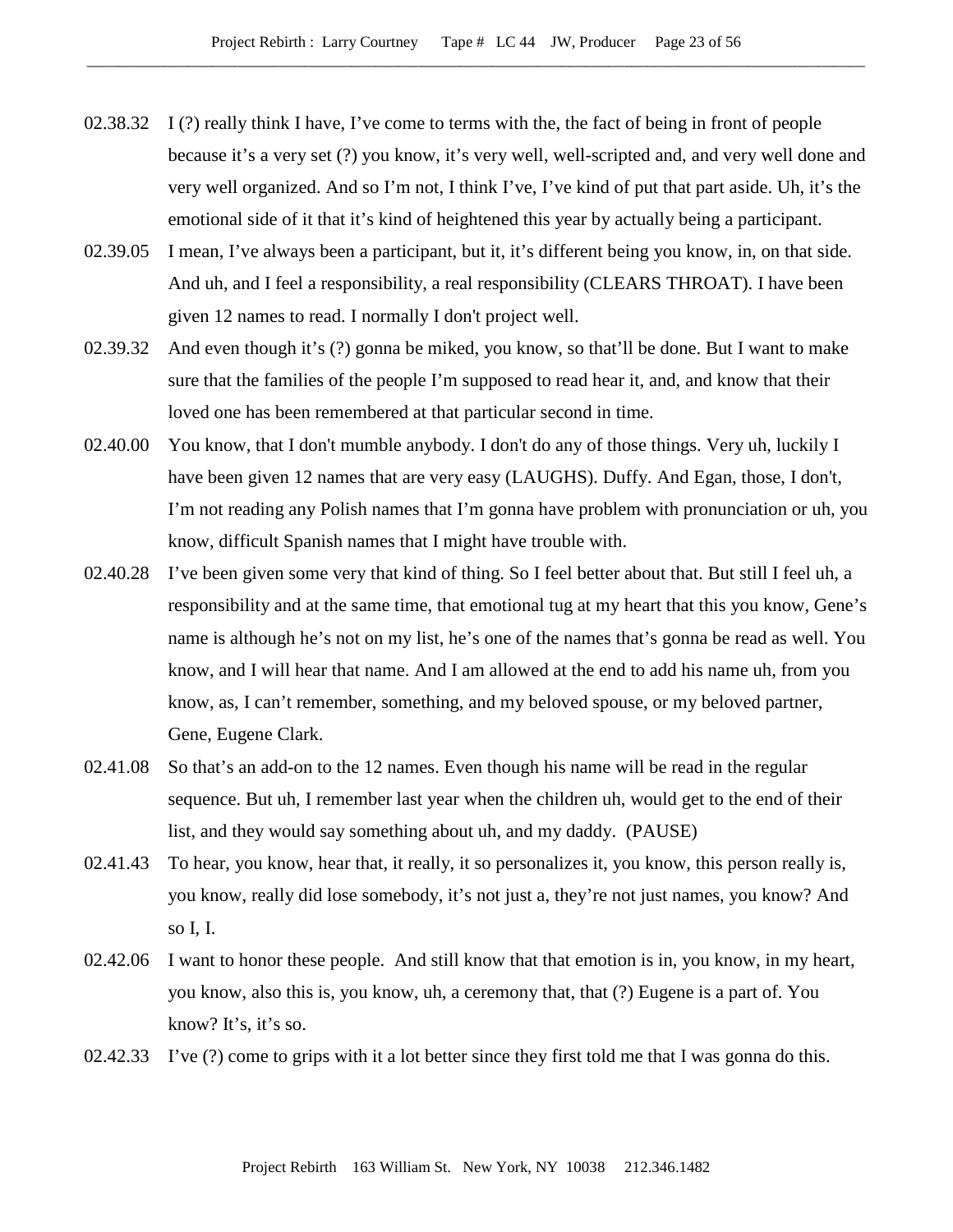JW: What was that reaction?

- 02.42.54 LARRY COURTNEY: Well, when I first got the letter from the mayor's office, telling me that uh, that's what was gonna happen this year, that spouses and partners were going to read uh, I thought that was pretty cool. And then it said if basically if you are interested, or if you wish to nominate somebody uh, send us an email with the information and what-not.
- 02.43.28 And so I said that I would be interested. And I was kind of not you know, I, it was just, yeah, I'd be interested. And uh, then they called me and they told me that they had received my entry, and that there would be a lottery because they expected more entries than they could. And they would let me know after July  $26<sup>th</sup>$  because that's how long it would take to get all this done.
- 02.44.03 And so uh, I was going up to Lake Tahoe to see my son, and, uh, and my grandson. Uh. The end of June, and I was gonna be there over the  $4<sup>th</sup>$  of July and you know, spend a good week up there with them.
- 02.44.28 Well, my, I received a call on January  $29<sup>th</sup>$  that my cousin had passed away. In Oregon, and he was only 3 years older than I am. And so I had to cancel my trip to Tahoe and go up to Oregon. And uh, so I was in Oregon for a week. And then when I got back uh, I got back on like a Saturday and then so I decided well, I'm gonna go ahead then now and, and go up to Tahoe for a week.
- 02.45.02 So I was in Tahoe, and uh, the, while I was there, I, I don't remember what day it was specifically. I, I know the date, but it was July  $18<sup>th</sup>$ . I got a call on my cell phone, and uh, reception is spotty up there, so I didn't, I, I finally got the message like the end of the day when I was somewhere.
- 02.45.36 I was in where I could get the reception and I'm, and so it the mayor's office. And so I called him back. And uh, she told me that I had been selected. Uh. And I didn't expect it that soon, number one. You know? And I didn't really be expect to, I didn't know why I didn't expect to be picked.
- 02.46.00 Uh, but uh, maybe they didn't have as many respondents as they thought they were going to. Maybe they didn't have to have the lottery, I don't know, what, how what happened, or why I was picked. Uh, and, and you know, 8 days earlier than what they had said.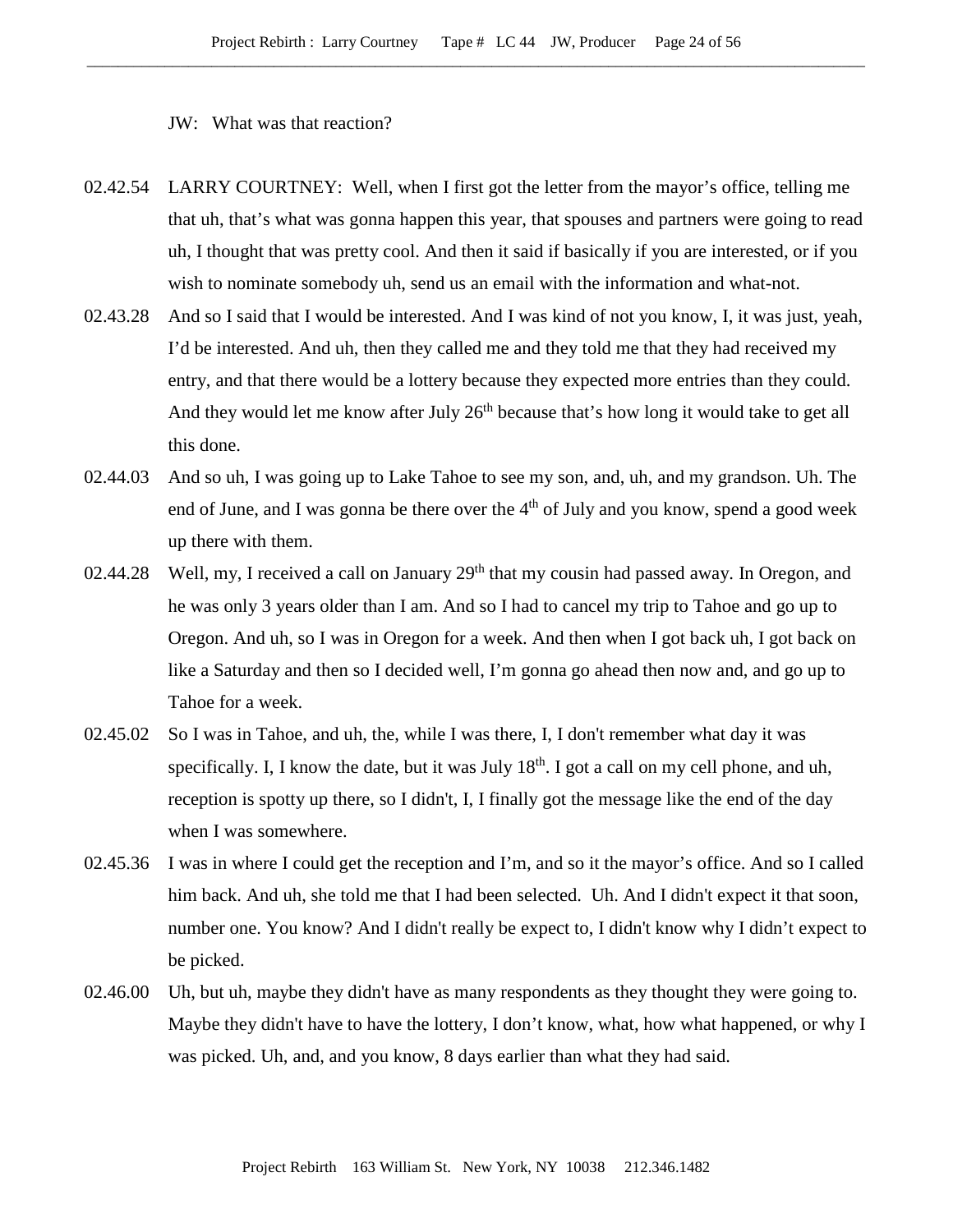JW: Is that fate, do you think?

- 02.46.20 LARRY COURTNEY: Uh, I, well, you know, I, at this point I, I have to say that uh, uh, everything happens for a reason.
- 02.46.35 I don't always understand the reasons, but I, I believe everything happens for a reason. And so I'm just gonna let it, let that be, you know, what, what it was. And.
	- JW: This is hard question to deal with Fate.

# (OFF CAMERA REMARKS)

#### 02.46.59 END OF TAPE # LC45

03.01.02 PICTURE UP

## (OFF CAMERA REMARKS)

03.01.16 LARRY COURTNEY: How is, how is faith and everything happens for a reason? How do you reconcile that, is that basically what you were gonna ask, something to that effect?

#### (OFF CAMERA REMARKS)

JW: There's a reason my mother died, and that's so that I would be here. Do you think about it that way?

03.02.24 LARRY COURTNEY: Uh, I hadn't, I hadn't given it much thought until this year. You know, I, I have. I have always believed that things happen for a reason. That's kind of the way I was brought up. Uh. I'm hot a fatalist but I, but and sometimes we don't see the reason for awhile. And, and sometimes we don't (LAUGHS) we may never see the reason. Uh, we, we're not meant to know everything. But uh, yeah, just in the same way that you felt uh, things changed and would not have been what they are today if she had not passed away.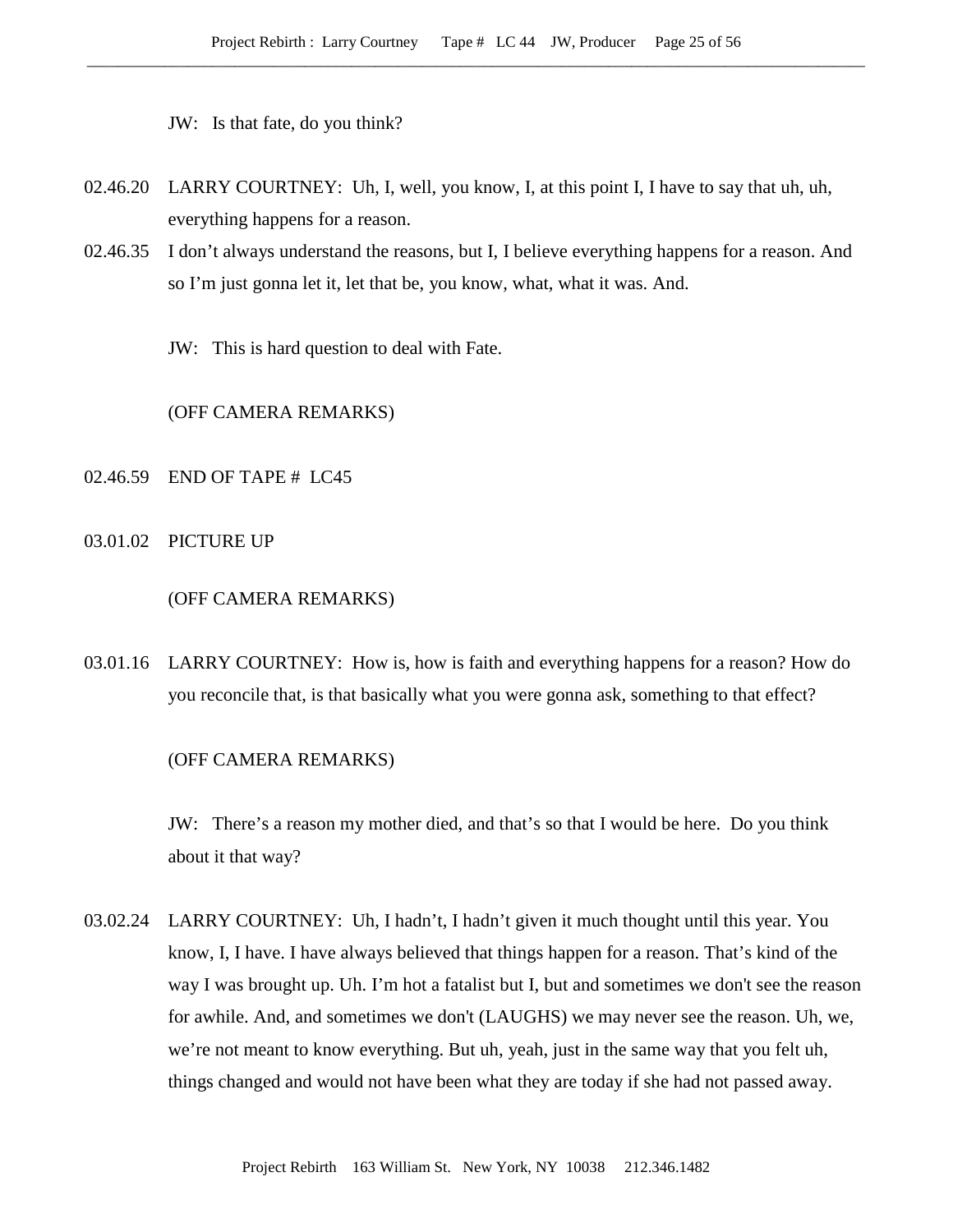- 02.03.06 I probably would not, had Gene lived, I probably would not have come back to uh, a fellowship with God that I have today. Uh, at, I can't say that I wouldn't have, because I don't know what would happen.
- 03.03.28 But uh, I think that would have hindered it. And I'm not saying that God took him away so that I would come back. I'm not saying that. But the fact that he died, and then I went through the other two deaths in my family, including my mother. Who I adored and, and you know, and just uh, those things just kind of shattered me.
- 03.03.59 And. I, I could be uh, I, I became malleable at that point to become what I have, have reached, to the point that I've reached today. Bad things happen that we have no control over. But I do believe that at some point, we will maybe not know the reason why.
- 03.04.44 But that, that we will realize that it was a step in our life that made things happen the way they are, like that (?) you said, you, you might not have gone down this path had your mother not died.
- 03.05.03 You might have done anything else. And, and so might I. I (?) might uh, I might still be living in New York uh, missing out on my children. Uh, and missing out on (CLEARS THROAT) on some spiritual growth that I needed. Uh. (LAUGHS)
- 03.05.32 I would love to say I'd still rather have Gene, you know, but coming down this, the path in these past five years, not that I don't, wouldn't still uh, wouldn't still want to have him, but I, I wouldn't have come to this, this realization I don't think uh, if he were still alive. Uh.
- 03.05.58 So I, not that I uh, not that I believe God had to take him away so that I could come to that realization. But it, it is, it was  $I(?)$  would not be in the place I am today if he were alive. And uh, that's (?) you know, that's, that's a hard thing, like you say, to uh, because you still miss that person.
- 03.06.30 You, you I, I well, and, and my mother. Uh, I there are times when I'm cooking something, and I'll think uh, I got to give Mom a call and see if I'm supposed to add this. You know, 'cos I learned to cook, she, she taught me how to cook, and there are still times like that when, or I'll see something on television or see an ad for something and I'll think, I have to tell Gene this when he gets home, you know.
- 03.07.04 There are those kinds of things that you still, you still miss that person terribly, terribly. And but uh, but, but there's some corners that you turn. And I've seen people go the wrong, what I would (LAUGHS) consider the wrong way.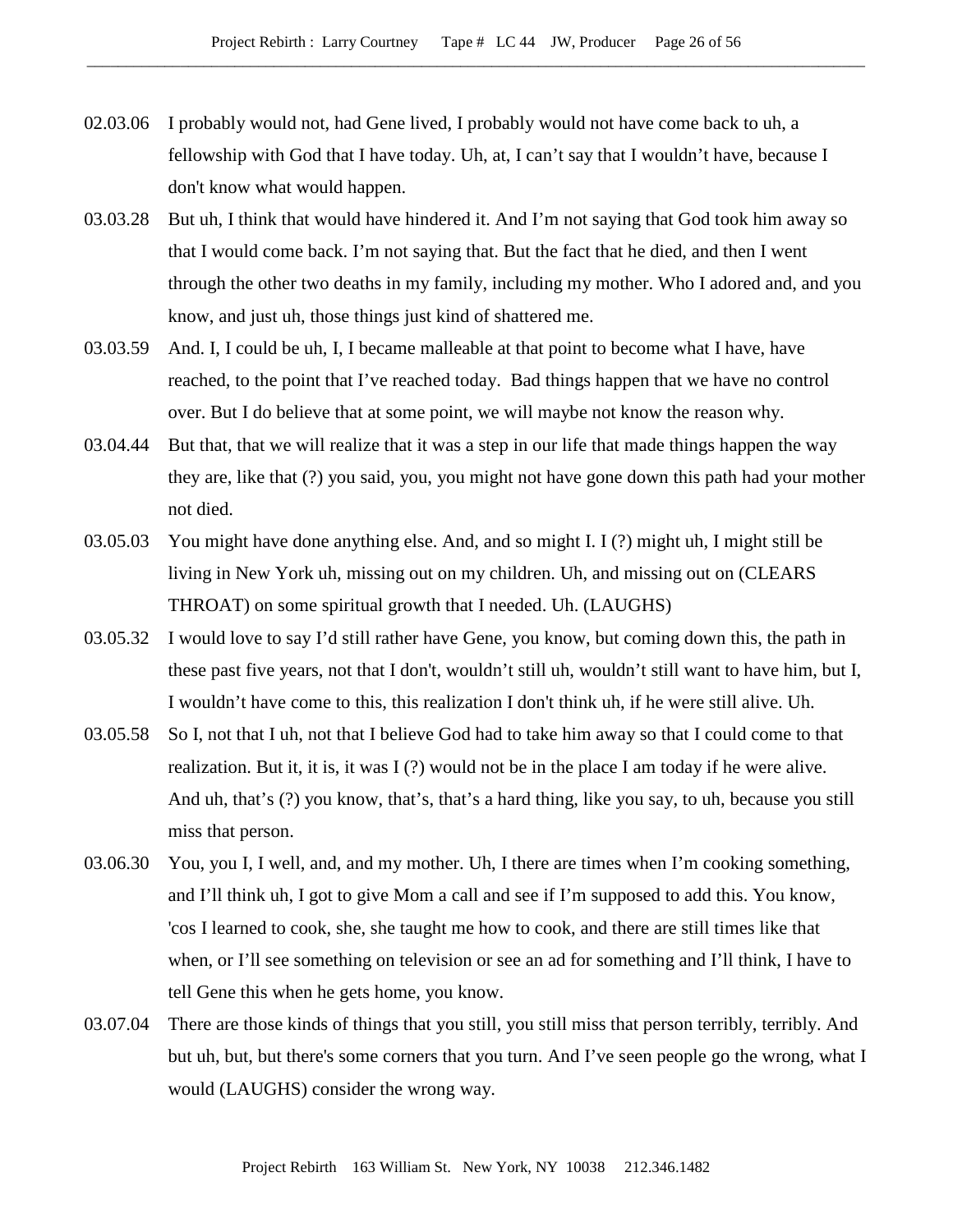03.07.28 You know, I mean, uh, there have been several people I think uh, who have actually committed suicide after their partners were, were killed at the World Trade Center, or their spouses. You know, or you know, have become alcoholics. Or you know, they, they made that uh, it affected them in that, that direction. I, I am very  $(\sim JW)$ 

JW: Do those things hurt you?

- 03.08.13 LARRY COURTNEY: And last December, uh, I became quite ill. Uh, there was a, I guess that I was either taking medication wrong or I had become immune-d to the medication that I'd been taking for several years. Or I'd, you know, my body was uh, and so I became quite ill.
- 03.08.47 And I thought it was just the flu. And I was living alone. And uh, my daughter and her husband were all caught up in, in the business because they, they had a, it really started to take off and so I was all alone, and I basically laid in the house. All day.
- 03.09.15 And, and never went out. Uh. If I absolutely got out and get something, you know, it, maybe a five minute trip. I stopped shaving. Uh.
- 03.09.32 I had no energy. And I basically, I stopped eating. And I became, I just became so depressed during this period of time that I thought, I actually had thoughts, that ok, my will is in order. Uh, material possessions don't, you know, whatever happens to them, happens to them.
- 03.10.01 And maybe it'd just be better for everybody if I died, and, and they didn't have to worry about it any more. And uh, not that I consciously said to myself I'll take an overdose of medication or I'll shoot myself. But the underlying thought was there, that if I don't do anything about it, I'll just go ahead and die.
- 03.10.39 And I, I guess uh, because I have a real, I (?) (CLEARS THROAT) have a real uh, I guess (?) it's spiritual but I can't, a think about taking my own life, you know.
- 03.11.03 And it's not that I'm afraid that I wont' get to heaven or whatever, but I, I grew up that way you know, that that was something you just didn't do, you know? Uh, and but if I let it happen, that, for some reason that (?) was easier, I mean, that was not as bad as shooting myself or whatever. And uh, in the process of just laying around or whatever, I developed a blood clot in my leg.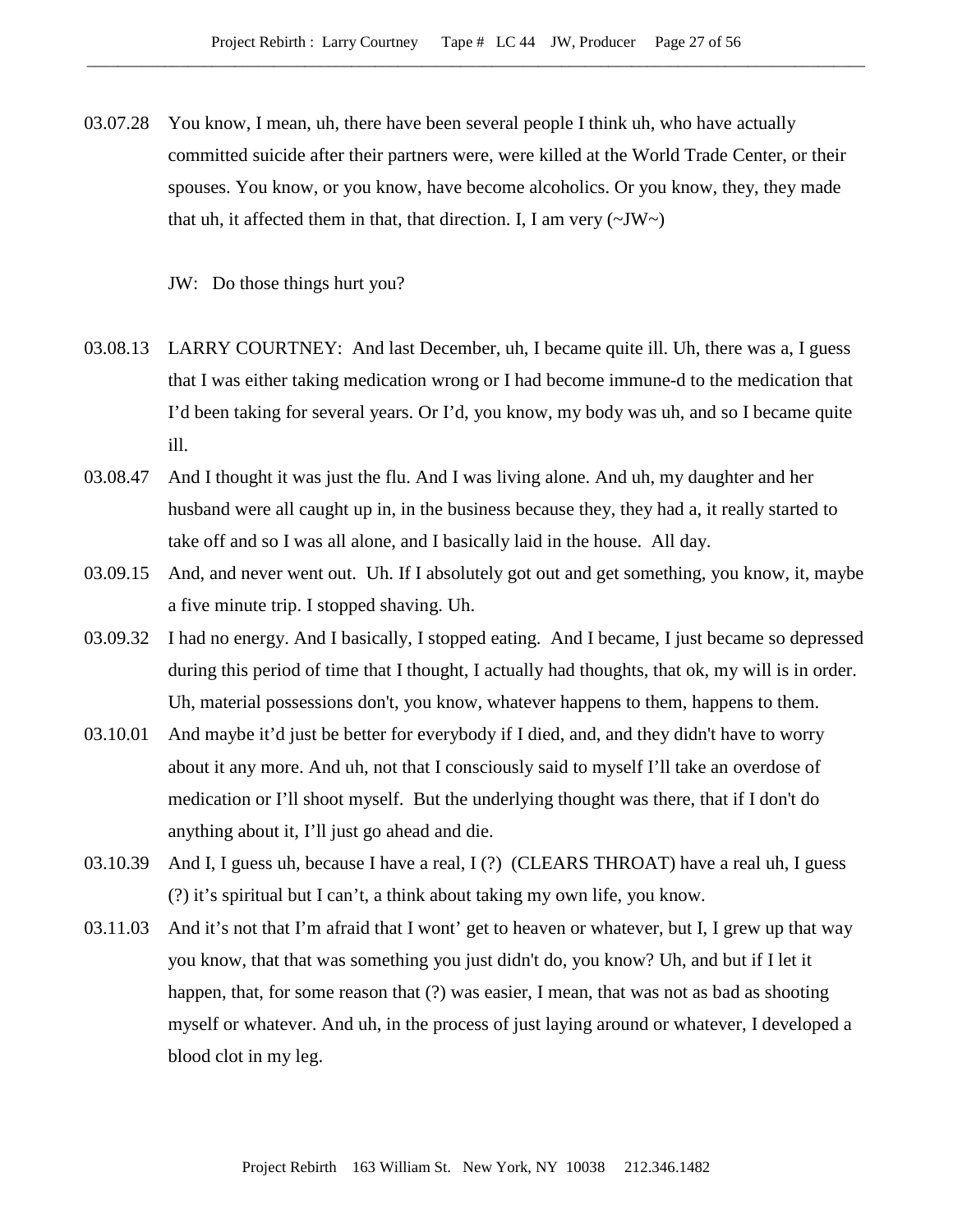- 03.11.38 And my daughter came over one Sunday. She and her husband. And I hadn't washed dishes in like 2 weeks. I mean, I didn't use, I didn't, you know, I had glasses for water and stuff but that's, I wasn't eating or anything, so there wasn't any uh, real mess. But  $(\sim JW)$ 
	- JW: You hadn't had anything for two weeks?
- 03.12.03 LARRY COURTNEY: Oh, maybe I would have, maybe I would have a, a bowl of soup. But if I had to get up and fix it, I just didn't have the energy to do that, you know? Uh, I, there (?) I ate very little during that, that period of time. I kind of existed on 7-Up. Uh, it was easy to open a can of 7-Up.
- 03.12.28 And uh, she came over and she noticed a swelling in my leg, 'cos it had gotten really big. And immediately took me to the emergency room, and they put me in the hospital for 7 days. And uh, and then uh, they put me on blood thinners and all kinds of stuff, and they, and he, at that point they adjusted my medication.
- 03.13.00 And I immediately began to feel better, immediately. And, and then I looked back on it and I thought how could I have let myself get to that point of not caring whether I lived or died when I have children and other people who will care, you know? Just like I cared when Gene died. And that's honestly the only time that I ever uh, even gave it a thought. (?)
- 03.13.33 And I think that part of, part of that is because I grew up with that, you know, that suicide was s stigma on, on not only the person who committee suicide, but on the whole family. And uh, so. But that, that was the only time when I (?) even considered just you know, letting it go, letting life go.
- 03.13.59 Uh. And I feel really bad for, for those who you know, came to that decision uh. In, after 9-11, you know? Or, uh, slowly, slowly did it by drinking themselves to death or whatever. And uh, for me to have, to have allowed myself to even come that close, uh.

JW: When was that?

LARRY COURTNEY: That was last December.

JW: Quite a recovery of a year?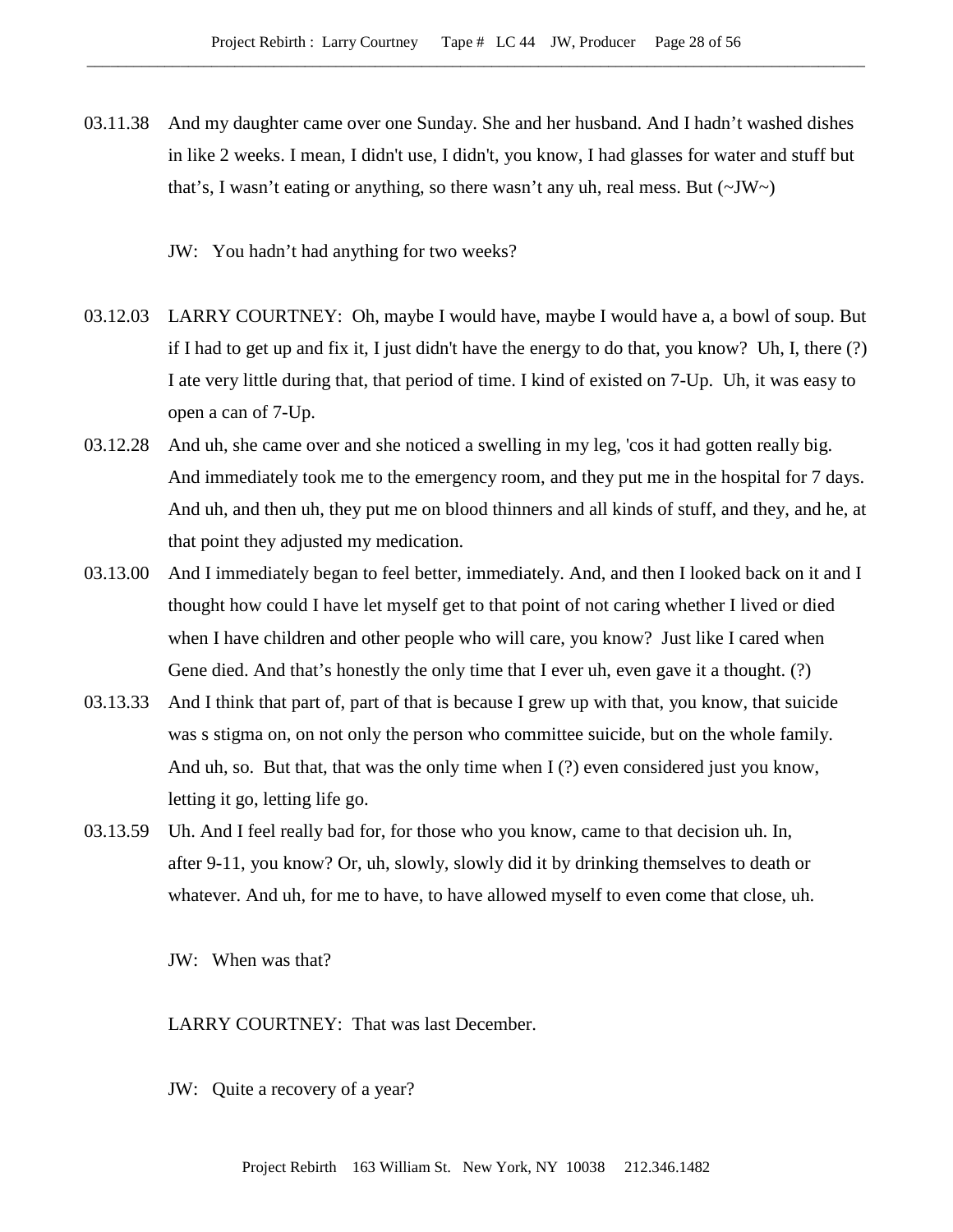03.14.41 LARRY COURTNEY: Yeah. And that's (?) after, after that experience and after I started uh, that, I started feeling better like I said immediately, once the medication was adjusted. And uh,  $(\sim JW \sim)$ 

JW: What was the medication for?

- 03.14.58 LARRY COURTNEY: No, that uh, it was my uh, HIV medications. And my body had started rejecting whatever I was on. And it was affecting just my general health, you know? And uh, but then, after the hospitalization and they got my, everything else (?) you know, on the level, he, he uh, prescribed a small dosage of anti-depressant.
- 03.15.30 And any time uh, at this, at least at this particular clinic, any time they prescribe an antidepressant, you have to go see the psychiatrist. You at least have to have a consultation with the psychiatrist. And uh, so I went to see the psychiatrist. And we talked and, and he said, well, I think, you know, you've got a pretty good handle on what's been happening.
- 03.15.58 And uh, he said uh, I don't, I'm not gonna ask you to make any more appointments, but at any time, if you want to talk to me, you just call, call and make an appointment and we'll talk. But uh, so I'm still on the anti-depressant. Uh, and uh, it's just a small dose, dosage and uh, you know, I (?) I'm assuming it's helping me, you know?
- 03.16.29 Because I, I really, I think (?) maybe my body had been building up this immunity for a long time, or what-not. But I feel physically better right now than I have in years. I, I just, I didn't realize that I wasn't feeling that good, you know?
- 03.16.57 I mean, yeah, I've got my aches and pains and what-not and like I say my feet and everything. But otherwise, I feel so much better than I have in just a long time. Uh, and maybe, and maybe that's because I'm not only physically better, but more in tune with, you know, all the other things that we've been talking about today.
- 03.17.27 Maybe there, maybe they've all come together in this period of time when uh, I, I needed it all to come together. So uh. I (?) can't imagine at this point ever thinking about that again, ever thinking about suicide or you know, at least not living. I want to live, I want to live for my, you know, I want to see my grandson graduate from college.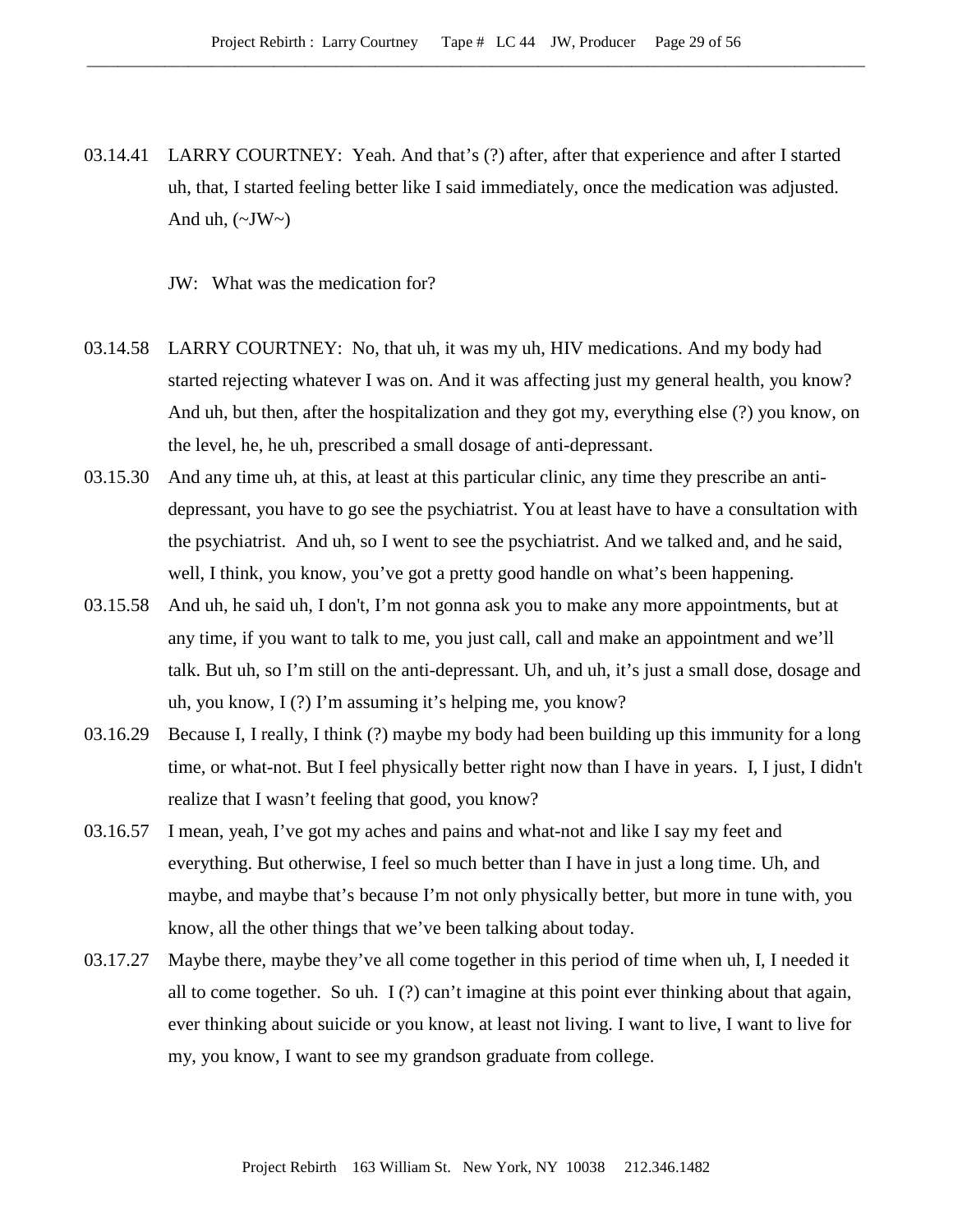03.17.58 I want to see him you know, and uh, my, my granddaughter starts high school this year, I want to be at her high school graduation, you know? Those kind of things. And uh, so you know, I'm gonna live as long as I can. And, and. I, I say never say never. You know? But I don't, I don't think that I'll ever come to that point again.

> JW: It's interesting the loss of Gene was so painful that you didn't want to inflict that pain on anyone?

- 03.18.59 LARRY COURTNEY: Oh, I would never, I would never wish that on anybody, you know? And uh, that was kind of pointed up, too, again, when I was, I said you know, I, my cousin died. Uh. The, they had found I guess it's been over a year ago or longer uh, spot on his lungs. And he had been a smoker since, you know, he was a kid.
- 03.19.28 And he's just 3 years older than I am. And his sister is the same age. Uh, she's April to August older than I am. And we were you know, we grew up together and we were kind of inseparable, and he was the leader of our little band because he was older. And uh, they found the spot and they thought that uh, he went through chemo and they thought that he was in remission and they declared him in remission, anyway.
- 03.20.03 And that was about 6 months ago. And then on a Friday night, he didn't feel well and he started coughing up blood and he went into the hospital and he was dead early Saturday morning, you know? And uh, the tragedy of seeing his wife and his two sons, and their wives and his grandchildren suddenly being left alone and his mother losing a son, you know, before she died.
- 03.20.55 And his sister's pain. And you know, I had experienced it for myself, but then to see others going through it that way uh, it's (?) just so heartbreaking, that you never, you never want to see that in anybody that you uh, particularly anybody that you love and care for.
- 03.21.23 And uh, certainly reinforced you know, what I had always, already come to the conclusion of is that I, I would never want to inflict that on my children, you know? So. Uh. No, never.

#### (OFF CAMERA REMARKS)

## 03.22.35 ROOM TONE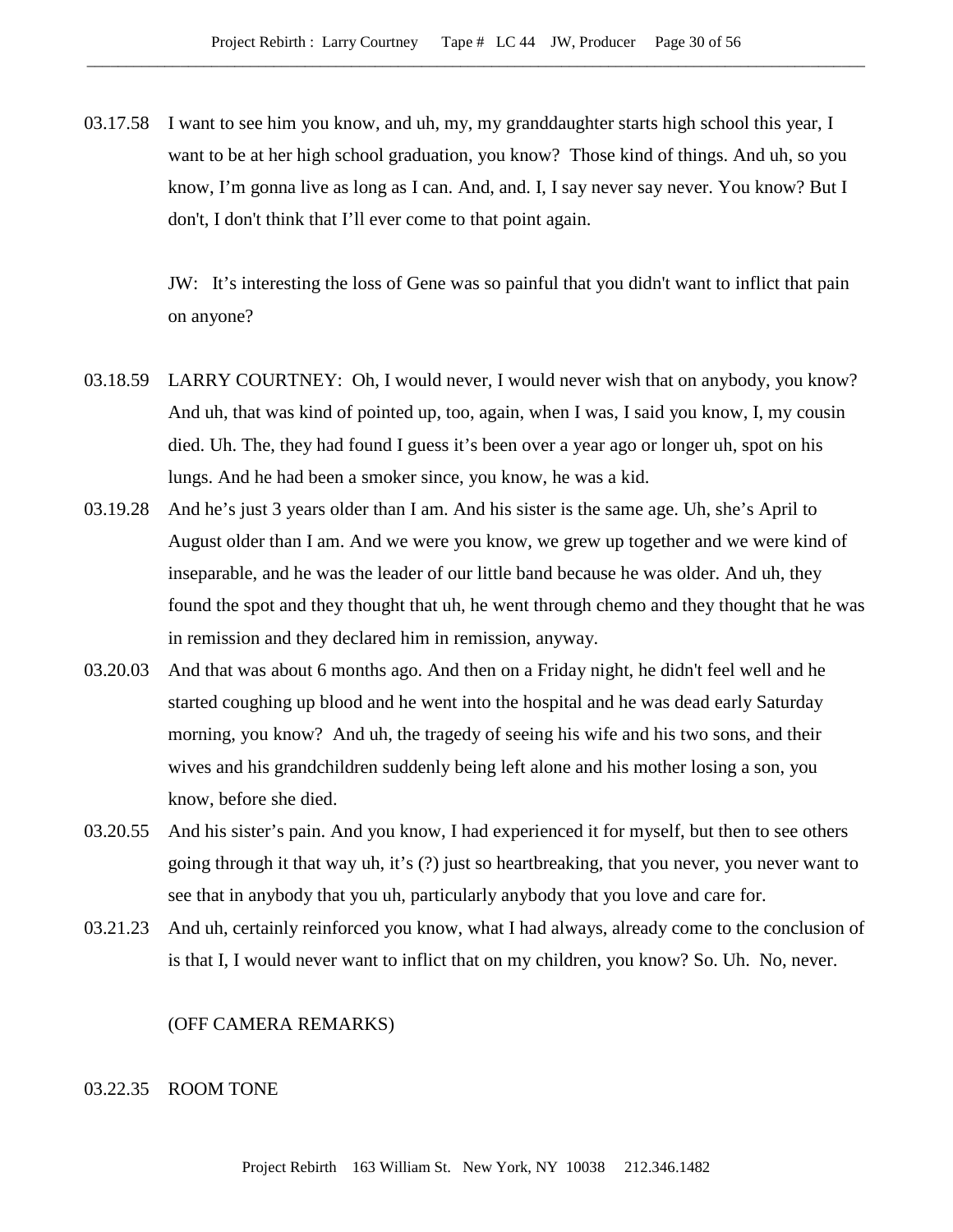#### (OFF CAMERA REMARKS)

- 03.23.25 LARRY COURTNEY: (MID-STATEMENT) She's willing to try anything, and her hairdresser, her, she has hair that is perfect to experiment on. And so she just lets her hairdresser do anything, and her hairdresser does all of these projects for uh, exhibits and things like that and for photographs for, so she lets, she lets her experiment on her hair. And she loves it. She's just, I think when you guys were there, she had blue stripes in the front, didn't she? (~ovlp~) But now it's bright fucha. Well, it's fading a little bit, but. She (LAUGHS)
- 03.24.08 The day she had it done I was, we were sitting out in the backyard and uh, the sun was shining bright. She stepped out of the backdoor, and the sun hit her hair and she looked like she had just come from the circus with cotton candy. It was just bright. But. She's got her own sense of style, you know?
- 03.24.32 Very artistic independent person, you know? She's great.

- 03.24.44 LARRY COURTNEY: She did, she did. Uh, once the Ellen Degeneres show ran, she got all kinds of orders. And then the third show of the summer when they were doing repeats, they repeated that show.
- 03.25.03 And so she got ton more orders uh, again. So she has orders through Christmas at this point. She' just been working herself. They've got a studio and so now she has a space other than her house. And uh, uh it's just, and her husband's business has taken off.
- 03.25.30 You know, he's a videographer. And uh, (CLEARS THROAT) he's, his business has really taken off. And he's been doing a lot of special events, and then he does uh, family like, like uh, he's been commissioned to do things for anniversaries, where he puts a montage together of lives and he takes, uh.
- 03.26.00 He takes old uh, what are those, 8 millimeter, the old movie cameras, you know, when they first came out? And uh, people have all these reels in their drawers and what-not? He takes those and converts them to video and then he puts them all on a DVD, and he adds music

JW: She had a big year?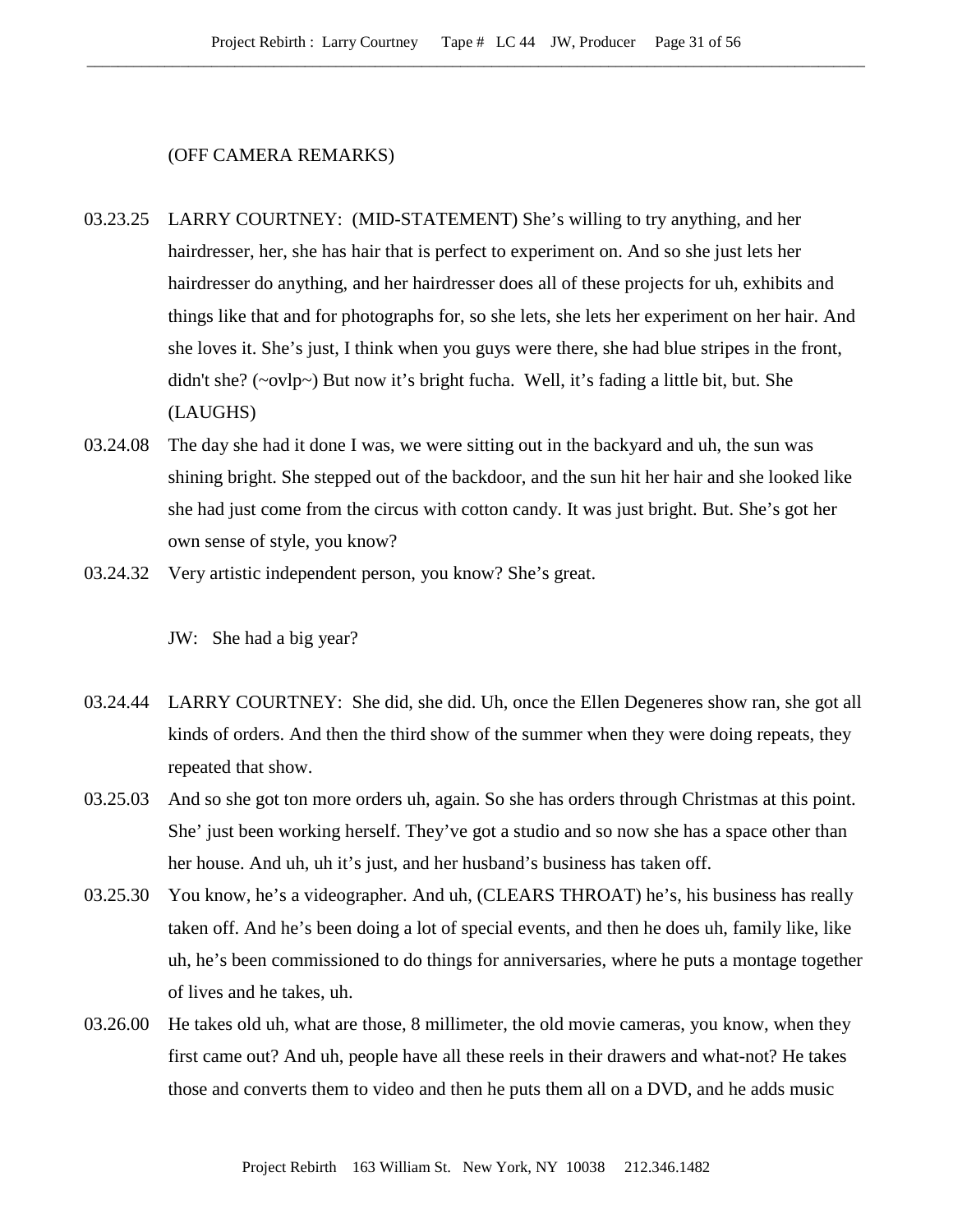and, and stills and they're really very, very nice. Very nice. Well, I sent you or uh, Croi borrowed that uh, tribute, Gene's tribute?

- 03.26.32 He had put that together. and that was just a real short part of what he did. But uh, and he does uh, weddings. He just did a wedding that uh, was a 3-camera shoot. And everybody was miked individually, and so he put it together in several different ways so that uh, you could see the groom's point of view or the bride's point of view or the, you know, and you hear the groom making all (LAUGHS) these hysterical comments.
- 03.27.06 Uh, it's very funny. So. But they're doing good, they're doing good.

JW: How did the Ellen show happen?

- 03.27.19 LARRY COURTNEY: Heather decided to make, she loves Ellen Degeneres, thinks she's so funny. And she watches the show all the time. And people are always sending Ellen things, you know? So Heather decided to make a box for Ellen, so she sculpted Ellen coming out of the box and (?).
- 03.27.39 And she was just getting it finished, and I said you know what? January  $26<sup>th</sup>$  is Ellen's birthday, 'cos they (?) had talked about it a couple of times, and she's uh, decided to celebrate her birthday all the month of January. So I said, why don't you send it to her as a birthday gift?
- 03.27.59 So she sent it uh, with a, a letter to one of the producers. Well, she contacted the studio and asked who, who she should send this to. And she sent it, and she got a call when they got it, that they loved it and that she should watch this episode. Because they thought Ellen might mention it.
- 03.28.28 And then (CLEARS THROAT) Ellen did like uh, she said uh, you have to see this. Its' one of the most unique gifts I've ever seen in my life. And she pulled it out of the bag and she wound it up and popped it and the audience went crazy, and, and she said, I like it so much that I think everybody in my audience ought to order one, and I am going to do something I've never done before and I'm gonna do a, a full commercial for Pop Art Creations.
- 03.28.57 And then she did this little spiel about how everybody should have a you know, a unique gift and, and then they put Heather's uh, website up on the screen. And said go to the website and click on order, and so it was just amazing, just amazing.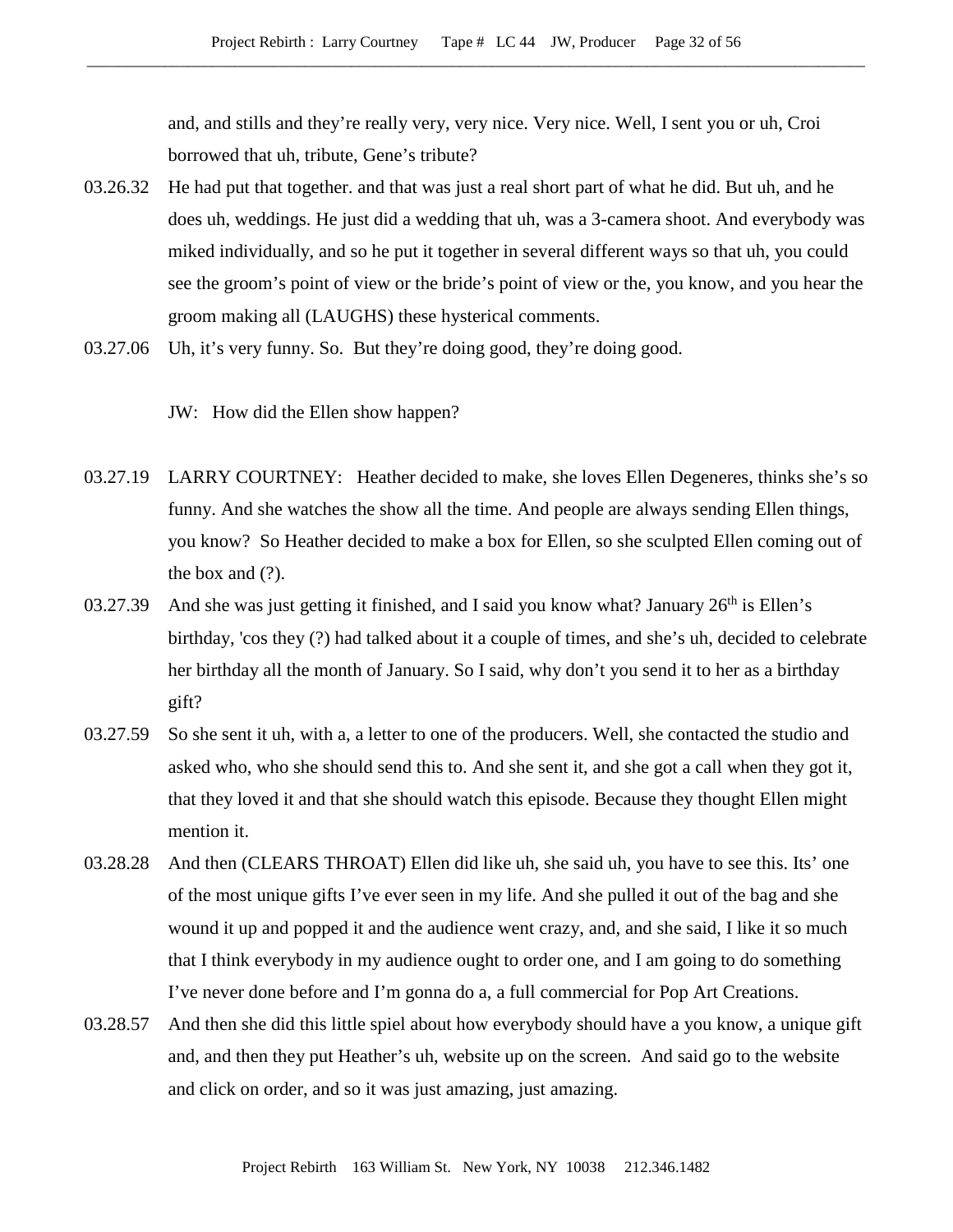JW: How many orders did you get?

- 03.29.17 LARRY COURTNEY: Well, that, that day because what, you know, we weren't thinking about it, but it airs at different times all over the country. And she got up and turned on her email at like 9 o'clock in the morning, and she had uh, something like 700 emails.
- 03.29.40 Uh, they were inquiries. Her website at that point wasn't as, as well developed and it didn't have uh, some information and it didn't have a price. And so a lot of them were just inquiries, uh, but she answered every email. She ended up getting over 1500 emails from that first show. And uh, I think she got 20, 30, about 30 confirmed orders that they actually paid for the boxes.
- 03.30.13 And uh, but she made , when the show ran again in the summer, she got more, but by that time she had already updated her website and all the information, the most asked questions that people had wanted in the email, she had already answered.
- 03.30.30 So she didn't get as many emails but she got more orders. So. You know, it was just, she's just out there. Great kid. And she wants to get pregnant  $(\sim JW \sim)$

JW: What were you thinking about just then?

03.30.52 LARRY COURTNEY: I was just thinking, she wants to get pregnant by Christmas, I was thinking about children and she wants to get pregnant by Christmastime. So uh, 'cos she's 33. And so she doesn't want to wait too much longer to have her first child. So. That'd be kind of exciting if, if it works out.

JW: What about your brother?

03.31.20 LARRY COURTNEY: Elton, my older brother, he's, he turned 71 in February. And we had talked before, I think, about uh, was it last year? Yeah, last year, how we, he has an RV, and he and I took off and we spent a month in the uh, deserts of Arizona. And then in February, we took, no I'm sorry, it was in September, we took, he, no.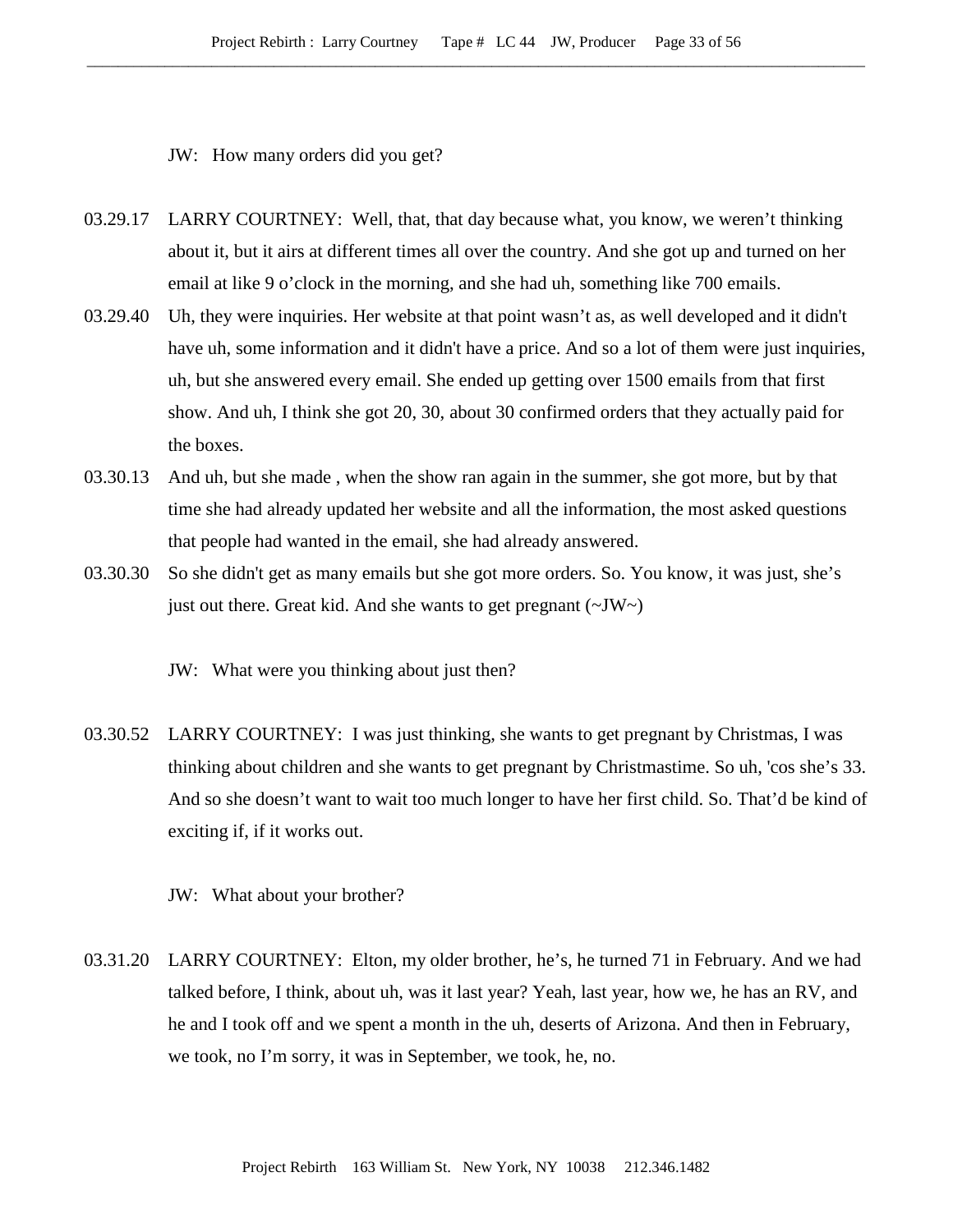- 03.32.03 I beg your pardon we took another almost a month in February, that's right. And he and I talked about (CLEARS THROAT) us being alone, now being you know, single men. And that we had both adapted to it, and that uh, both had become kind of set in our ways. And now it'd be kind of hard to have somebody come in and rearrange the silverware in the drawer and you know? This kind of stuff.
- 03.32.36 And that was in February. And in March he called me and told me he'd met somebody, and they were going uh, they were (?) going to go look at engagement rings. And I was, what? (LAUGHS) What? You know? So uh, uh.
- 03.33.01 They uh, they're, they just hit it off right away, and, and uh, she's 65. Uh, really nice, nice woman, very different from his first wife, you know? Uh. But they hit it off really well and then they decided to get married in May. So uh, I went up for their wedding, and it was really, really very sweet.
- 03.33.30 You know? And see, he, he said well, if, if there is, if there was hope for me, there's hope for you (LAUGHS). So.

JW: Is he right?

- 03.33.43 LARRY COURTNEY: Well, there's hope. Well, I'm you know, I mean, he (?) it came out of the blue for him. So like I said, if it's gonna happen, it's gonna happen. But I'm you know. It's not like I'm avoiding it.
- 03.34.00 But uh. I didn't think I'd ever have a roommate, either. I never wanted one. You know? And then uh, that happened, so. You know?

JW: What happened?

- 03.34.18 LARRY COURTNEY: Uh, right after I was sick in December, well, I guess, this, this guy is Heather's best friend, actually. Uh, he's 40.
- 03.34.31 And they had done a lot of theater work together, and they had become very close friends. And then he had met somebody, and in like Thanksgiving of the year earlier. And they, he moved to Portland, Oregon, to be with this guy and, and that didn't work out. So he moved back to San Jose.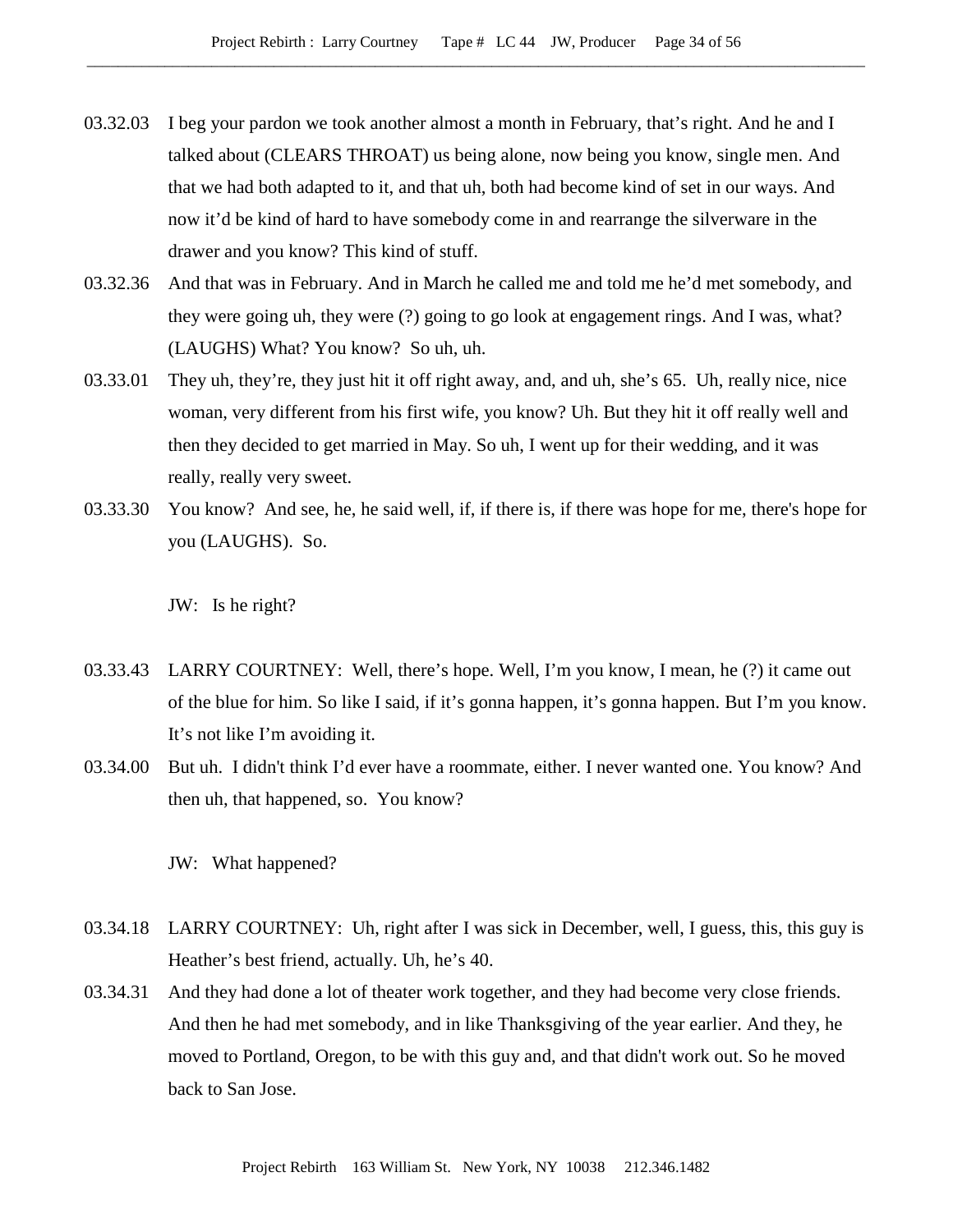- 03.35.03 But he didn't have an apartment or anything. So he's, he was staying with Heather and David. Well, they, even though what size their house is, and they have two bedrooms, but they had converted the second bedroom into David's video space. And then (?) the living room was all Heather's workspace for her business.
- 03.35.30 And so he was sleeping on a couch. And I was just recovering from my illness (CLEARS THROAT). And so Heather said, Dad uh, what would you think about Davy coming over and, and staying with you until he can find an apartment? And I thought, well, I don't know. That's uh, you know.
- 03.35.59 But I had you know, I had that other bedroom, that big space. And so uh, uh, yeah, that'll that would work, that would work, you know, until he finds an apartment. But we hit it off so well. And then they raised the rent on my, or were going to raise the rent on my apartment again, and it was becoming prohibitive for me to afford that apartment.
- 03.36.31 And so uh, we decided that we would start looking for a house, and share it. And uh, we got lucky and found this uh, well, we (?) I saw a (?) cute little house right around the corner, actually, from where I lived, from the apartment. There was a, a For Rent sign in the front yard, and so I called him and, and went to see it and then I had Davy come look at it.
- 03.37.03 And it was a little two-bedroom uh, place, but it was really charming and it had a nice backyard and had a fireplace and everything in the living room. And it was really charming. And, and so we, Davy and I were talking, and we said you know, it's gonna be a really tight squeeze to get everything in this house that I had in my apartment. You know, Davy didn't have any furniture, so that wasn't a problem.
- 03.37.31 But I had all that furniture. And so we thought about it, and the guy that was showing us the place uh, said I hear you guys talking about trying to fit this in this corner and that in this corner. He said, I have a little bit bigger place. It's a 3-bedroom, and uh, why don't I show that to you and you can.
- 03.38.00 So we walked in and it didn't have the charm of the little, the one little house. It didn't have the fireplace and that, but it had 3 bedrooms. Uh. And the bigger backyard. And uh, and it was only \$100 more than the other little, the little place. So we decided to uh, take that.
- 03.38.28 And just split everything down the middle, all the expenses down the middle. And it's just worked out great. You know? He's, he's the kind of roommate that I sure, am sure that everybody would love to have because uh, we have great time together, and then uh, we also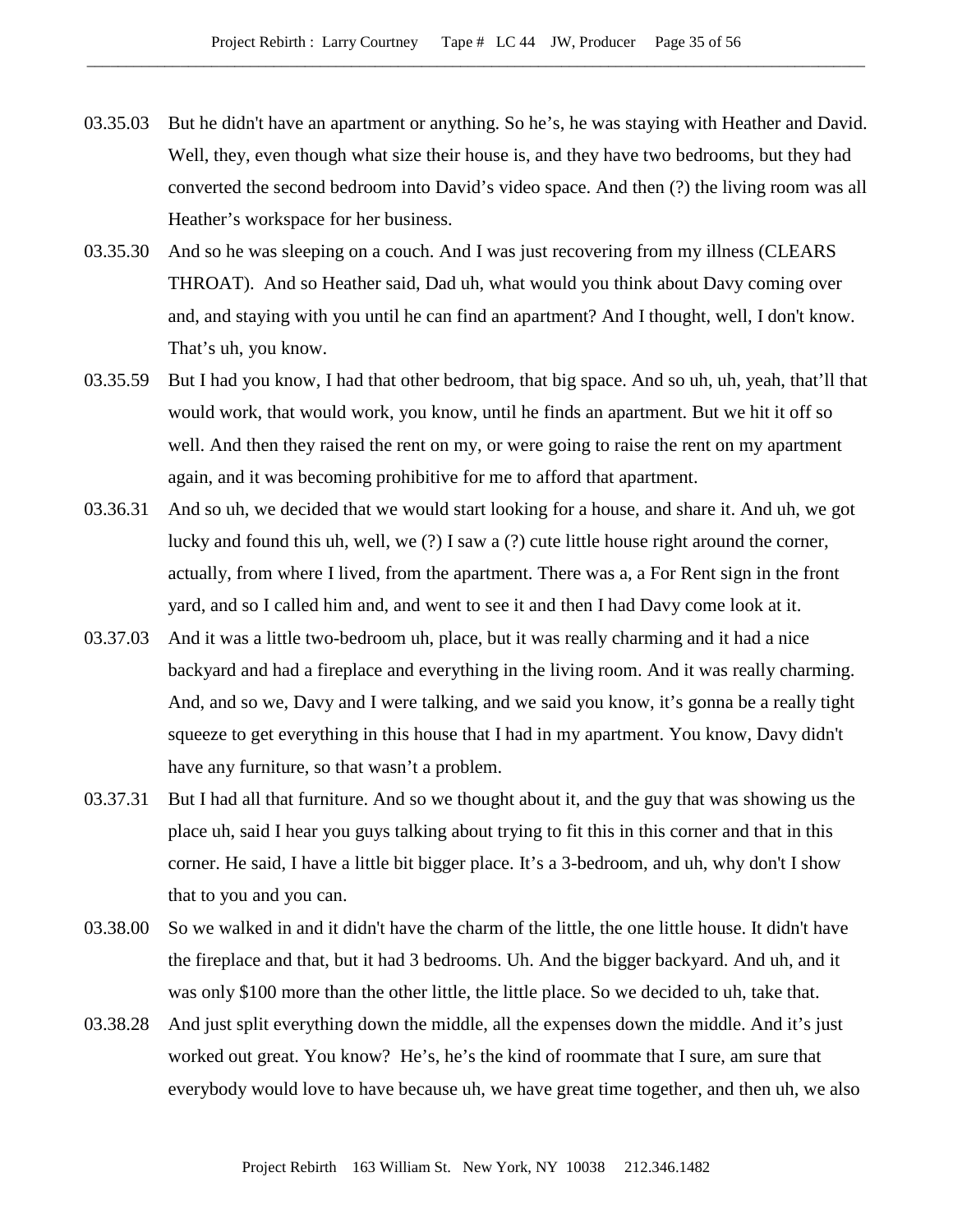have things that are all on our own, you know? He takes off and, and does things, and he works from home.

03.39.00 So uh, he gets up at 5 o'clock in the morning and, and works until like 1 or 2. And uh, but he can let the girls out in the backyard and, and uh, (?)

JW: Who are the girls?

- 03.39.17 LARRY COURTNEY: Oh uh, he has two dogs. He has two little, little uh, they're both females, so we always call them the girls, Piper and Phoebe. And uh, they're real, real sweet little dogs.
- 03.39.29 And uh, so aside from having Davy uh, and some companionship there, I have the, the two dogs, you know? And uh, (LAUGHS) the nicest way to have an animal is if somebody else owns them, and somebody else feeds them and somebody else takes care of the vet bills, you know? And you just get the love, you know? So. Uh, it's really worked out very well.
- 03.40.00 And uh, uh. He's uh, he and his boyfriend are real uh, real sweet to me uh, and they, like they take me, lot of times they'll say we're going to lunch, come on, go with us. I'll say no, you guys need time together, no. You're coming to lunch with us. You know? And then they couple of weeks ago, they decided to go to Six Flags. And uh, and made sure that it was a day that I would go or could go, you know?
- 03.40.34 So I went with them, and up to Six Flags. Watched them ride all the roller coasters and all of that stuff. I don't do that (LAUGHS). I get sick just thinking about it. So. But I had a really good time. And uh, but they're very much like that they you know, we, and we kind of started a uh, I made the mistake because they're both very competitive people. Uh, they love playing tennis and trying to you know, really best, best each other all the time (CLEARS THROAT).
- 03.41.11 And they wanted to learn how to play dominoes. And I thought I was a pretty good domino player. So I taught them how to play dominoes, and I have not won a game since. And then when they taught me how to play some other card game, or whatever.
- 03.41.31 I can't win. I cannot win. They just, they beat me in no matter what I'm doing. One or the two of them beat me. Now they want, maybe, they want to teach me how to play tennis. I have no hand-eye coordination, I never have. I couldn't hit a ball when I was in school, you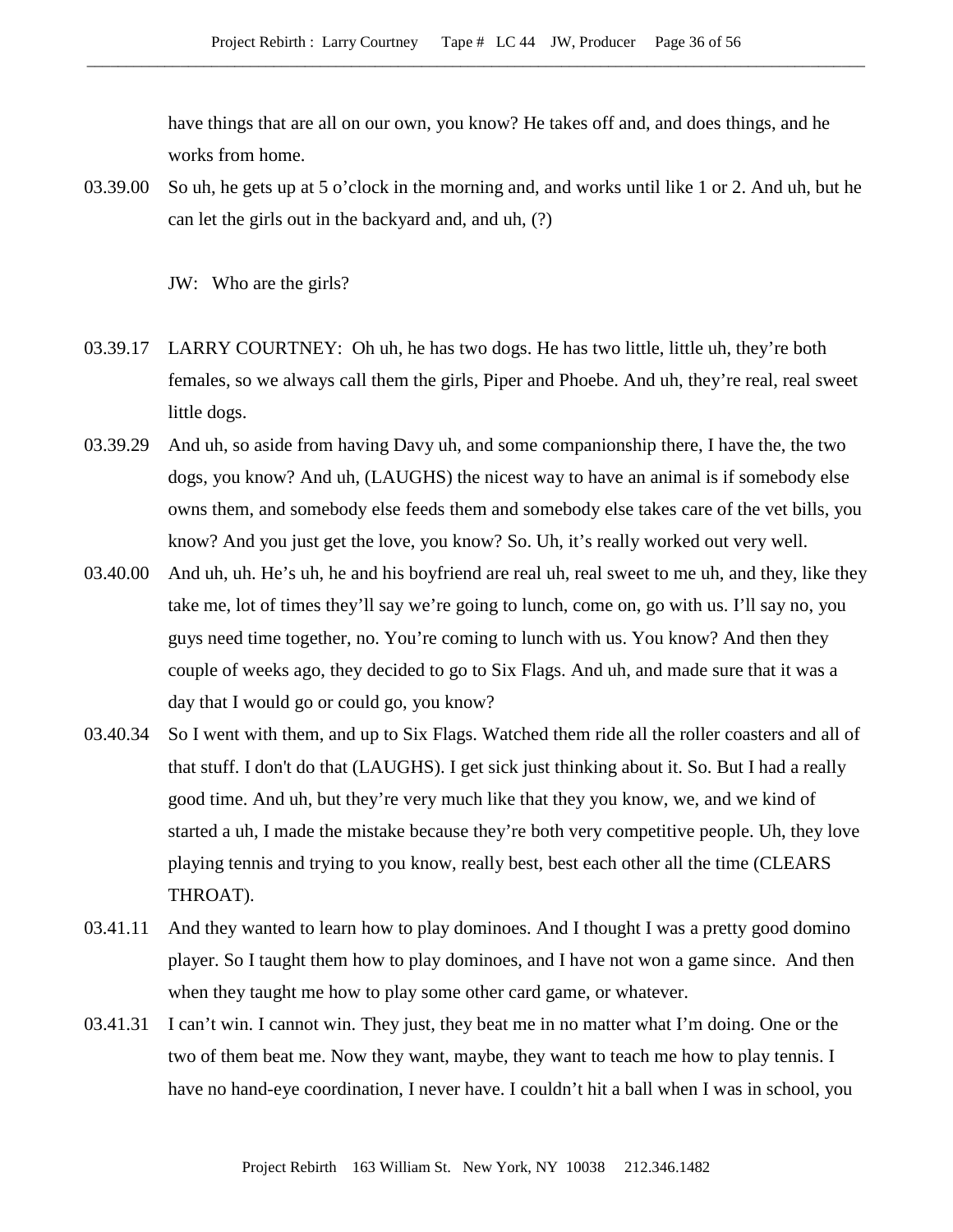know? I tried to play tennis once before. I just can't, cant get it. And uh, I mean, the ball would be past me before I would even start my swing, you know?

03.42.03 So but they decided they were gonna teach me how to play tennis, and I said no (LAUGHS) That's another thing I'll get beaten in and I'm not, I'm just not doing it (LAUGHS). So. But they're, they're good guys. And, and Davy particularly is just a real nice guy.

JW: You moved in February? When did your cousin die? Were you close to your cousin?

- 03.42.43 LARRY COURTNEY: I grew up with uh, my cousin and his sister. Uh, and always looked up to my cousin. Uh.
- 03.43.01 And then we had kind of, well, after (?) (CLEARS THROAT) after I came out, uh, he had a little hard time with that. And uh. Then uh, a couple of times after I, I was back in Oregon after Gene died, uh, he made a couple of comments that hurt my feelings, but I, I understood where they were coming from, but he, you know, he said something to the effect that you know, I don't.
- 03.43.38 I don't appreciate your lifestyle but I certainly feel (?) you know, I have sympathy for your loss and whatnot. And I just, I just thought, you know, that was (?) unnecessary, just unnecessary. But we were, we were close. And, and uh, then when, and you know, when he died suddenly uh, it was just really a blow.
- 03.44.02 It was just like uh, you know, another, another look at morality. There, there you are, you know? You know, you're not guaranteed any time. And uh, you know, I talked a little bit about his family, how much, but I really was concerned for his mother. She's my, well, I have no I shouldn't say that.
- 03.44.32 I have two surviving aunts from that generation. I have my father's sister, and then she was my uh, father's sister uh, my father's sister-in-law is this, this lady. And she's 87 now. And, and not in good health. And I was just afraid that this would be, deal her a blow she couldn't recover from.
- 03.45.00 Physically. And she took it in so much better than I had thought, you know? It was very painful for her to lose a child, you know, and she, she made it a point of telling us how hard it was to, when she was 87 and in such poor health, and then to lose a son who was, you know, looked like he was on the road to recovery, and, and uh, and he was very close.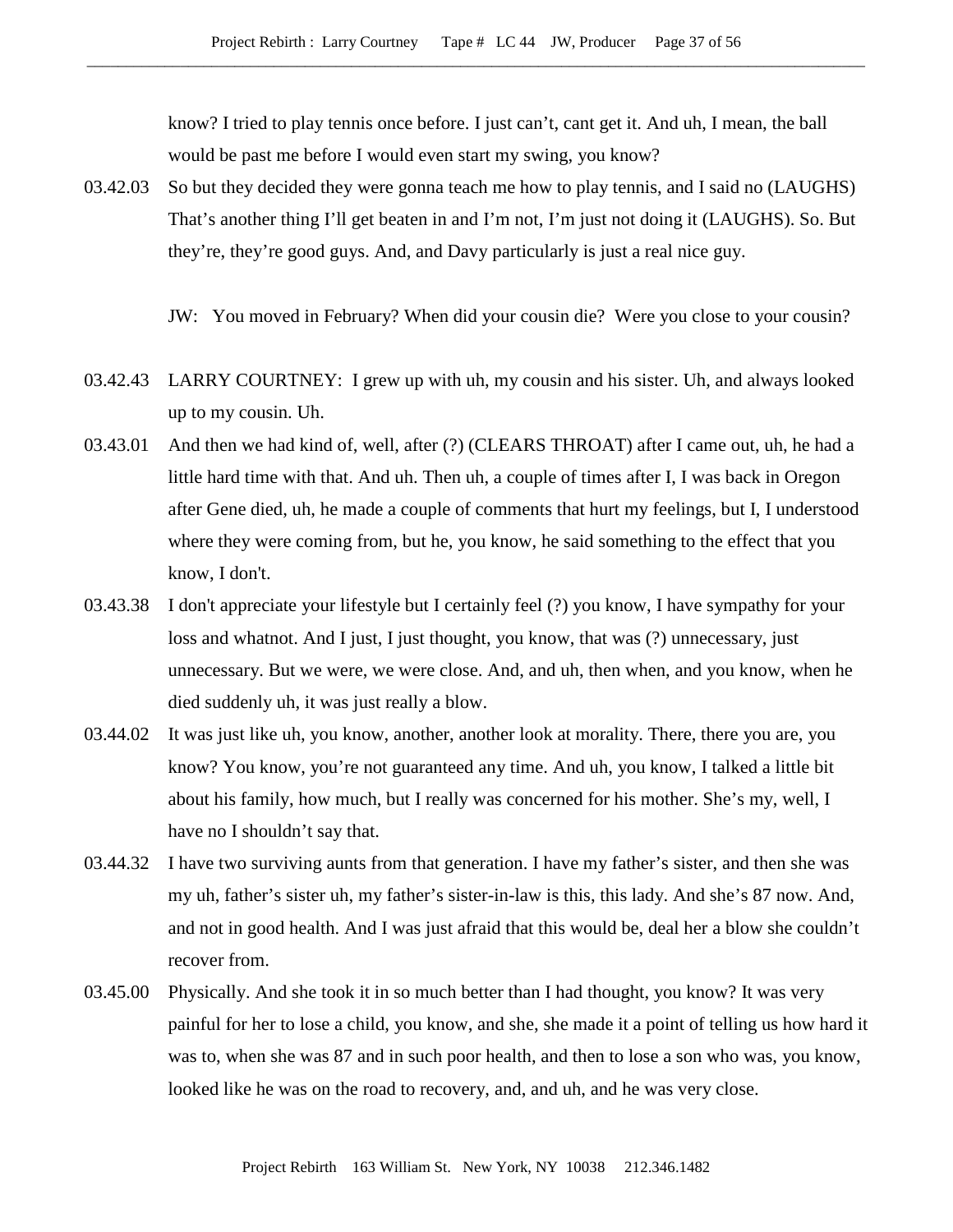- 03.45.32 They uh, he had lost his father several years before that and his, his, he and his father were just very close. Well, they had owned a company together. Uh, Courtney and Son. And uh, but after his father died, he checked in on his mother at least 3 times a week. He would stop by after work and, and he'd take her grocery shopping and did all that.
- 03.46.00 And uh, uh, so she's suddenly without that as well, you know? So I was really afraid for her health. And uh, I still am concerned about it. But uh, she seemed to have come through it better than I expected. So. We'll see as time goes on how that, you know, affects. But she says she's ready anyway.
- 03.46.33 She's a very uh, spiritual woman, has been most of her life that I, well, all of her life that I've known her. And uh, she was out, all these, this person that she would pick up (CLEARS THROAT) elderly people who couldn't go to church, and she would pick them up on Sunday mornings and she would take them to church and then take them home, and then she would take them grocery shopping, and she had a whole bunch of people who depended upon her.
- 03.47.02 And then when she became too ill or too infirm to drive anymore, uh, it was really hard for her to let, let that part of her life go, you know? But uh, she was, she's quite a woman. But you know, she's 87 and not in good health. And she said she's, she's ready to go any time, she can be in a better place and as far as she's concerned, that'll be fine.
- 03.47.37 You know? It's hard. When you get to my age, and, and since I'm one of the (?) well, one of the younger kids in my family, you know, my parents were a little older than most of my friends' parents.
- 03.48.00 So all of my aunts and uncles were quite a bit older. And so uh, my father uh, was one of six, my mother was one of five. And they're all gone now except for these two, these two widows. And it's hard to see that whole generation you know, gone.

JW: What's hard about it?

03.48.34 LARRY COURTNEY: Because, just because you love them so much. You know, and you, and I grew up so close to all of them. You know, when, when you grow up in the Midwest, uh, and in (?) you know, 60 years ago, I mean, you were, we were at my (?) grandmother's dining room table every Sunday. You were just expected to be there, you know? And, and we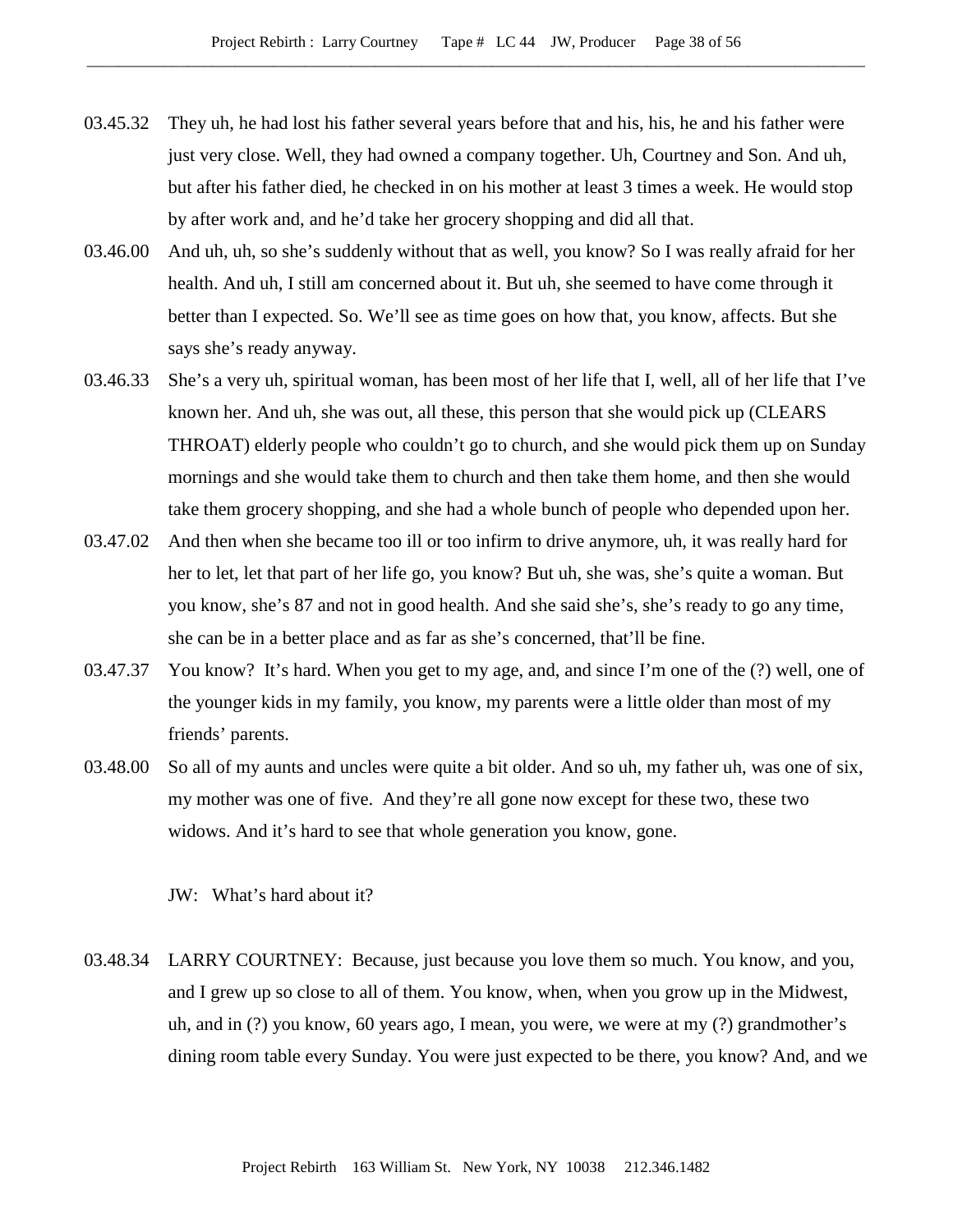all wanted to be. And so I, you know, I, these people I grew up with, my cousins and my you know, these aunts and uncles.

- 03.49.02 And I, I think uh, part of the, part of what's really hard about it is that you realize you're the next generation. You know? And now that I've lost my cousin of our generation, it you know, it brings your morality all that more apparent to you.
- 03.49.28 And uh, but it's hard, too, because uh, when you're in a close family like, like we had, you know, and they were kind of uh, role models for you, and not all of them. But some of them were, were you know, really good role models for you and, and you loved them and you really cared for them. And not to, not to have them around is, is you know, is difficult. You know?
- 03.50.00 Of course now uh, you know, families are, they're not nuclear like that anymore, where you know, you stay in the same community that you were born in, and this was all farming community, so everybody had their own farm and, you know, and now you know, you're spread out all over the country, or the world. And uh, but I, but I can't say that it would be, it would be any easier to start loosing my brothers and sister uh, just because we don't live in the same geographic area, you know?
- 03.50.44 I am uh, I thank god that, that so far all my brothers and sisters are alive, you know, and uh, hopefully we'll be for awhile. And uh, it, it's just.
- 03.51.02 I you know, I see uh, particularly my brother who's 71, you know, and my cousins who are his age and they're all uh, (?) have real bad uh, real health issues, you know? Uh. And so I know that that's, you know, it's gonna start happening to our generation.
- 03.51.31 Uh. And it kind of is, you know, it's kind of unnerving. But it's you know, I mean, (LAUGHS) there again, you can't do anything about it, there's nothing you can change about it. And uh, but it, but you miss people, you know? I mean, even if you don't see them for 2 or 3 years, at a time, because you're (STOPS)

# 03.51.55 END OF TAPE # LC46

04.01.01 PICTURE UP

# (OFF CAMERA REMARKS)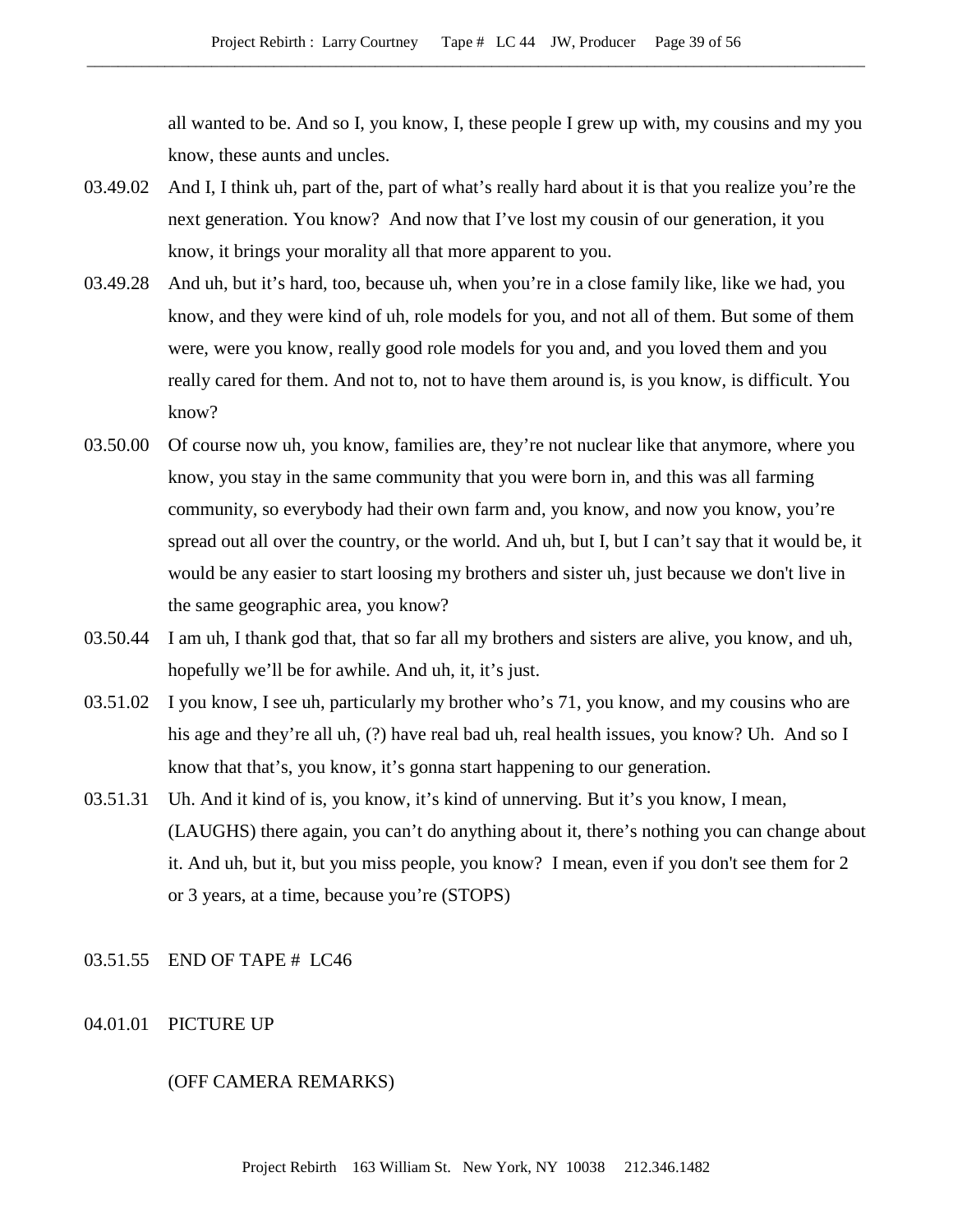JW: Where did you go just a second ago?

- 04.01.23 LARRY COURTNEY: Uh, I just. Just talking about it brings back so many memories of, you know, things we used to do. Uh, like I say, the, the dinners around my grandparents' table. And then uh, Saturdays when I was little uh, in the fall, after the fields had been cut uh, the men would all go, and they would go on pheasant hunts, and they would bring back all these pheasants, and we would have these big feast of pheasant, you know?
- 04.02.03 I never knew that, that it was an expensive (LAUGHS) bird. I thought they were just like chicken. You know? They were always (?) all around or. Uh. We'd have square dances, you know? And all, all this you know, childhood memories when you think about that, that generation that's gone, and, and uh, all the fun we had.
- 04.02.33 The Christmases we got together at my grandmother's house, which is just, I mean, tons of people. And at that time we, we celebrated Christmas on Christmas Eve. We went uh, to church on Christmas Eve. And we had a pageant, there was always this pageant on Christmas Eve at the church. And then uh, we'd come home and Santa Claus or whatever would have come while we were in church, you know?
- 04.03.05 So then we'd sit around and then we'd all, we'd unwrap our presents on Christmas Eve. And I can remember so many times being in my grandmother's living room. And they didn't use their living room. It was like an addition. It was an old, old house, and it was an addition and, or maybe it was an addition. Maybe it was. But they kept it closed off because the, then they didn't have to heat it. And they heated with uh, (STUMBLE) and they had an oil stove in the dining room and an oil stove in the living room.
- 04.03.38 So the dining room was the gathering place. And but they would always heat that room for Christmas, and the Christmas tree was always set up in that room, and it was like a real treat to be able to go into Grandma's living room, you know? And all, there'd be all these people, all these kids, and, and uh.
- 04.04.01 And uh, the, those uh, you try to recreate those things with your own children, you know, you build your traditions and everything. But it's, in the times that we live in, it, it's not easy to get you know, a big family together for a whole Christmas holiday, you know, like, like it was then. And uh, uh, it's just, it's you know, you just think about those times.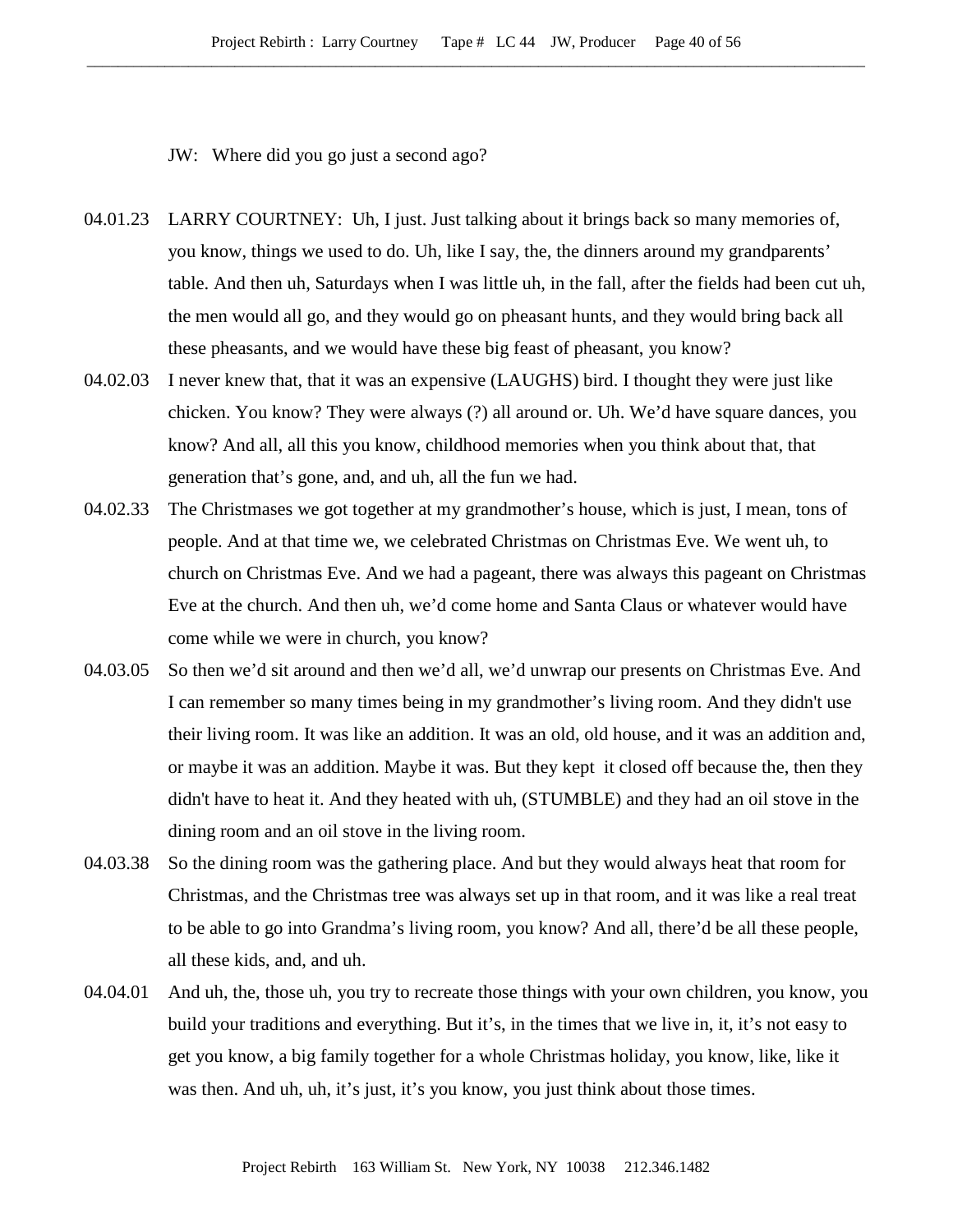04.04.31 They were, they were good times. My (?) grandmother was one of the most incredible ladies I ever knew. Uh, I never knew my mother's mother 'cos she died when she was, when my mother was 14. Well, my father's mother and, and father uh. She had had like rheumatoid arthritis uh, I'm sorry. (STOPS)

# (OFF CAMERA REMARKS)

- 04.05.13 LARRY COURTNEY: (MID-STATEMENT) Rheumatic fever, when she was like in her 30s. And she lost all of her hair, and she had beautiful, long uh, thick brown hair, and when it came back in it was snow white.
- 04.05.32 So I never knew her with anything but snow white hair, you know? And she was just uh, one of the sweetest, gentlest, kindest people. I don't think I ever heard her say an unkind word about anybody. And she was a devout Methodist, tea-totaler.
- 04.05.58 Uh, and just well-respected in her community and what-not. And just a sweet, sweet person that I, I looked up to, you know, so much. And she died when I was, I guess I was a sophomore in high school. No, no, I was a senior in high school. And uh, she was someone I always missed. She was, she was kind of uh, I, I would say my spiritual uh, leader.
- 04.06.33 Because she was the one that when we were little uh, even though my parents were involved too, but you know, you went to church. You met Grandma at church. My grandfather never went. He (LAUGHS) was, he was something. But uh, she was, she was the spiritual core, you know, of the family. And uh, she, she was just, uh, she was someone I would love for my children to have known.
- 04.07.10 You know? Uh, but she was gone long before they were born, but. She was someone I would love for anybody to know. She was just a (?) sweet lady.

JW: Do you think about mortality and death this year a lot?

04.07.30 LARRY COURTNEY: Well, I think uh, (CLEARS THROAT). Starting off with my illness in, in December. And uh, then you know, all that's gone on before, and, and uh. It, it's kind, if kind of was in, it took a new place in my life.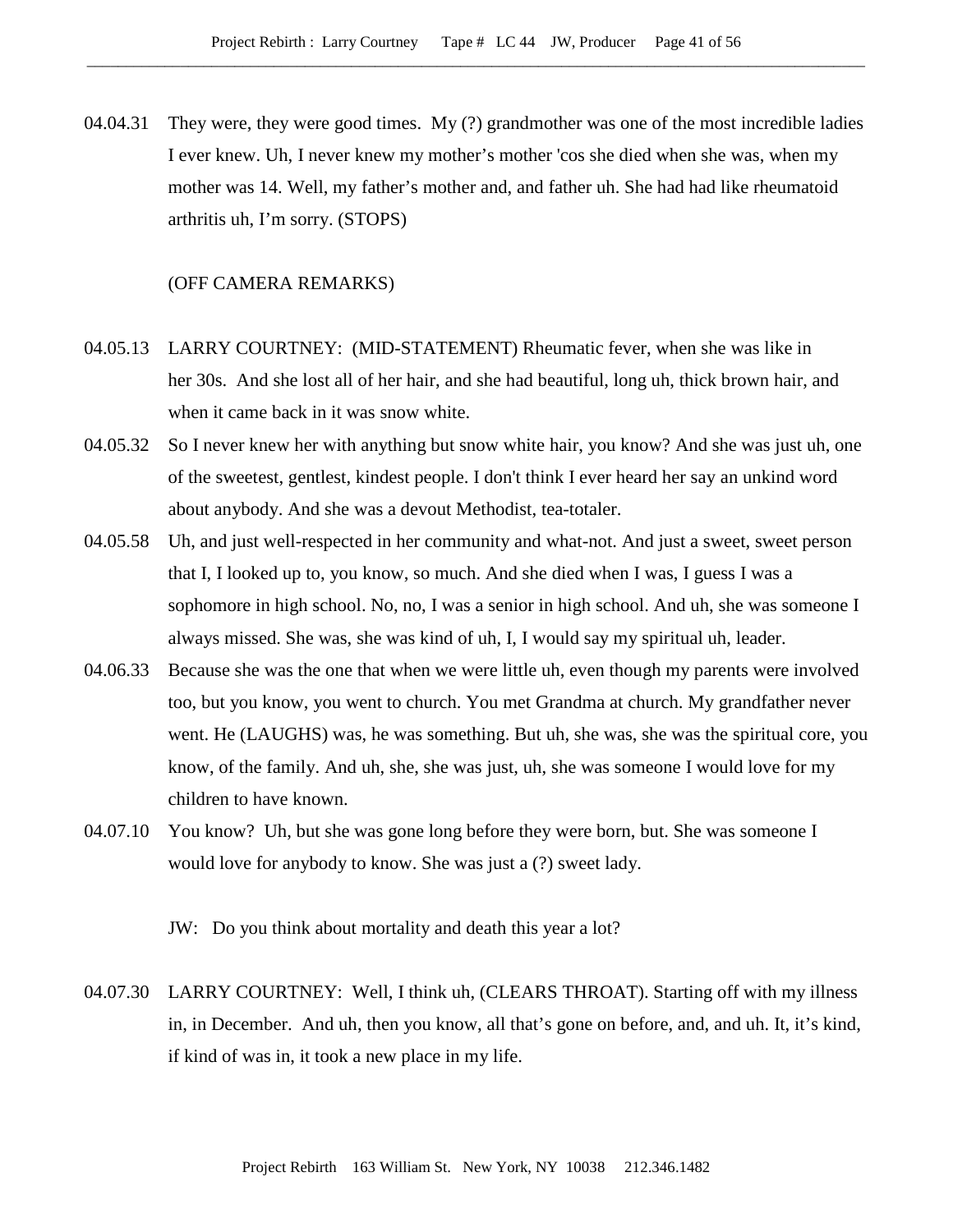- 04.08.00 It has a new, not a central focus but certainly it was uh, it was a lot more prominent than what I'd thought about before. Uh. And uh. I think that uh, maybe that was one, one of the things that helped me to get back on track and (?) come back to where I am now, because uh, we're not guaranteed tomorrow, you know?
- 04.08.45 Uh, as a matter of fact, when we took a break, I went, when I was downstairs and I had to cross the street. And I, I came back across the street, and I thought, now wouldn't it have been ironic, after we were talking about what we were just talking about, if I had gotten hit by a bus while I was downstairs?
- 04.09.06 And then everybody around here would have to be interviewed as to what I was doing you know, here. And uh, it, it's just one of those things that uh, it doesn't. I (?) when I was little, I was, I was afraid of death.
- 04.09.30 You know? Uh, 'cos when I was little there was we had, we did those drills of getting under your desk for atomic warfare, you know, possibility and the nuclear drills and getting under your desk, that's really gonna save you. But you know, that's you had those kind of drills, and people were building bomb shelters in their backyards and that kind of stuff.
- 04.09.57 And I went through a point as a young teenager of thinking what's the point of trying to do anything? You know? Uh, somebody's gonna drop a bomb someday and you know, we're not, nobody's gonna survive anyway, what, what's the point? You know, thank goodness I got through (LAUGHS) that, that part. But then uh, I've come through with, you know, I've always believed in an afterlife.
- 04.10.28 I grew up believing in an afterlife, and in a better afterlife. And uh, I, I've come to the point that thinking of, of my own mortality or the mortality of, you know, uh, in general uh, it happens to everybody. You know, can't be stopped.
- 04.10.59 And uh, I would (?) you know, I, I, the pain it causes to those left is severe. But I don't uh, if it happens to me uh, or when it happens to me, I hope that I'll feel the same way I do now, in that uh, it's not, it's not a bad thing.
- 04.11.30 For me. You know? And maybe it will have an effect as to like what you, we were talking about before, maybe my death someday will have an affect on my, my children, that they will put, move them in a different direction that they would not have gone otherwise, or my grandchildren, maybe.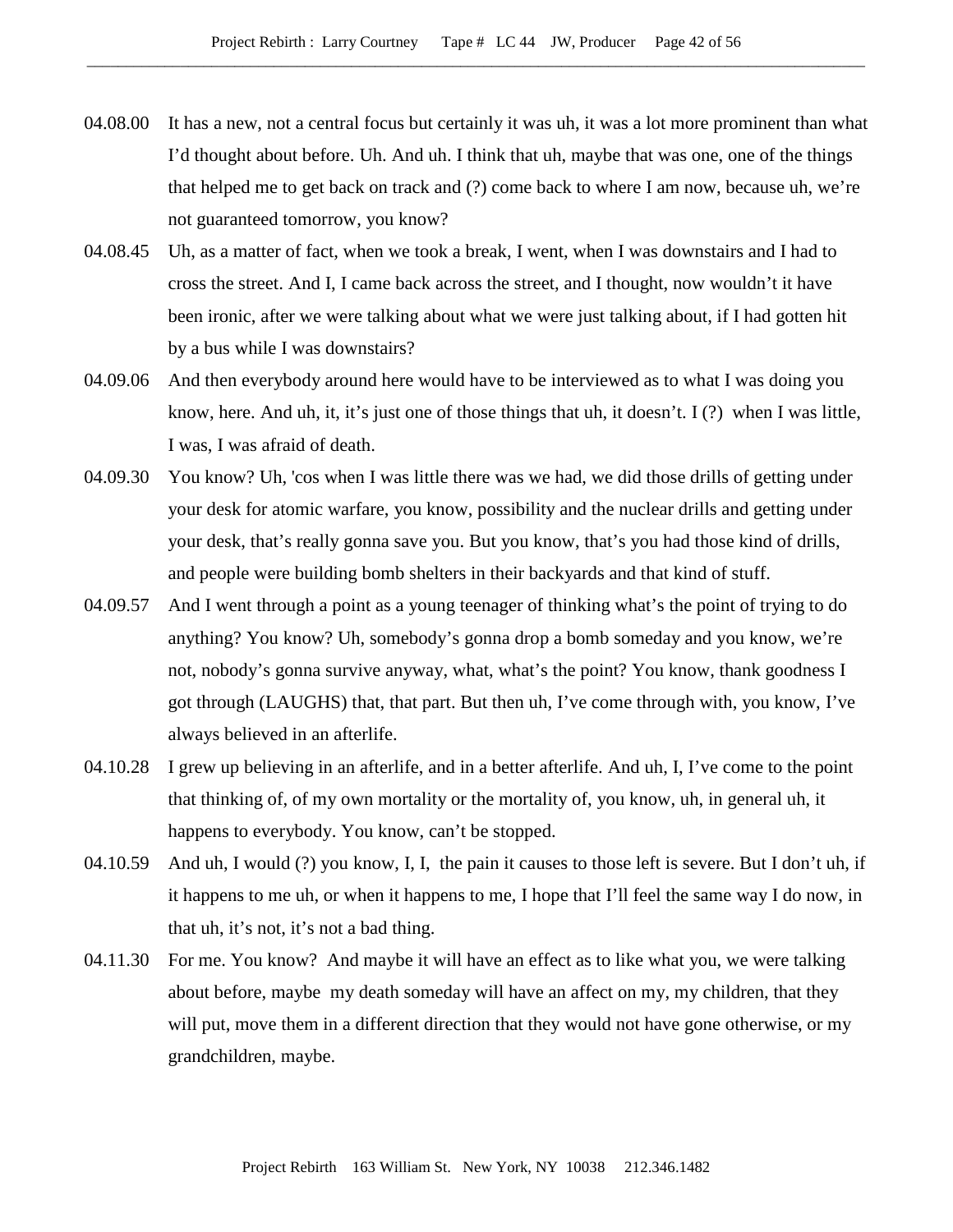04.12.00 So I'm not uh, I'm not afraid of, of that at all. I don't like the idea of having to go through a lot of pain in the process (LAUGHS) but. Uh, uh, death doesn't, doesn't scare me at all. I (?) shouldn't say at all, 'cos there's always some trepidation, I think. But I'm not, I'm not frightened, you know? I, I hope it doesn't come for awhile. But I'm not frightened about it.

# (OFF CAMERA REMARKS)

JW: Do you think that some of your realizations would have happened regardless of 9-11 and Gene?

- 04.13.35 LARRY COURTNEY: Eventually. It might have taken longer. (?) I think that eventually I would have come uh, even if Gene had uh, if there had not been a 9-11, and, and Gene was still alive, uh, eventually I would have realized or felt that (CLEARS THROAT) uh, there was kind of like this, this uh, not a hole but a, a little bit of a vacancy.
- 04.14.13 Where what we had talked about earlier is that I had made him and my circle of friends, that, that faith, that community that was not based on faith but on, on love and, and trust. But not necessarily on faith, and I think that eventually because I grew up with that community of faith, that eventually I would have come back to it. It might have taken me longer, but eventually I think I would have come back to it, because I think, I think I'm called back to it, you know?
- 04.14.55 Uh, you know, and you know, maybe I would have been 70 before I came to that. But uh, just looking back over my life and realizing that (?) all my life, that has been where, where I've been in this  $(\sim JW \sim)$  in this faith-oriented community, in one way or another.
- 04.15.31 Except for my period of time with Gene, and, and (?) I don't think that was bad. Uh, and I think that it was like uh, God was saying that it's all right. That's all right for now. Eventually I'll call you back into this other uh, back to where you, you know, you're (?) your roots, your starting points were.
- 04.15.59 And uh, had 9-11 not happened, uh, like I say, it might have taken me longer, but I truly believe that eventually it would have come back to that. I would have, I would have realized that uh, there was something that I was missing and, and that I was uh, that I needed, you know?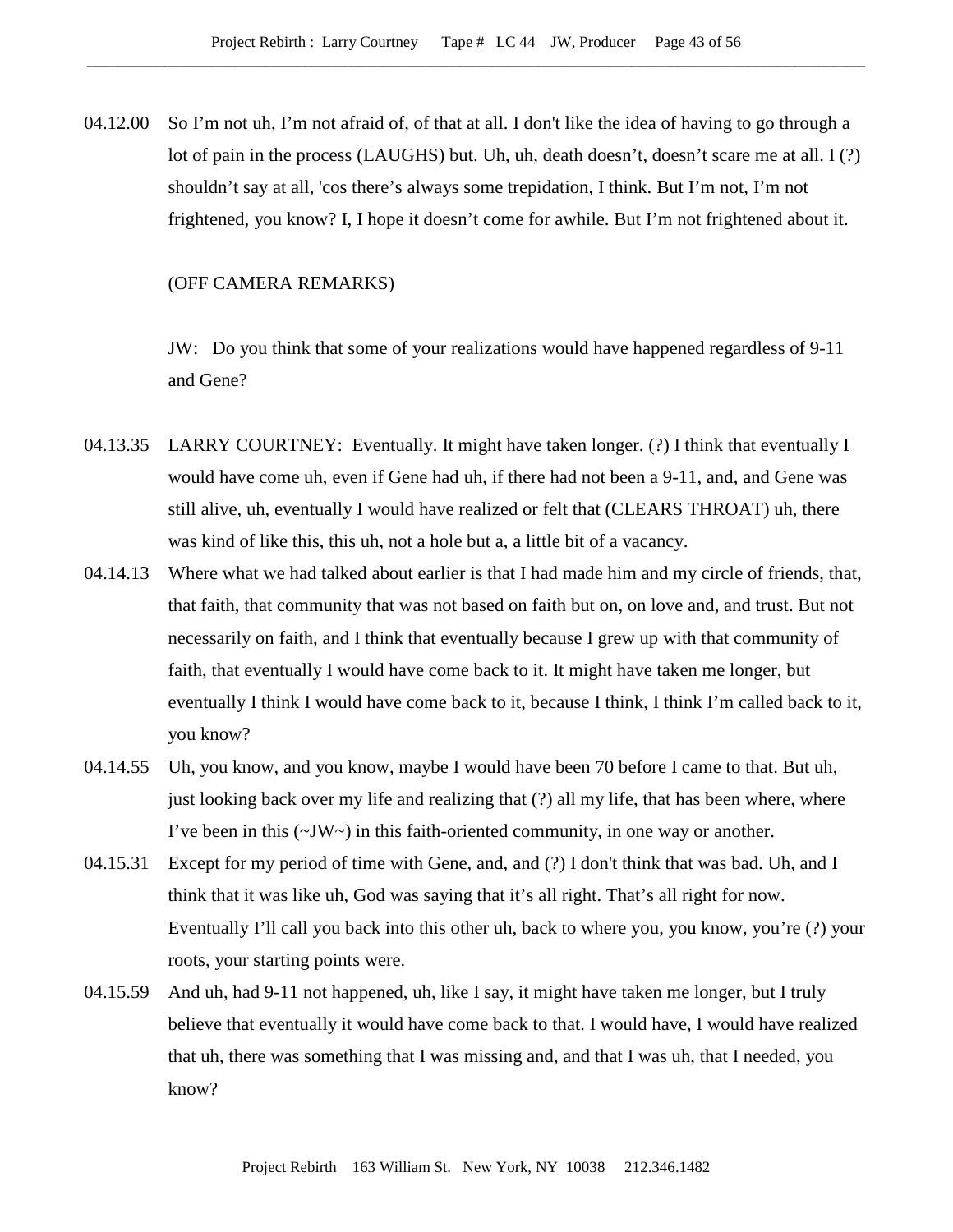04.16.30 I needed in my life. And, and like, it may have taken longer. It's taken me long enough as it is, but it may have taken I don't know, I don't know what it might have, you know, if there would have been anything precipitous that would have caused it. But uh, it certainly, certainly might have taken longer.

JW: How often do you think of Gene?

LARRY COURTNEY: Every day. At least, at least once every day. Uh.

JW: How would you compare that to last year or the one before?

- 04.17.15 LARRY COURTNEY: I think that it is (CLEARS THROAT) less intense. I mean, now I can think of, about him, and not have, you know, just sudden pangs of grief, just you know, waves of grief.
- 04.17.40 Uh. When I was here last year and we talked about what had happened down at Ground Zero, when I had finally laid the flowers there, and realized for the first time in those four years that I was able to let him go.
- 04.18.01 Up until that time, it was like uh, just uh, just, just the thought of him or seeing his picture or whatever would just bring these waves and waves of, of grief. And now I, you know, I look at his picture every day. I have his picture in every room in my house, just because of the way the house is set up.
- 04.18.28 And uh, so I see his face, you know, all the time, and there are a lot of times I'll just be walking by and, and uh, (?) I'll make some stupid comment, like you know, can you believe Davy did this today? Or, you would have liked him, or you two would have fought. Or you know, this, you know, and, and, and now it's, it's just like Ok, I'm just, I'm seeing the face of a friend that I can, that I can just talk to.
- 04.19.02 And it doesn't necessarily uh, bring back you know, just heart-wrenching uh, grief. Uh. There are times when it, when it does. You know, when, when I do, when I think about him and uh, remember some of the things we did and, and uh, how much uh, how different life is without him.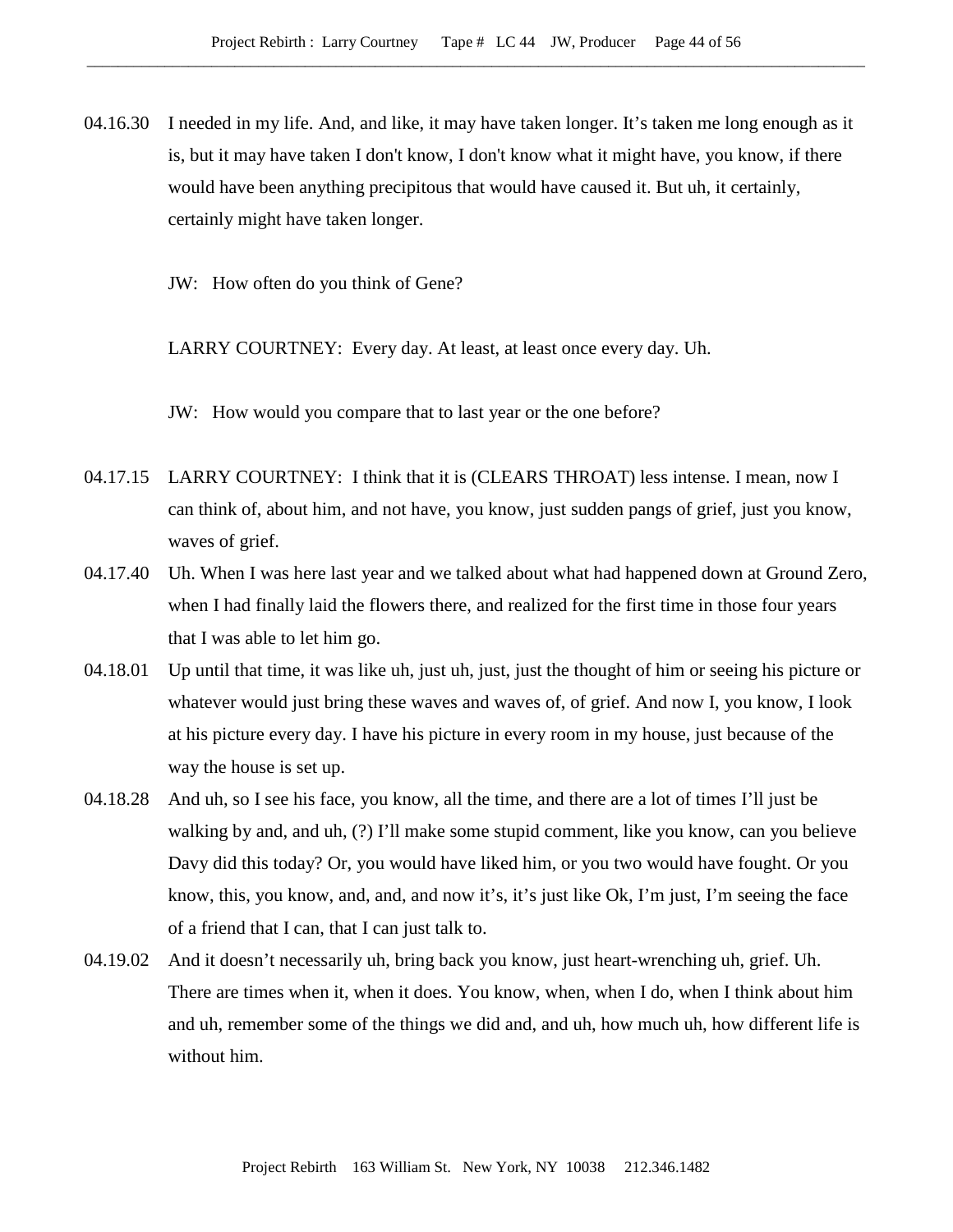- 04.19.30 That uh, it's very tough, but it's, those are less and less, and remembering all the, the good fun things we did. You know? Uh, or, you know, I'll see something on television and I'll think, you know, we saw that show and we loved it. And we laughed or we cried or whatever, but we, we loved it or we went to this Broadway show and, and we thought that was fantastic.
- 04.20.01 And I can do that without uh, just, just you know, collapsing, which uh, a year ago uh, prior to 9-11 a year ago uh, that really wasn't the case. That was uh, I truly, I truly meant what I said last year, in that I was able to let, to release my hold over him, I guess is what it was.
- 04.20.38 That uh, not because that'll never go. You know, but for me to release my hold over him, and be so needy in, in my grief that you know, I, I just was kind of holding on to him in (STUTTER) that way.
- 04.21.00 Uh, I miss him terribly. I, I'm I still mourn for him every day. But it's not, it's not uh, it's not unhealthy. Uh, I, I shouldn't say that, because then that makes it sound like before that it was unhealthy. And I think that was a process. That, that's a process.
- 04.21.28 Uh, I saw an interview with uh, Anderson Cooper on The Oprah Winfrey Show uh, this year. Now I had met Anderson Cooper when I was living in New York, and after Gene died, he actually interviewed you, interviewed me on uh, (CLEARS THROAT) excuse me, when he was still with New York One before he went to CNN.
- 04.21.58 And he had interviewed me about uh, the worker's compensation uh, fight. And what-not. And uh, I didn't know much about him, except that I,I thought, he has beautiful blue eyes, absolutely beautiful blue eyes, but I was struck by looking in his eyes and seeing pain there, and I never knew what it was.
- 04.22.29 I mean, here was this television reporter that I thought had everything. And I didn't know who he was either, except that he was Anderson Cooper of New York One. And well, you know, I didn't find out later that he was a Vanderbilt and uh, all of that stuff. And I certainly didn't know anything about what had happened to him in his life. And when he gave his interview to Oprah, uh, and the talk about his father, his father's death at the age of, when he was 10.
- 04.23.03 And then his older brother, who was 2 years older, committing suicide in front of his mother. I didn't know any of that, you know? He had never discussed that before. I don't think. And uh, so then I read his book. Uh. And I was, I was struck by the interview and by his book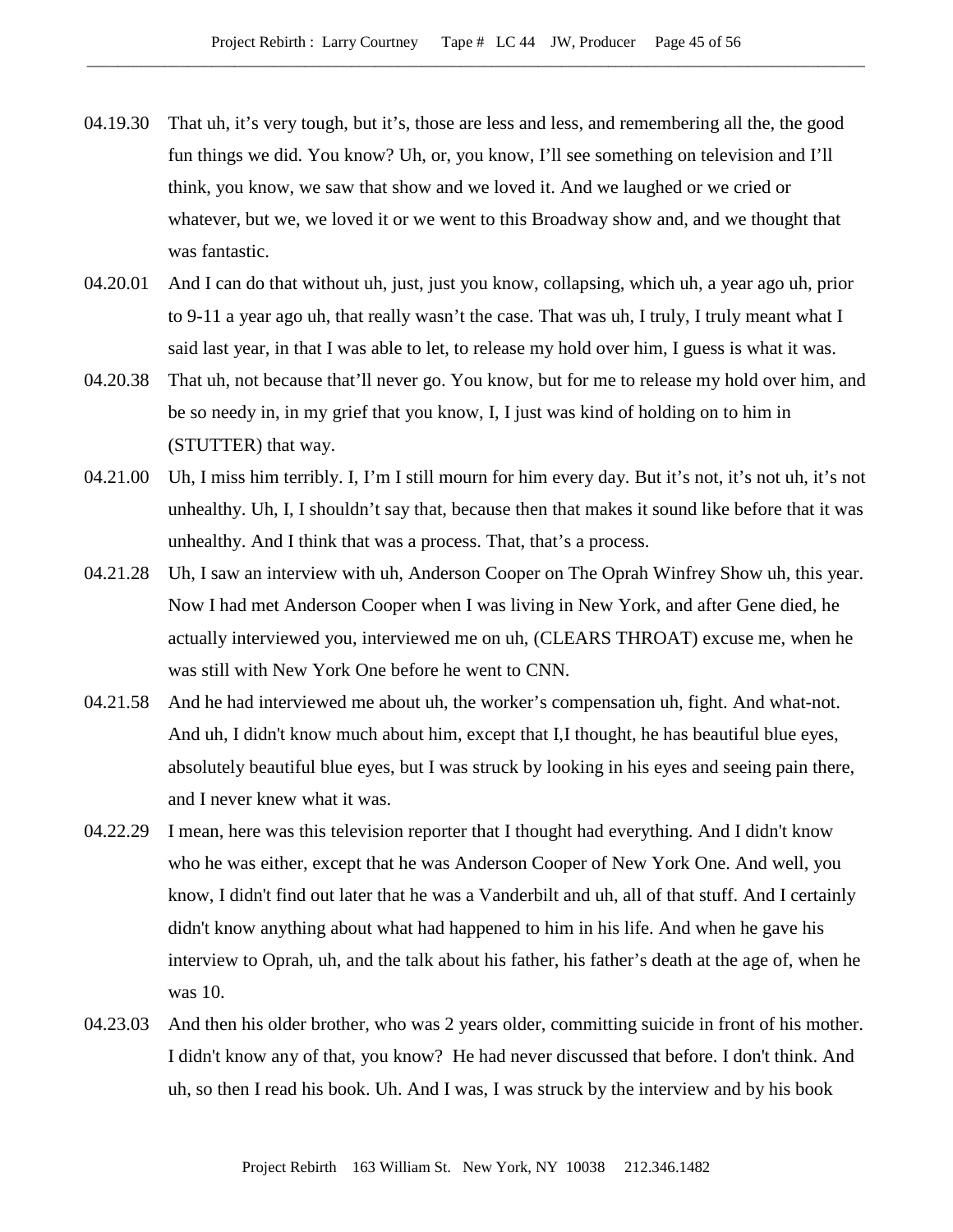about, then I understood what that look was in his eyes when I, when I had (STUMBLE) met him.

- 04.23.36 You know? That it was (?) had no idea why, why I felt there was pain there. But uh, having seen the interview and now understanding him a little better uh, what that look was, what that feeling was.
- 04.23.57 And reading his book and seeing how, what he's been through in the last year with Katrina and, and I think Katrina was really kind of the, he says, is, is the, the point where he started to feel again, that he had shut down all feelings. And he, he began to feel again after Katrina. And uh, I think that that's something uh, some kind of the thing that I went through, is that I, I had shut down after Gene died.
- 04.24.35 Uh. And I didn't feel anything but grief. He was a, he was able to block that out. I mean, he was uh, it, it seems, or he thinks. But uh, but since I've been able to like I said, last year when I was able to uh, say to myself, and to you, that I had actually been able to let Gene go uh, it just made, made a big difference in the way uh, I've handled grief, or the way grief's handled me.
- 04.25.19 I don't know, maybe that's the case. Uh, and it's been a real, you know, a real uh, turnaround year, really. And it, and it started that day with, with your interview, that day. Uh. Me looking at it in a different, different light.
- 04.25.44 Uh, and so then all these other things have happened in this year since then. Uh, which have just pointed me to where I am right now. Uh. And I'm very happy with the way, where I am right now, you know?
	- JW: Take me through the things that you've mentioned?

## (SIMULTANEOUS CONVERSATION)

04.26.31 LARRY COURTNEY: Yeah, and that's, that's true, and (?) then uh, you know, seeing the, seeing Anderson Cooper on television. Oh, and, and another person on, and again, the Oprah Winfrey Show uh, Nate (Berkas?), who is an interior designer and she used him and a lo of time. Well, he lost his partner in the tsunami. And I first heard about that I you know, I never assume that somebody is gay, just because they're cute.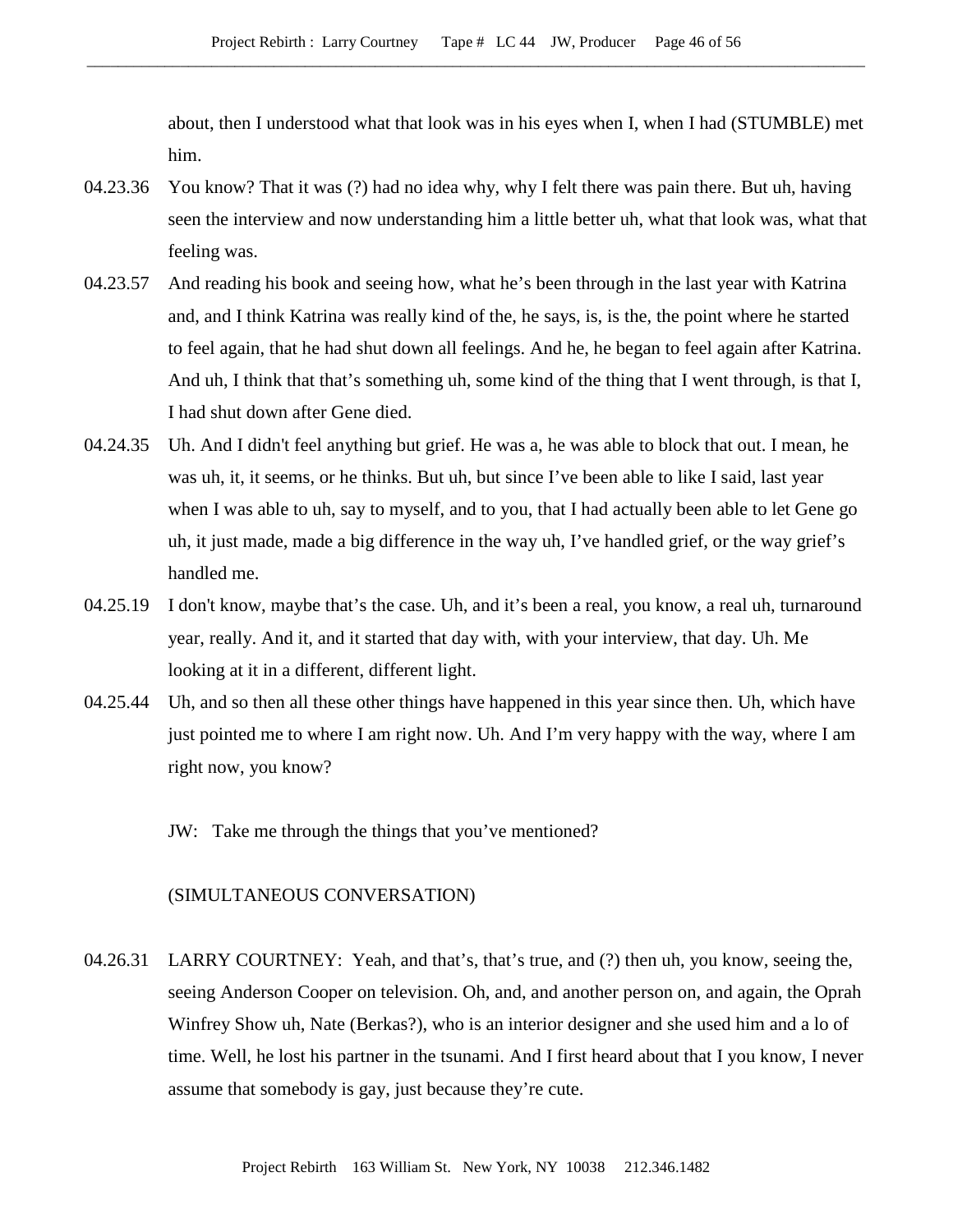- 04.27.00 And you know, that, I never, I uh, somebody once told me uh, you can't be gay because you have no gay-dar, you know? 'Cos I don't, I don't. I don't get it. I don't uh, but uh, so I never assumed that Nate Burcas was gay just because he was an interior designer. You know? But then when he was on national television and talking about losing his partner in the tsunami and everything, and then uh, about a year later, he did his first completed his first job after losing his partner.
- 04.24.41 And uh, and it was for Jerry O'Connell you know, the TV star. Uh, Crossing Jordan. And uh, and they showed the you know, the design process and all of that stuff, and then Oprah talked to him again about how did he feel about this being you know, and, and uh.
- 04.28.05 And I felt you know, this, this guy has, has gone through the fire as well, and he's come out the other end. And uh, he's able to actually talk about Fernando without breaking down on national television. And, and so I, I just kept seeing this kind of this like, I don't know whether it was hope or uh, or just fact, that the, that this was happening.
- 04.28.41 And in the (?) at the same point, my physical health was improving and my mental health was improving, my emotional health was improving. And they've all been just like stair steps up to this point.
- 04.28.58 Uh, which I'm (?) really excited about. I, I'm, and it's the first time I've been excited about life. I mean, true, truly I can say I'm excited about life uh, since Gene died. Uh, I've been happy with it, you know, to the, but I'm truly excited about, and about possibilities. Uh, potential. Uh.
- 04.29.29 Not just uh, relationship-wise, but uh, there's a possibility I may go to work for uh, a lady who's building a dental clinic right next door to my house. I just have to walk through the hedge, and I'll be in the office, you know? Uh, and I think that would be good for me, to, to uh, sort of come out of retirement and, and get me involved again in something.
- 04.29.59 And if, if that doesn't work out, maybe I'll do something else. I'll (?) get a part time job somewhere. Uh, it's uh, join, you know, join a temp agency. And uh, uh, and if I can do that, then maybe I'll, I can also move on to doing some volunteer work, which I'd like to do. Uh, but I realize that uh, it would, it would be good to have a little more incoming coming in for the next few years, you know?
- 04.30.33 So. Uh. And, and so I uh, there are just all these things that have, just in this past year that have pivoted that, that direction and, and led me on this new, new path, I think. You know?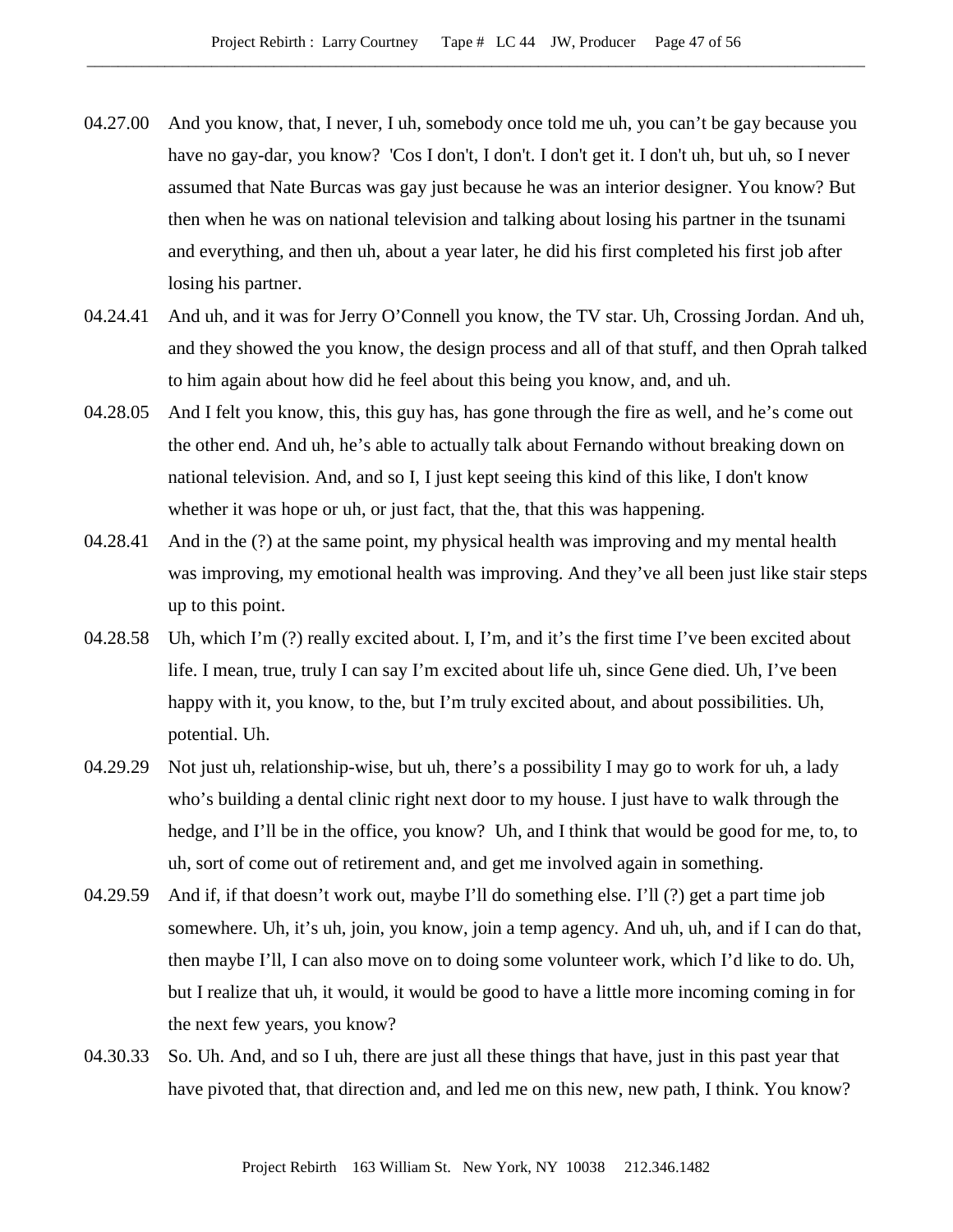Uh, anxiety that I've felt, not withstanding, about just the, the day and the, you know, uh, my overall outlook is so much brighter just uh, so much more positive uh, in this past year. So.

04.31.17 Don't know where I'm going from here, but (LAUGHS) it, it looks better to me, you know?

# (OFF CAMERA REMARKS)

JW: Why do you think we grieve?

- 04.31.48 LARRY COURTNEY: I think we would be, well, I was gonna say inhuman not to grieve. But animals grieve, too.
- 04.32.00 I mean, the you know, chimpanzees when they lose a mate, grieve. They document that. There are animals that, you know, they'll sit, sit beside their (?) a dog, you'll hear stories all the time where a dog is sitting beside his master for days after the master's dead and you know, won't leave his side, or you know. So I'm not (?) it's not a necessarily human trait that we grieve.
- 04.32.29 But uh, if. Why do w grieve? I think it's uh.
- 04.32.59 It's, it's a natural way to heal uh. If we didn't grieve, we didn't love. Uh. We grieve for, you know, uh, Mother Theresa, say, you mentioned that.
- 04.33.31 We grieve well, many people grieve when the pope dies. You know, I'm not Catholic but that still means something. Many uh, when President Kennedy was shot, I mean, my gosh, you're too young to remember that, but it was just. you know, the grief was just palpable everywhere.
- 04.33.56 And uh, even Democrats when Reagan died, you know? You may not have agreed with a thing he said while he was in office, but they grieved when he died. Uh. Somewhere in us, we have this great capacity to love, absolute great capacity to love. If you have a capacity to love, you have a (?) capacity to be hurt, and you will have a capacity to grieve.
- 04.34.32 And it's just uh, perhaps a way of, of mending ourselves and our (?) minds and, and our hearts. That, if it's a (?) healthy grieving, you know, it's (?) gonna bring us, bring us better uh, make us a better person, maybe.
- 04.35.08 Uh. If it's not, then what we talked about before, with alcoholism and, and suicide and whatnot. But if it's a, if it's because we truly miss that person. Uh.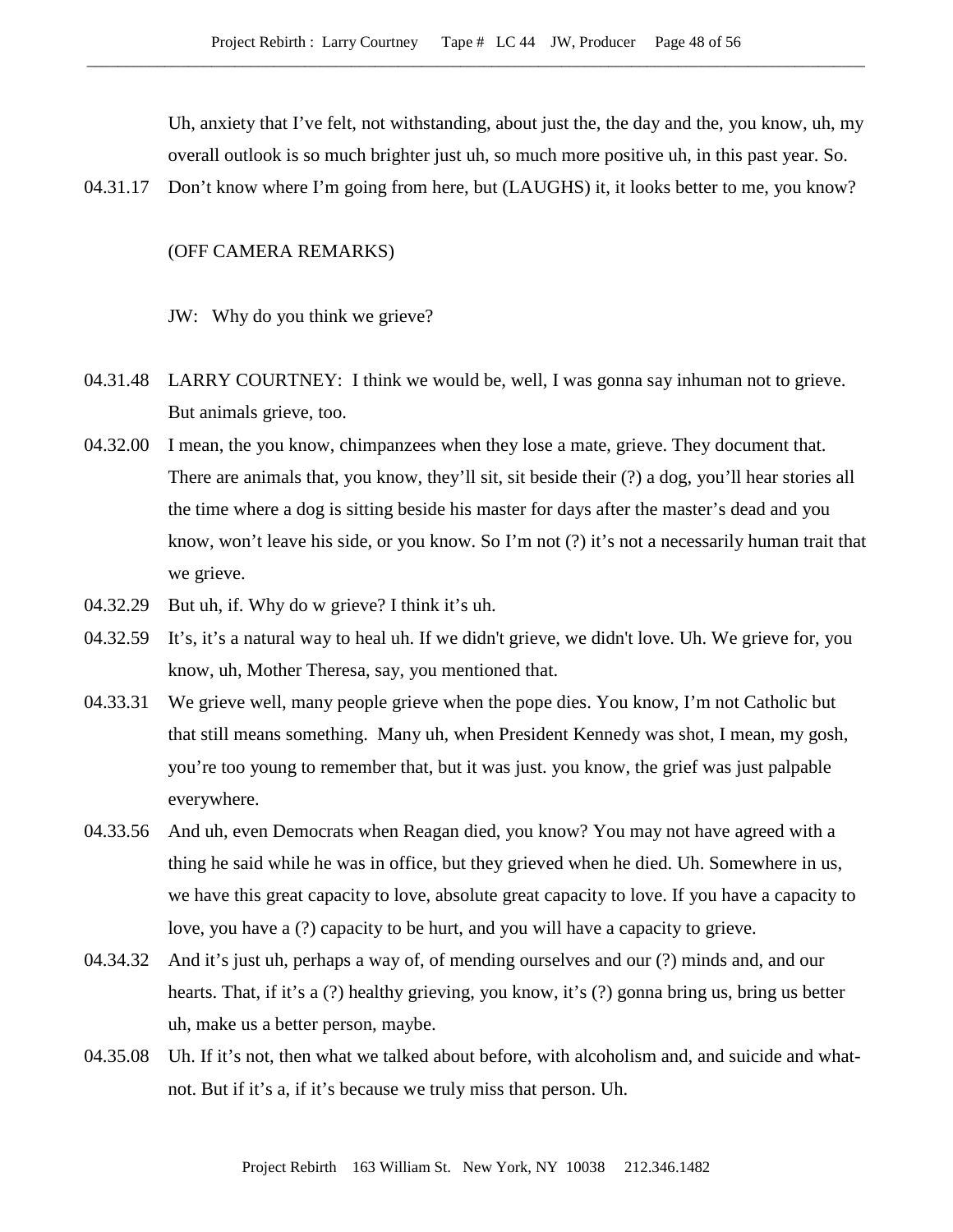04.35.30 Whether they were a close relative uh, a lover, a wife, a husband uh, an aunt. Uh, or whatever. Uh. There's gonna be a sense of loss. Uh, I uh, it, it would take  $(\sim JW)$ 

#### JW: What about using the word I instead?

- 04.36.02 LARRY COURTNEY: Why did I grieve? (PAUSE) I loved Eugene with all my heart. He was the absolute love of my life.
- 04.36.32 I was married for 15 years. And I, no respect, no disrespect meant to my ex-wife. But there was never, I never had the kind of love for her that I had for Gene. My, you know, my children's love is a whole different kind of love and what-not. Uh.
- 04.37.00 But that kind of love (CLEARS THROAT) and expecting it to be, to be ongoing, and then for it not to be there, not for that, not that the love stopped, but for the person. Uh, not to be there any longer, to reciprocate that love. Uh.
- 04.37.34 And I uh, bring me back to me, to I. Gene not being there to reciprocate that love and the sudden loneliness, and just real abject misery and not being able to come home at night and fix dinner for the two of us, and share the day.
- 04.38.01 Uh, not being able to get up in the morning uh, and have coffee together and, you know, tell each other that we loved each other uh. You know, aside from the obvious physical aspects of it, it, there just were, there (?) were so many dead ends there, you know?
- 04.38.32 Uh, it (?) you just, it just stopped. It just stopped. And uh. Grieving for Gene was just missing something that I had felt so intensely for so long. Uh.
- 04.39.04 Being crushed. Or I felt it was being, you know, just crushed. It was and uh, I have to go through the grieving process. I'm not through it yet. I don't think I'll ever be through it.
- 04.39.31 Uh, and Gloria Vanderbilt said this in that particular interview I was talking about, about Anderson Cooper, is that uh, somebody used the word closure, and she said I don't think there's any such word. And I agree. There's no such word as closure. But the intensity uh.
- 04.39.58 Thank God doesn't stay at that level, you know? Uh. If it stayed at that level, I certainly can see why people would commit suicide, or whatever. Uh, because you couldn't possibly survive if, I couldn't possibly survive if I was, if the grief were that intense every day. Uh.
- 04.40.35 But I think, for me, I have to go through a grief process before (PAUSE)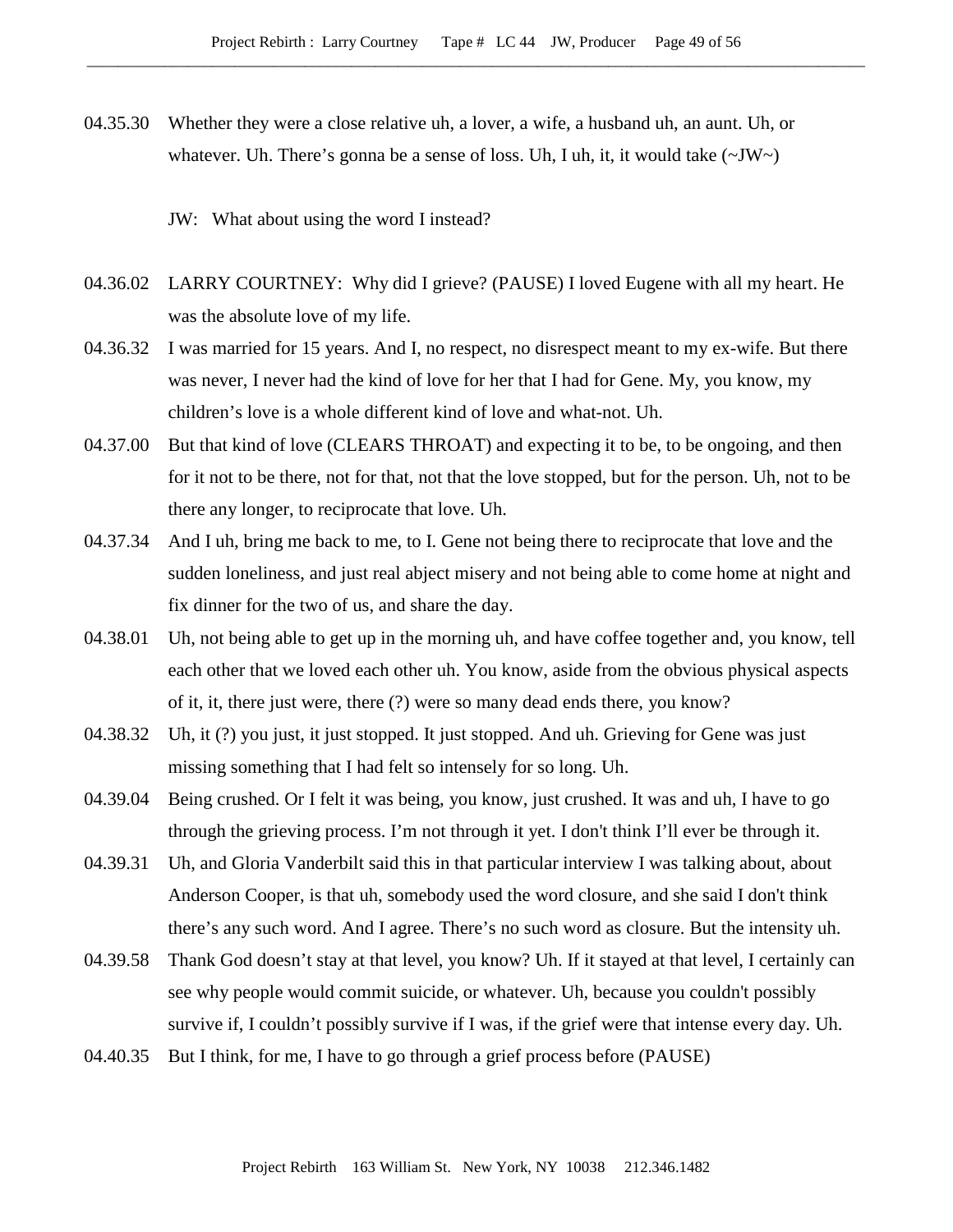- 04.40.58 Before I can see the uh, that turning point that we were talking about earlier. If I hadn't gone through the grief process, I wouldn't be here uh, I wouldn't be where I am today. I'm, I don't know where I'd be, who I'd be, what I would be.
- 04.41.32 Uh. I know that I went through it, and, and this is where I've, I've come out at this point. Uh. And I've grieved you know, not just for Gene but, you know, for others in my family, certainly my mother. Uh, but it (?) was for different, you know, and different intensities. Uh.
- 04.42.03 With my mother, uh, she was 86. Uh, she had had heart problems for years, uh, and her health had degenerated in to where she was uh, not the person, you know, she was the person you know, but she didn't recognize you and uh, she wasn't able to take care of herself at all and everything.
- 04.42.28 And so I uh, that kind of thing I had kind of built myself up for. That that was going to happen. And that there was a sense of relief when she passed, even, even though I, I missed her so much. But that she was not being subjected to something that she would have hated. You know, she would have hated to be taken care of if she'd known she was being taken care of. She would have hated that. She was a fiercely independent woman.
- 04.43.01 And so I was able, that tempered my grief in knowing that, that's you know, and in some ways that was, that was the case with her. Uh. Being confronted with uh, a death like Eugene's when he was only 50.
- 04.43.30 No, sorry, Gene was only 47 when he died. Uh. A young man, absolutely if anybody had (joy of life?) Gene had it. He loved life. He lived it, loved it, loved everything about it, you know?
- 04.44.00 And in my way of thinking, should have had another 40 years of it at least, you know? Because he was such an intensely alive person. And in a lot of ways he carried me along in that respect. Because I'm much more laid back and uh, introspective, not outgoing the way he was.
- 04.44.28 And uh, I never worked a room at a party. I would sit in one corner and talk to a few friends. Uh, I never saw him at parties because he worked the whole room, you know? And he was just uh, that, that total, you know, just bundle of energy and joy that he had, and then just to have it stop like that when it should have had a lot longer to run, I thought.
- 04.45.00 Uh. Was even more intensely uh, penetrating to me. In that uh, if he'd been, you know, a bitter old man, or whatever, that uh, didn't care whether he lived or died it, I might have been able to, you know, live with the fact that he was gone.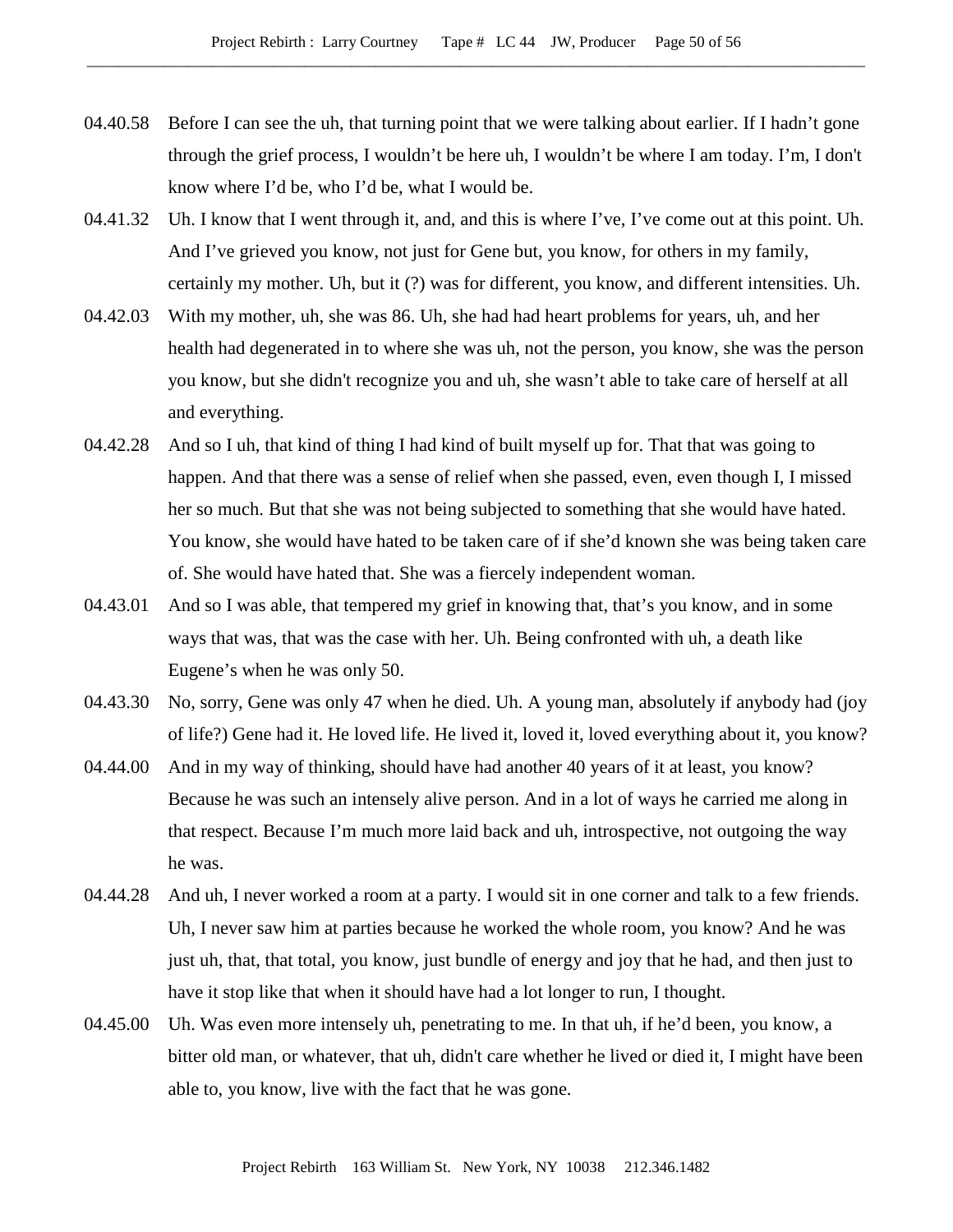- 04.45.30 But when someone like that is, is just (?) you know, you just wait a minute (LAUGHS).That's not right, that's just not right. And uh, so I think that, that you're grieving, my grieving process was getting through the fact that uh.
- 04.45.58 I don't really have any say in the very fact that I thought he should have had another 40 years of life, if I had no say. In that. So I think uh, I had to (?) get through that grieving process to realize that I have no say in that. And uh, and stop beating myself up for it, that I thought I should have.
- 04.46.27 Again it comes back to that control and responsibility issue is that I, I was not responsible for the fact that he didn't have that other 40 years. You know? So. But that (?) for me, I think that that's what grief uh, why I grieve. Is uh, getting through that process of but I don't have control of it.
- 04.46.57 I didn't have control over the, the time that my mother died. I didn't have, certainly didn't have control over my, my father. Uh. I, I don't have control over life-and-death issues. And, and uh, I think for me, grieving gets me through that, through the process, that, that initial response, what could I have done, what should I have done. How could I have kept this from happening, and, and getting me through all of those issues, besides the absolute uh, loss of, of that companionship or that you know, uh, I guess uh, it got me through that aspect of it.
- 04.47.45 To come to uh, a point where I, (?) I wasn't responsible, you know?

# (OFF CAMERA REMARKS)

- 04.48.00 END OF TAPE # LC 47
- 05.01.00 PICTURE UP

#### (OFF CAMERA REMARKS)

JW: It's a lot about letting go? Is ego the right word to associate with grief?

05.01.59 LARRY COURTNEY: No, but it's, but it, in a way it is. Because it's, it's like and you'll experience this one day (CLEARS THROAT) when you walk your daughter down the aisle,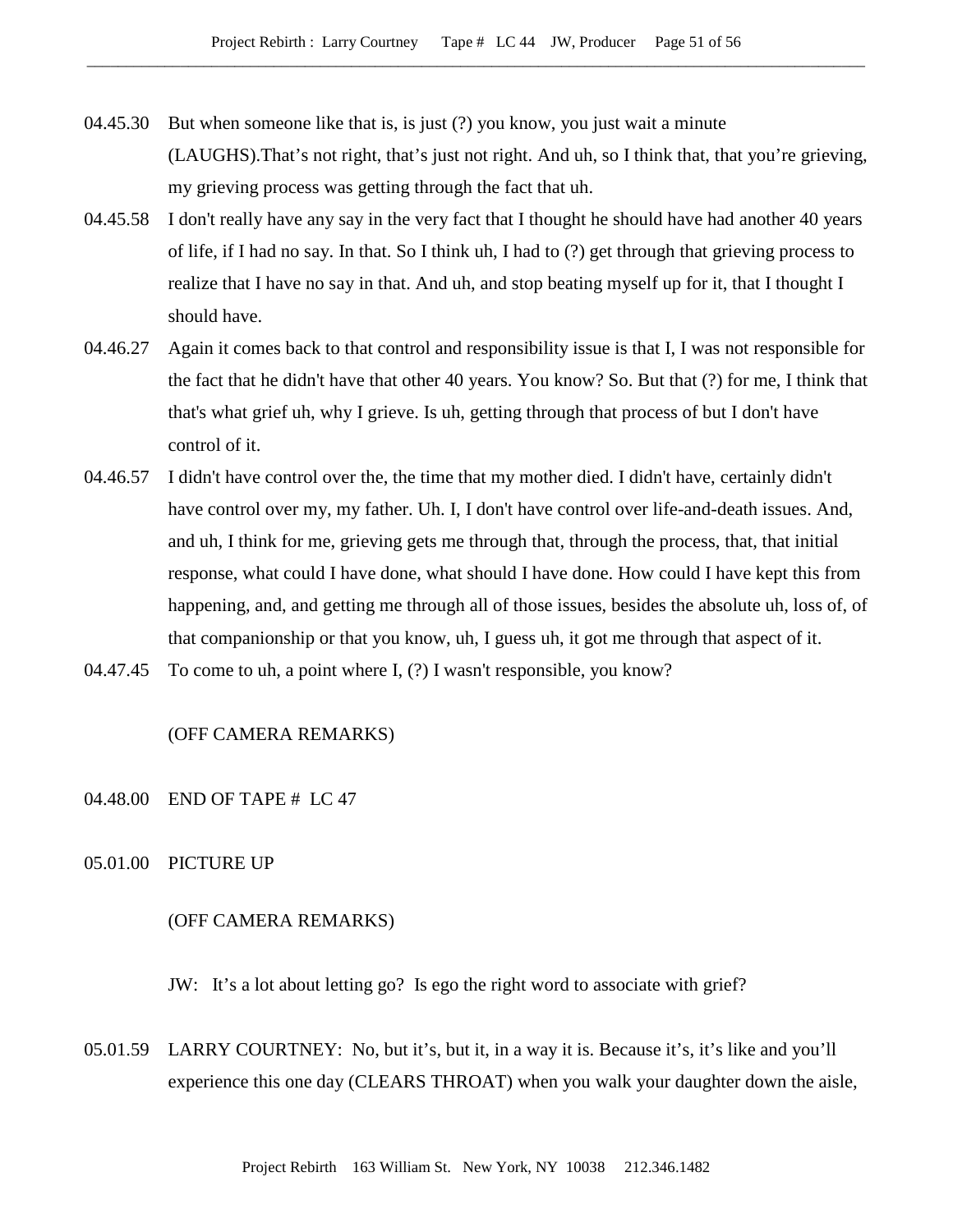and you hand over that which has been your sole responsibility for all of those years, to another man, there is an, at least an instant uh, in my case, you know, there was quite a bit (LAUGHS) quite a, a bit of grief.

- 05.02.35 I didn't recognize it as such. But it was like (?) there was a loss. And it was also uh, as you started to say, a control issue. I had controlled her life basically uh, in (?) some respects, you know, through her growing up adolescent years and whenever.
- 05.03.01 I don't have any of that control anymore, either. Uh, with Gene, well, there wasn't much controlling you could do with Gene, but in some respects, you know, partners uh, husbands and wives have some amounts of control over each other in different, different ways. And yeah, when and then when you don't have any control uh, that's uh, that's, that's a form of loss, is just you know, you're just, you just don't, it's gone.
- 05.03.40 Everything about it is gone. And uh, and I don't think uh, you know, (?) ego is like you say not, not the right word for it. But (?) in a little bit, there is, there is a little bit of ego involved in being responsible for and controlling a person's growth.
- 05.04.06 Of what you, of what you perceive uh, in my case, what I perceived as controlling and being responsible for Eugene's growth in, in our lives. And I lost that. You know? I lost it when my daughter got married, I lost it when my sons moved out of the house.
- 05.04.30 And I (?) totally, I lost total control uh, and responsibility uh, the day Gene was murdered. And that uh, that, that's another part of that vacuum is that uh, one day it's there and the next day it's not, you know?
- 05.04.59 And uh, yeah, I, I definitely think that that's part of the grieving process, and why you have to go through it. Have to, you have to, at some point you have to realize you never had the control to begin with. You never had the responsibility to begin with. We had uh, we think we do. And uh, and in some, some ways that the responsibility is delegated to us with our children, for instance, raising our children.
- 05.05.30 We, we're delegated that responsibility and that control. But it's not really ours. It's not really ours. Uh. So I think uh, uh, coming to the realization that we've lost those things, what we thought were ours. Ours to have. They were, they belong to us. Uh, and they never really did. And in my process, the (?) grieving process has really helped me to understand that they were not mine to have.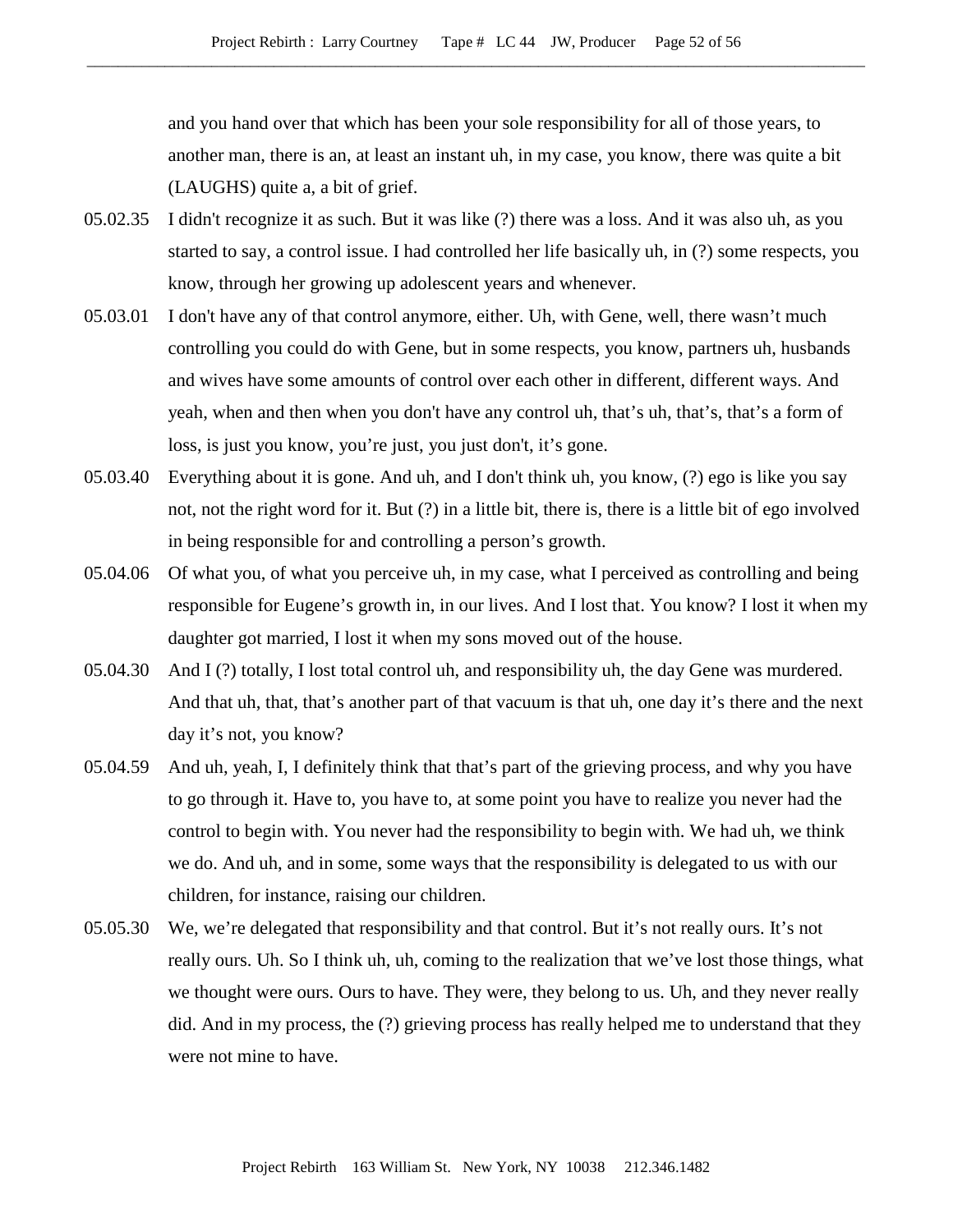05.06.09 I thought they were, but they weren't. And uh, is, it's taken me a long time to get to that point to, to realized that uh, that is the case. For me.

JW: Another word that comes into play, but it hasn't come up, is the word forgiveness?

- 05.06.57 LARRY COURTNEY: God, I could go, I mean, uh, I could interpret that in many ways. Forgiveness, for those who perpetrated whatever happened, or have I forgiven Eugene for dying, or haven't I, have I forgiven myself for holding all of this in? And.
- 05.07.31 I (?) can honestly say yes. On all three counts. Uh. The first one is obvious and that goes back to the energy thing. I forgave, I forgive those people, whoever, whatever, uh, for doing what they did. I think it's horrible, it's dastardly. Uh.
- 05.08.01 But uh, I've been, I have been taught to forgive uh, and it, it's a commandment, you know? So. Uh. And again, the energy thing comes into that. Uh. The second part, forgiving Eugene for dying. I never really thought about that too much, uh.
- 05.08.33 But there was a point when I was angry with him for not leaving his desk when he told us he did, when he told us he was going to. Because he called me and said he was evacuating. And after that he called my co-worker, and told her he was evacuating.
- 05.09.02 Now if he'd have been evacuating, he'd have been out of there when, when he told me he was going to, you know, instead of waiting a couple of minutes and then calling my coworker. What, what happened, I don't know, you know? Uh, whether he was helping people or whether he just or, or whether he felt that they were safe in that, in the South Tower and he didn't have to evacuate.
- 05.09.31 I don't know what happened in that period of time. Uh, or even if he would have made it out, if he had, if he had left right then, you know? I don't know, I don't know that. But there, there was a, a point uh, that I came to realize that I was angry with him for not getting out of the building. And maybe for being there at all. You know?
- 05.10.00 Uh, (CLEARS THROAT) but I realized it was an irrational uh, I, I was angry with, with Death, period. Uh. And it was irrational. Uh. Because he may well have done exactly what he said he was doing. And uh, so there, there was no point in me being angry about it.
- 05.10.29 And, and, and then I had to come to the conclusion but if he didn't, why, why should I be angry with him anyway? Uh. And I, I don't know whether I consciously made a decision to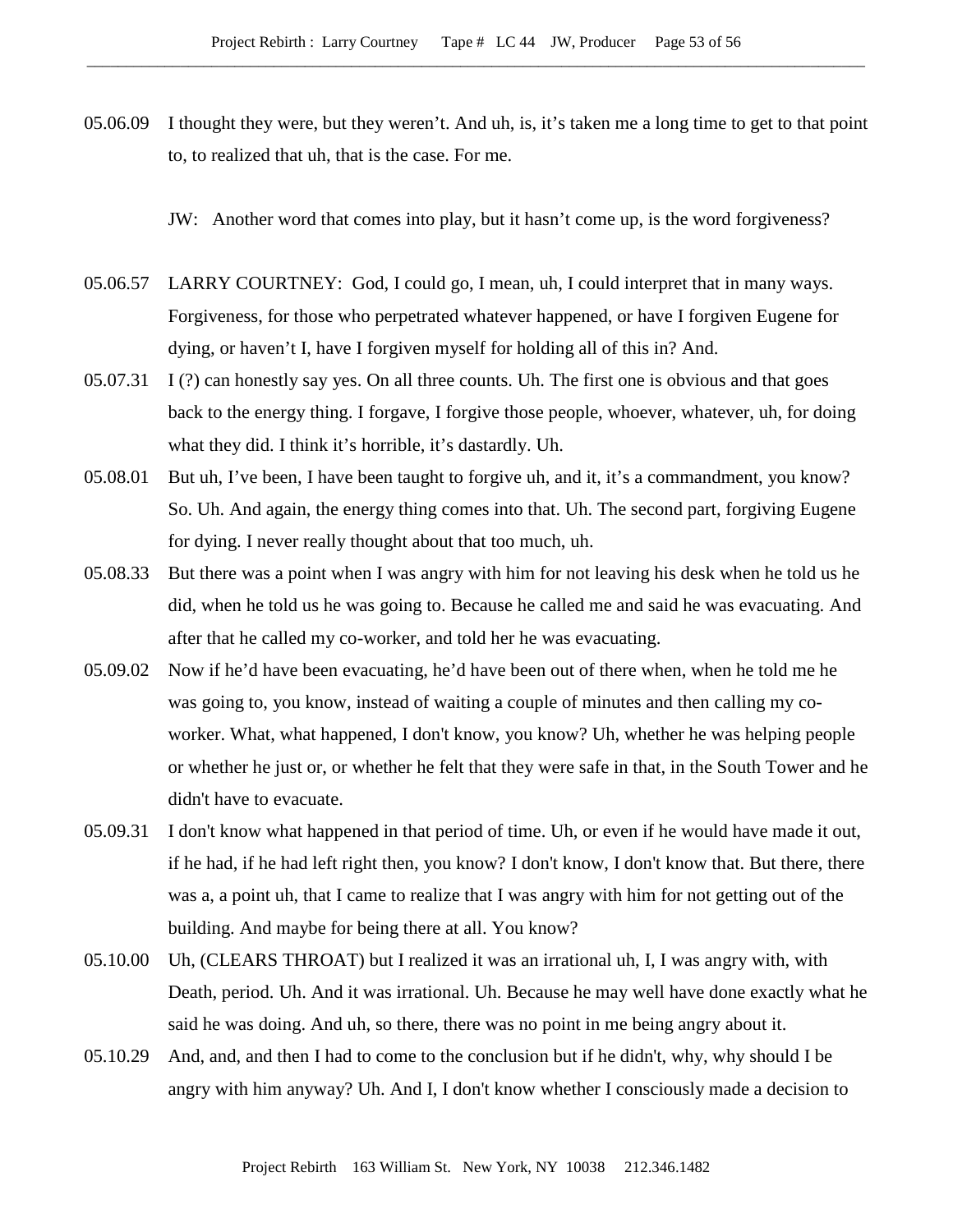forgive him for not getting out alive, or not, but I realized that I uh, it wasn't my place to, to, to not.

- 05.11.03 If, if that was the word, if it wasn't my place to not forgive him. Uh. As for forgiving myself. Uh, for I don't know (?) many things. Uh. In this five-year journey uh, I, I think I was, I've been harder on myself than uh, other people have been on me.
- 05.11.44 Uh. But I think that uh, in this past year, that's been another, another part of that step is, is uh, forgiving myself for holding onto that grief uh, and not wanting to let it go.
- 05.12.07 Because uh, for one thing uh, during that period of time, I was sort of afraid that if I let go of it, I would lose Gene altogether. You know? Uh, it, it was a way of uh, not that uh, it wasn't true and real, but uh, probably it was uh, in my mind, it was a way of also holding on to him.
- 05.12.34 And uh, last year when we talked and I was, and I, I really meant what I said, that I was able to, to let go, I think that's when I started forgiving myself for holding on for so long. And uh, I really, the (?) concept of forgiveness, to me, has been ingrained since I was little, you know?
- 05.13.04 And I always uh, I, I sometimes had a hard time with forgive uh, particularly when I was uh, I was always the smallest one on the playground and, and I didn't, like I said, I couldn't play sports 'cos I couldn't hit the ball and whatnot. And so I got picked on all the time and, and always bullied.
- 05.13.27 And then and then uh, (LAUGHS) I'd go home crying and my mother said, well you'd have to forgive that person. They don't understand. They, they don't know what's going on. They uh, you have to forgive them. And I'd be, what do you mean forgive them? You know, I just want to, I, I wish I could hit them. You know? But I (?) just grew up with that concept that, that uh, forgiveness is, is just what we are required to do. We are just absolutely required to forgive. And uh, sometimes it comes a little harder to me than other times.
- 05.14.04 But uh, again, if you're not forgiving (?) someone, if I'm, well, in my case, if I'm not forgiving someone, then what I'm doing is holding a grudge. And I'm expending energy on that emotion. And I, I don't want to do that. I don't.
- 05.14.28 And so it's just becomes so much easier for me to forgive and let go of it and not, not hold it in. And I've heard, you know, people say, and Dr. Phil and all these wonderful psychologists and what-not. It's the hardest person to forgive is yourself. I, I think uh, (?) maybe in my case, a little bit.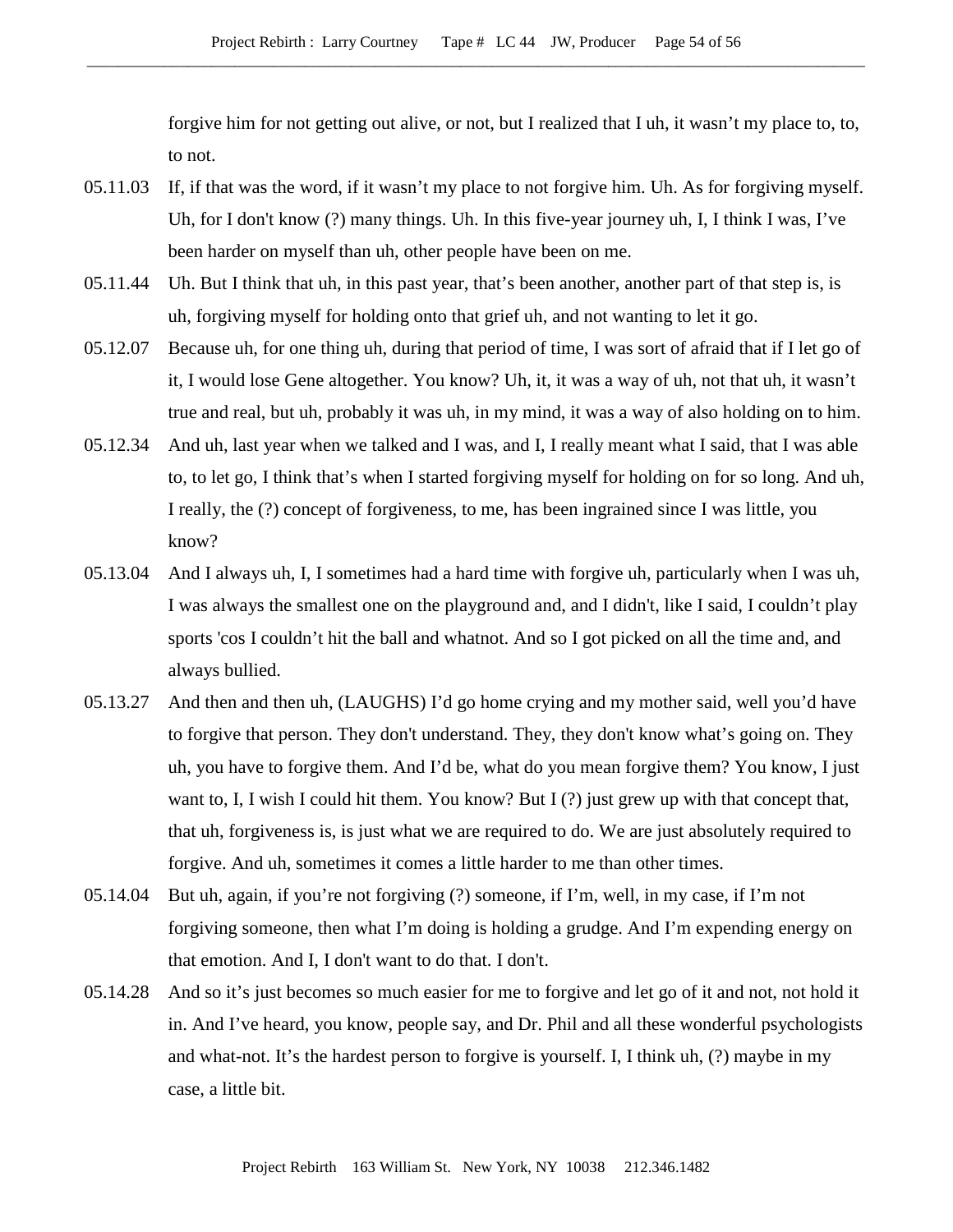- 05.15.02 But maybe not, I (?) don't know, you know, and, and uh, (?) and it's kind of been a freeing experience to be able to realize that uh, that's what I've been doing this past year is by letting go of that, that total uh, attachment and (?) that total grief.
- 05.15.28 That I'm, I'm forgiving myself in the process of, of holding on for so long. And by doing that, I'm (?) allowing myself to move forward. And uh, I think if (?) I couldn't forgive myself, if I couldn't do that uh, I, I would just be stagnated. I wouldn't (?) be what's happened this past year. I don't think (?) uh.
- 05.16.00 If I can't forgive myself, I've got resentments against myself. I've got resentments which are going to spill over into other things and (CLEARS THROAT) I just don't think that, I mean, I think that that forgiveness has had to be a part of being able to grow this year. Uh, and being able to spiritually being able to come back to that, that center.
- 05.16.28 And uh, hopefully that'll, that will continue to be a part of my, my very existence.

JW: Anything you'd want to say?

LARRY COURTNEY: No, I don't think so. I think we covered a lot today (LAUGHS).

# (OFF CAMERA REMARKS)

- 05.17.17 LARRY COURTNEY: You know, at first I contributed it to, a lot to California, and, and in some ways it is, because it's a different you know, it's a totally different lifestyle and, and I, I'm so much closer to my kids now.
- 05.17.31 And uh, so that's been a real part of the healing process, too, but it's uh, yeah, this, this process this past year has been really very uh, healthy for me. So.

# (OFF CAMERA REMARKS)

05.18.21 LARRY COURTNEY: (MID-STATEMENT) if I'm gonna help her quit, you know, just be a, a support, then, and Davy smokes, also my  $(?)$  housemate  $(\sim JW)$  And he was gonna go on the patch today. I don't know if he was successful.